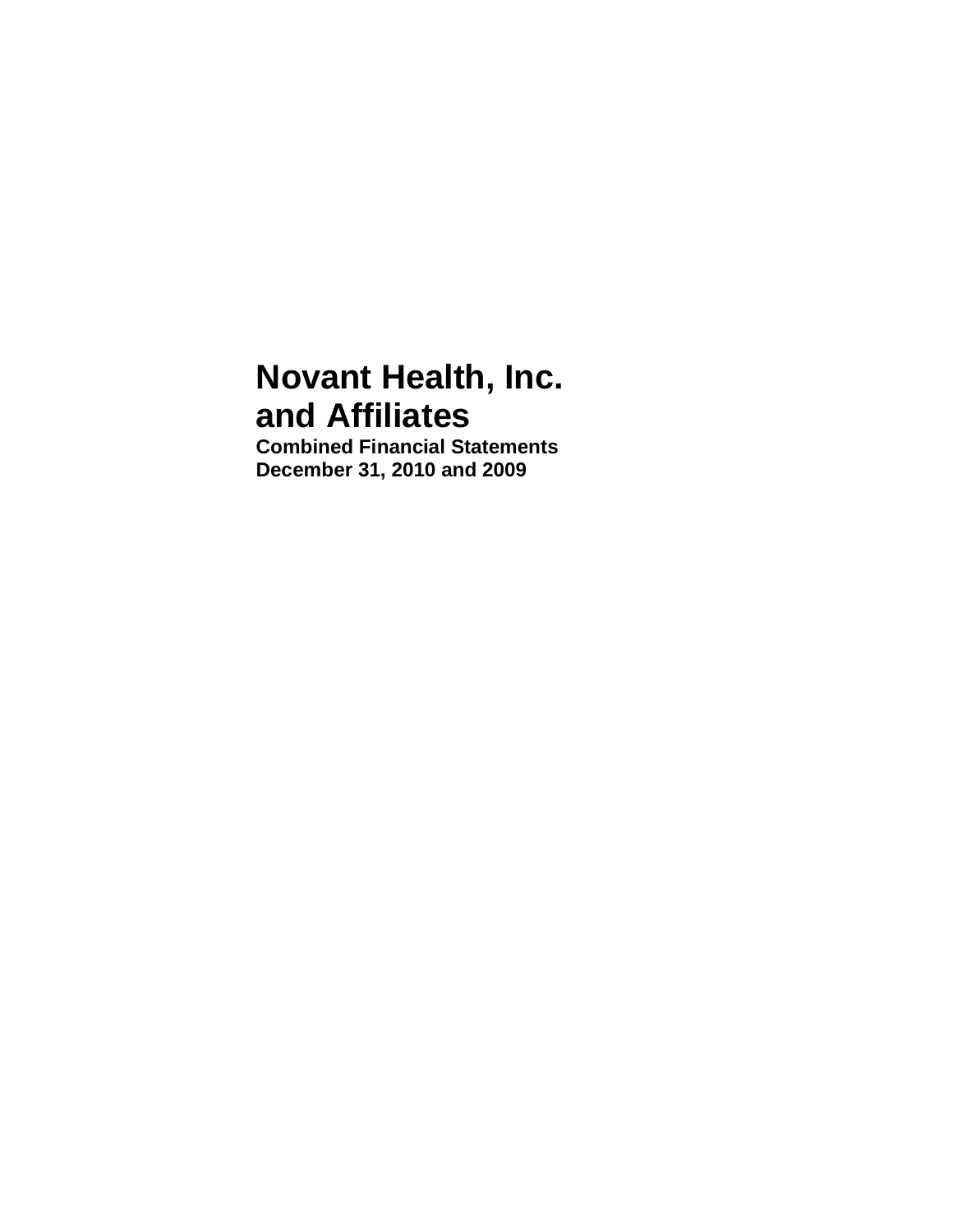# **Page(s) Report of Independent Auditors Combined Financial Statements** Balance Sheets ............................................................................................................................................1 Statements of Operations and Changes in Net Assets ...........................................................................2–3 Statements of Cash Flows .......................................................................................................................4–5 Notes to Financial Statements ...............................................................................................................6–45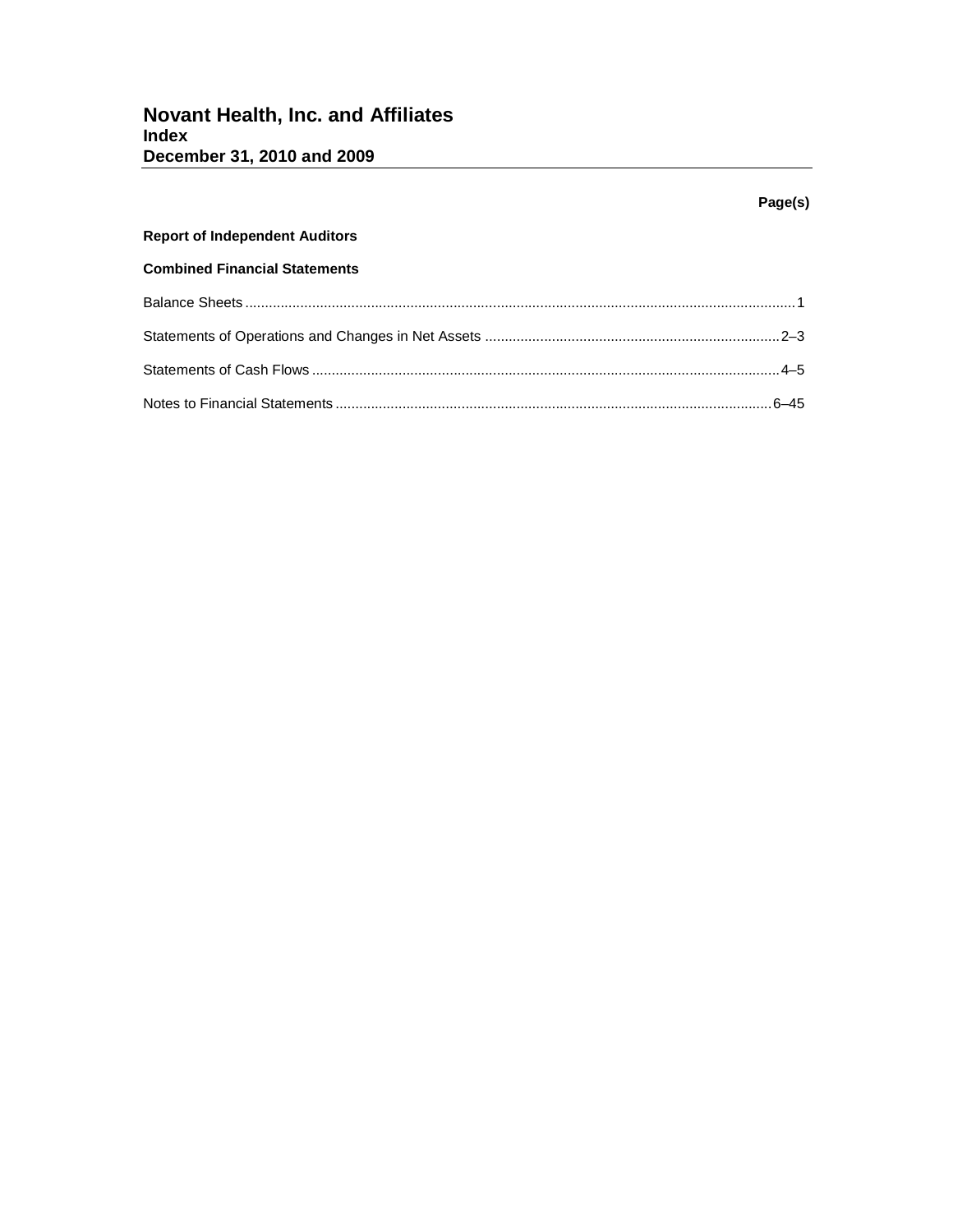

### **R Report of In dependent A Auditors**

To the Bo ard of Truste es of Novant Health, Inc. and Affiliates

In our opinion, the accompanying combined balance sheets and the related combined statements of operations, changes in net assets and cash flows present fairly, in all material respects, the financial position of Novant Health, Inc. and Affiliates "(the "Company") as of December 31, 2010 and 2009 and the combined results of their operations and changes in net assets and cash flows for the years then ended, in conformity with accounting principles generally accepted in the United States of America. These financial statements are the responsibility of the Company's management. Our responsibility is to express an opinion on these financial statements based on our audits. We conducted our audits of these statements in accordance with auditing standards generally accepted in the United States of America. Those standards require that we plan and perform the audit to obtain reasonable assurance about whether the financial statements are free of material misstatement. An audit includes examining, on a test basis, evidence supporting the amounts and disclosures in the financial statements, assessing the test basis, evidence supporting the amounts and disclosures in the financial statements, assessing the<br>accounting principles used and significant estimates made by management, and evaluating the overall financial statement presentation. We believe that our audits provide a reasonable basis for our opinion.

As discussed in Note 2 to the combined financial statements, the Company adopted Accounting Standards Codification for Business Combinations, which changed the manner in which it accounts for mergers and acquisitions as of January 1, 2010 and required the Company to perform a transitional goodwill impairment analysis as of January 1, 2010. The Company also adopted Accounting Standards Codification for Consolidation, which changed the manner in which it accounts for noncontrolling interests.

Procenatedous Coopers LLP

March 31, 2011

*Pricewater rhouseCoopers s LLP, 800 Gre een Valley Road d, Suite 500, G Greensboro, NC C 27408 T: (336)66 65 2700, F: (33 6)665 2699, w www.pwc.com/ /us*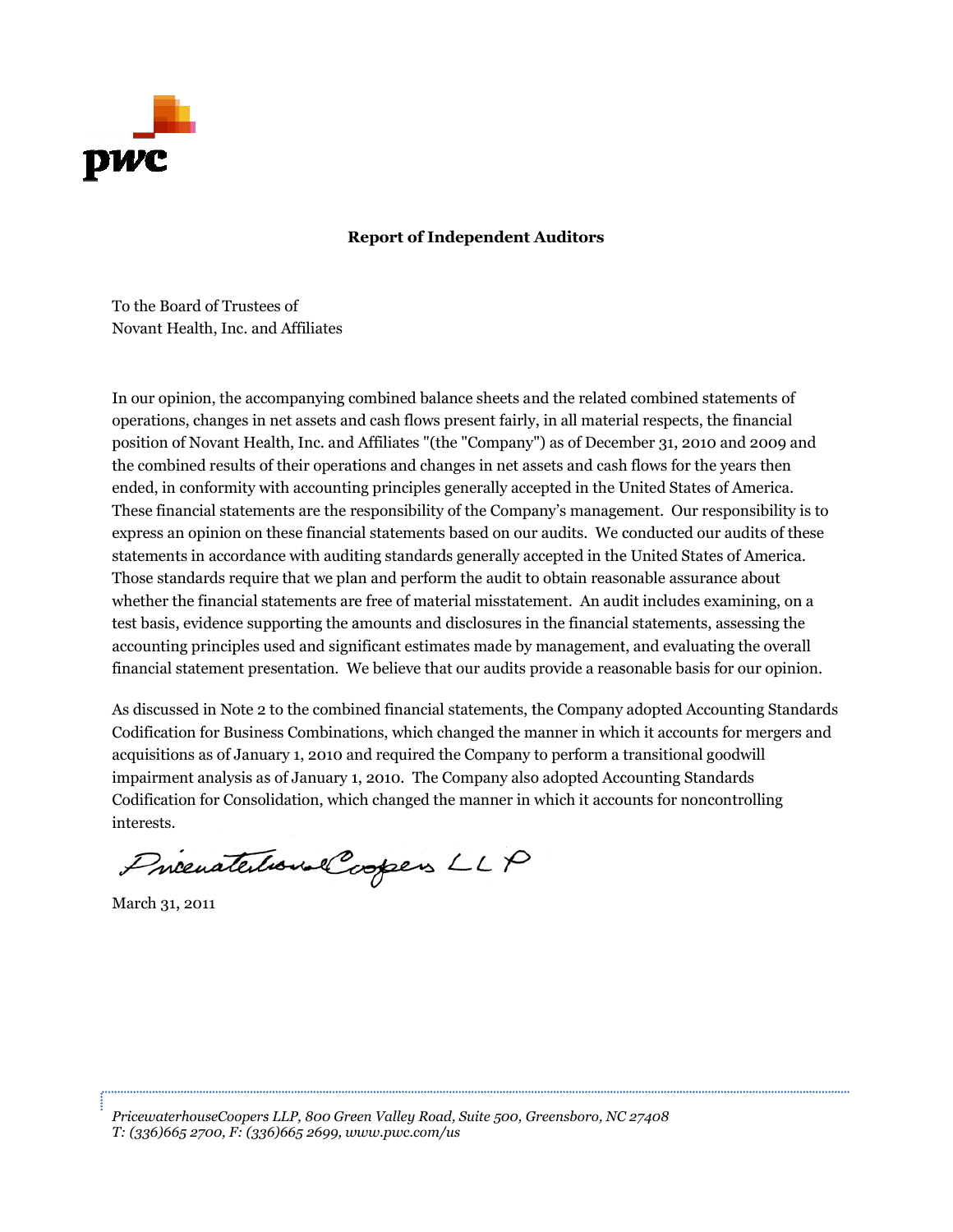# **Novant Health, Inc. and Affiliates Combined Balance Sheets December 31, 2010 and 2009**

| (in thousands of dollars)                                                                | 2010            | 2009              |
|------------------------------------------------------------------------------------------|-----------------|-------------------|
| <b>Assets</b>                                                                            |                 |                   |
| <b>Current assets</b>                                                                    |                 |                   |
| Cash and cash equivalents<br>Accounts receivable, net of allowance for doubtful accounts | \$<br>507,879   | \$<br>788,206     |
| of \$184,169 in 2010 and \$165,551 in 2009                                               | 392,328         | 426,038           |
| Short-term investments                                                                   | 45,088          | 34,731            |
| Deferred tax asset                                                                       | 6,118           | 10,766            |
| Assets held for sale                                                                     | 9,013           | 17,545            |
| Other current assets                                                                     | 121,967         | 126,014           |
| Total current assets                                                                     | 1,082,393       | 1,403,300         |
| Assets limited as to use                                                                 | 205,928         | 144,694           |
| Long-term investments                                                                    | 1,027,269       | 831,176           |
| Property and equipment, net                                                              | 1,626,548       | 1,615,267         |
| Intangible assets and goodwill, net                                                      | 462,232         | 490,449           |
| Investments in affiliates                                                                | 173,062         | 168,105           |
| Deferred tax asset                                                                       | 3,325           |                   |
| Other assets                                                                             | 38,330          | 39,960            |
| Total assets                                                                             | \$<br>4,619,087 | \$<br>4,692,951   |
| <b>Liabilities and Net Assets</b><br><b>Current liabilities</b>                          |                 |                   |
| Current portion of long-term debt                                                        | 155,421         | 496,779           |
| Short-term borrowings                                                                    | 95,812          | 104,606           |
| Accounts payable                                                                         | 116,870         | 118,847           |
| <b>Accrued liabilities</b>                                                               | 273,325         | 250,857           |
| Estimated third-party payor settlements                                                  | 5,056           | 3,197             |
| <b>Total current liabilities</b>                                                         | 646,484         | 974,286           |
| Long-term debt, net of current portion                                                   | 1,702,154       | 1,587,161         |
| Deferred tax liability                                                                   |                 | 308               |
| Derivative financial instruments<br>Employee benefits and other liabilities              | 40,752          | 27,736<br>283,403 |
|                                                                                          | 277,895         |                   |
| <b>Total liabilities</b>                                                                 | 2,667,285       | 2,872,894         |
| Commitments and contingencies                                                            |                 |                   |
| Net assets                                                                               |                 |                   |
| Unrestricted                                                                             | 1,909,918       | 1,775,542         |
| Unrestricted - noncontrolling interests                                                  | 7,503           | 9,352             |
| Temporarily restricted<br>Permanently restricted                                         | 25,672<br>8,709 | 26,669<br>8,494   |
|                                                                                          |                 |                   |
| Total net assets                                                                         | 1,951,802       | 1,820,057         |
| Total liabilities and net assets                                                         | \$<br>4,619,087 | \$<br>4,692,951   |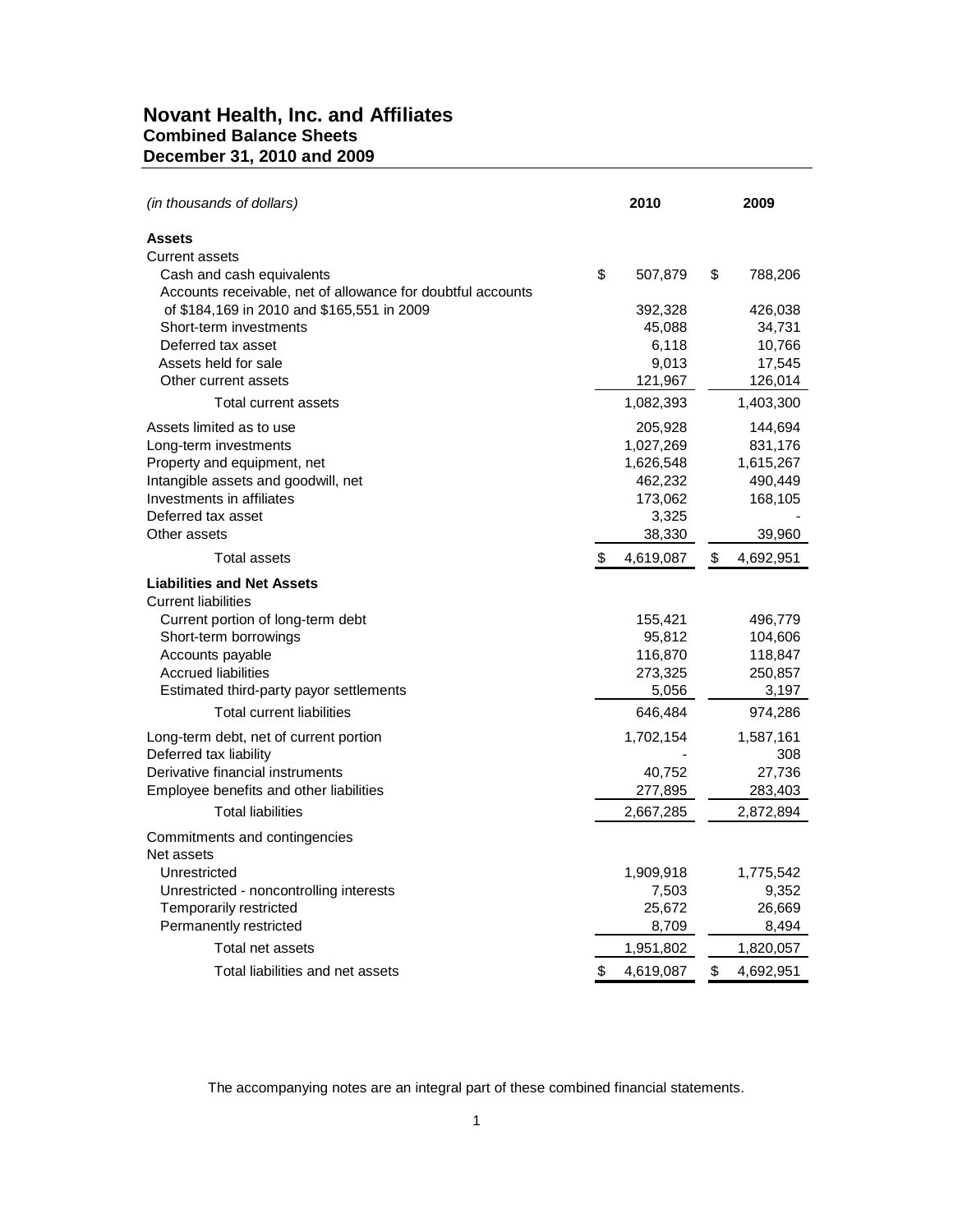# **Novant Health, Inc. and Affiliates Combined Statements of Operations and Changes in Net Assets Years Ended December 31, 2010 and 2009**

| (in thousands of dollars)                                             | 2010            | 2009            |
|-----------------------------------------------------------------------|-----------------|-----------------|
| Unrestricted revenues, gains and other support                        |                 |                 |
| Net patient service revenue                                           | \$<br>3,248,604 | \$<br>3,114,601 |
| Premium revenue                                                       | 4.694           | 1,279           |
| Other revenue                                                         | 138,917         | 151,891         |
| Total unrestricted revenues, gains and other support                  | 3,392,215       | 3,267,771       |
| <b>Expenses</b>                                                       |                 |                 |
| Salaries and employee benefits                                        | 1,772,617       | 1,730,842       |
| Supplies and other                                                    | 1,098,655       | 1,055,018       |
| Depreciation expense                                                  | 188,611         | 192,019         |
| Amortization expense                                                  | 7,912           | 14,732          |
| Loss on impairment                                                    | 16,041          |                 |
| Gain on sale of real estate                                           | (6, 118)        | (10,607)        |
| Interest expense                                                      | 71,366          | 60,211          |
| Provision for bad debts                                               | 177,685         | 146,605         |
| Total expenses                                                        | 3,326,769       | 3,188,820       |
| Operating income                                                      | 65,446          | 78,951          |
| Other income (expense)                                                |                 |                 |
| Investment income                                                     | 90,637          | 140,065         |
| Loss on exchange of partnership interest                              |                 | (18, 252)       |
| Unrealized gain (loss) on non-hedged derivative financial instruments | (253)           | 455             |
| Income tax benefit                                                    | 2.263           | 4,511           |
| Other, net                                                            | (120)           | (3, 491)        |
| Loss on defeasance of bonds                                           |                 | (265)           |
| Excess of revenues over expenses                                      | \$<br>157,973   | \$<br>201,974   |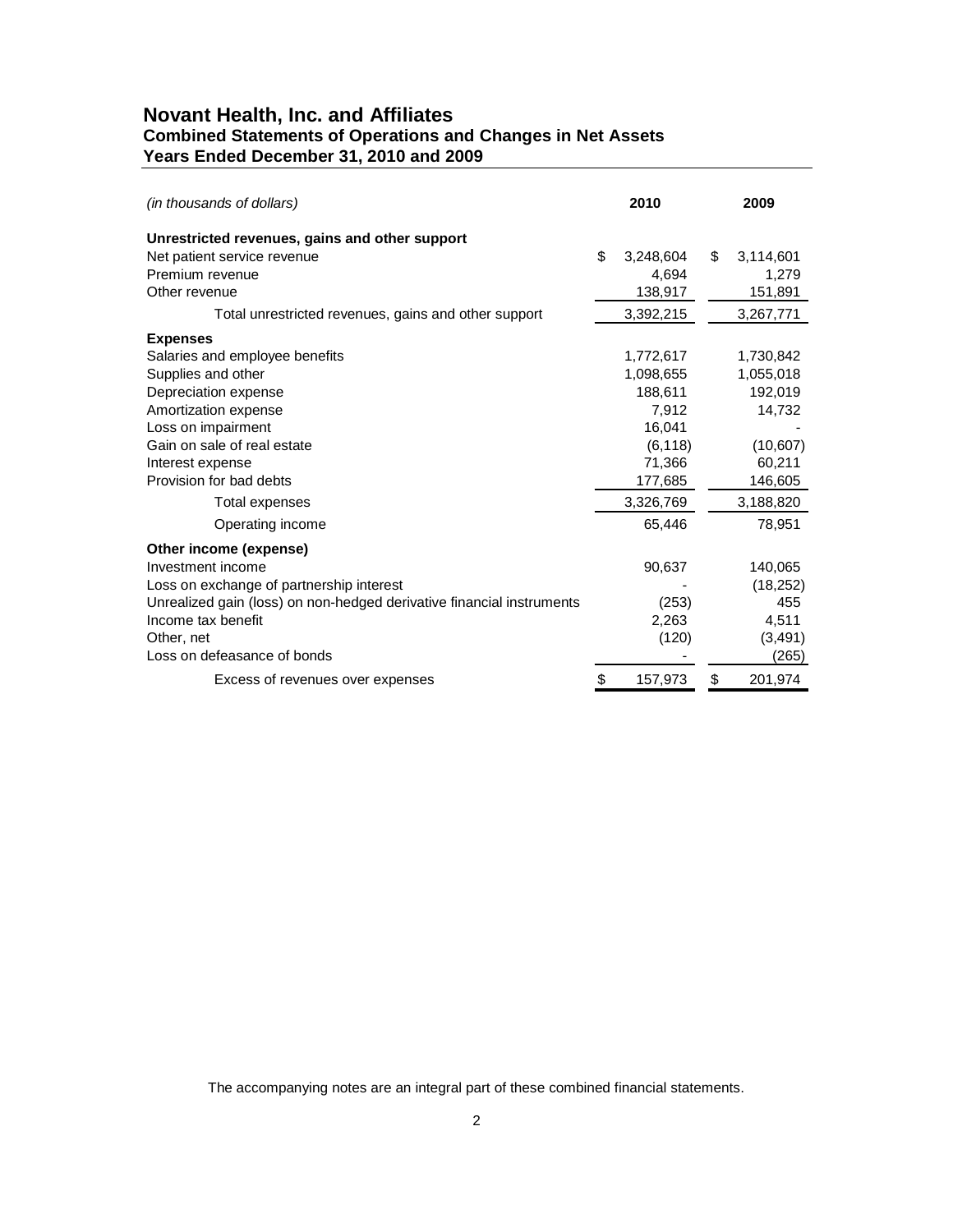# **Novant Health, Inc. and Affiliates Combined Statements of Operations and Changes in Net Assets Years Ended December 31, 2010 and 2009**

| (in thousands of dollars)                                  | 2010            | 2009            |
|------------------------------------------------------------|-----------------|-----------------|
| Unrestricted net assets                                    |                 |                 |
| Excess of revenues over expenses                           | \$<br>157,973   | \$<br>201,974   |
| Change in pension liability                                | 4,912           | 24,089          |
| Cumulative effect of change in accounting principle        | (24, 312)       |                 |
| Unrealized gain (loss) on derivative financial instruments | (11, 025)       | 31,760          |
| Miscellaneous changes in unrestricted net assets           | (2,835)         | 3,682           |
| Increase in unrestricted net assets, before effects of     |                 |                 |
| discontinued operations                                    | 124,713         | 261,505         |
| <b>Discontinued operations</b>                             |                 |                 |
| Loss on discontinued operations                            | (4, 431)        | (5,220)         |
| Gain on sale of discontinued operations                    | 12,245          |                 |
| Increase in unrestricted net assets                        | 132,527         | 256,285         |
| <b>Temporarily restricted net assets</b>                   |                 |                 |
| Contributions and investment income                        | 5,808           | 6,035           |
| Net assets released from restrictions for operations       | (6, 805)        | (8,556)         |
| Decrease in temporarily restricted net assets              | (997)           | (2,521)         |
| <b>Permanently restricted net assets</b>                   |                 |                 |
| Contributions                                              | 215             | 401             |
| Increase in permanently restricted net assets              | 215             | 401             |
| Increase in total net assets                               | 131,745         | 254,165         |
| Net assets, beginning of year                              | 1,820,057       | 1,565,892       |
| Net assets, end of year                                    | \$<br>1,951,802 | \$<br>1,820,057 |
|                                                            |                 |                 |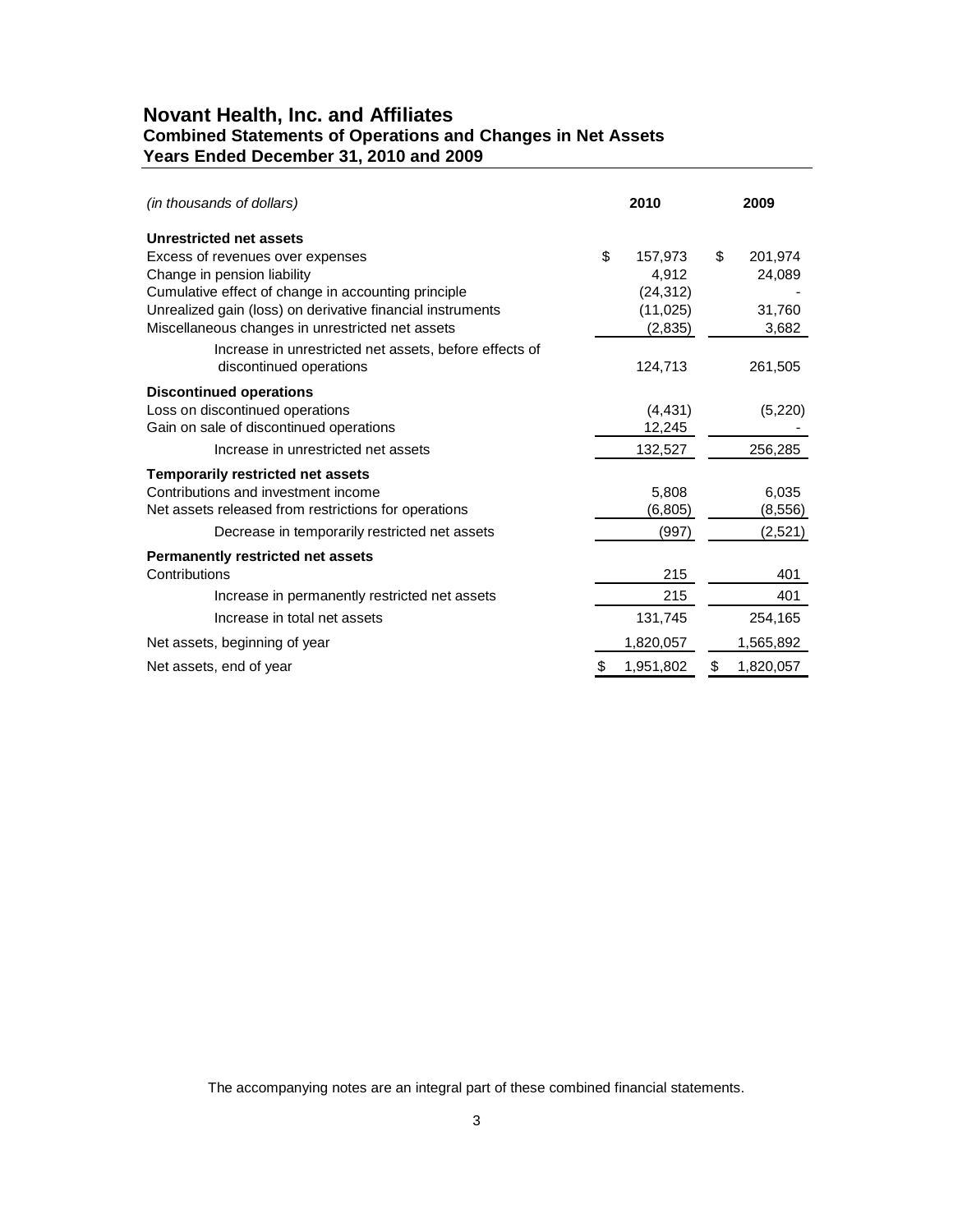# **Novant Health, Inc. and Affiliates Combined Statements of Cash Flows Years Ended December 31, 2010 and 2009**

| (in thousands of dollars)                                  | 2010           | 2009              |
|------------------------------------------------------------|----------------|-------------------|
| Cash flows from operating activities                       |                |                   |
| Increase in net assets                                     | \$<br>131,745  | \$<br>254,165     |
| Adjustments to reconcile changes in net assets to net cash |                |                   |
| provided by operating activities                           |                |                   |
| Depreciation, amortization, and accretion                  | 198,407        | 212,604           |
| Gain on sale of real estate                                | (6, 118)       | (10, 441)         |
| Loss on impairment                                         | 16,041         |                   |
| Gain on sale of discontinued operations                    | (12, 245)      |                   |
| Cumulative effect of change in accounting principle        | 24,312         |                   |
| Loss on exchange of partnership interest                   |                | 18,252            |
| Provision for bad debts                                    | 182,021        | 151,414           |
| Share of earnings in affiliates, net of distributions      | (4,253)        | 15,514            |
| Net gains on assets limited as to use and investments      | (70, 681)      | (133, 849)        |
| Change in fair value of interest rate swap                 | 13,016         | (35,084)          |
| Changes in operating assets and liabilities                |                |                   |
| Accounts receivable                                        | (148, 311)     | (185, 594)        |
| Investments and assets limited as to use                   | (152,056)      | (36, 540)         |
| Accounts payable and accrued liabilities                   | 25,417         | 37,155            |
| Accrued pension liability<br>Deferred taxes, net           | (725)<br>1,015 | (20,078)          |
| Other assets and liabilities, net                          | (1,024)        | (12,069)<br>2,068 |
|                                                            |                |                   |
| Net cash provided by operating activities                  | 196,561        | 257,517           |
| Cash flows from investing activities                       |                |                   |
| Purchases of property and equipment                        | (208, 282)     | (255, 824)        |
| Proceeds from sale of property and equipment               | 5,467          | 102,384           |
| Proceeds from sale of affiliates                           | 6,250          |                   |
| Proceeds from the liquidation of short-term investments    | 6,763          | 19,401            |
| Repayment of notes receivable and other, net               | 3,653          | 1,162             |
| Net cash used in investing activities                      | (186, 149)     | (132, 877)        |
| Cash flows from financing activities                       |                |                   |
| Proceeds from issuance of bonds                            | 256,915        | 446,885           |
| Bond proceeds (received from) deposited with trustee       | (51, 336)      | 19,452            |
| Principal payments on long-term debt                       | (487, 363)     | (31, 132)         |
| Proceeds from line of credit and other financing           |                | 107,210           |
| Payments on line of credit                                 | (8,955)        | (10, 541)         |
| Net cash provided by (used in) financing activities        | (290, 739)     | 531,874           |
| Net increase (decrease) in cash and cash equivalents       | (280, 327)     | 656,514           |
| <b>Cash and cash equivalents</b>                           |                |                   |
| Beginning of year                                          | 788,206        | 131,692           |
| End of year                                                | \$<br>507,879  | \$<br>788,206     |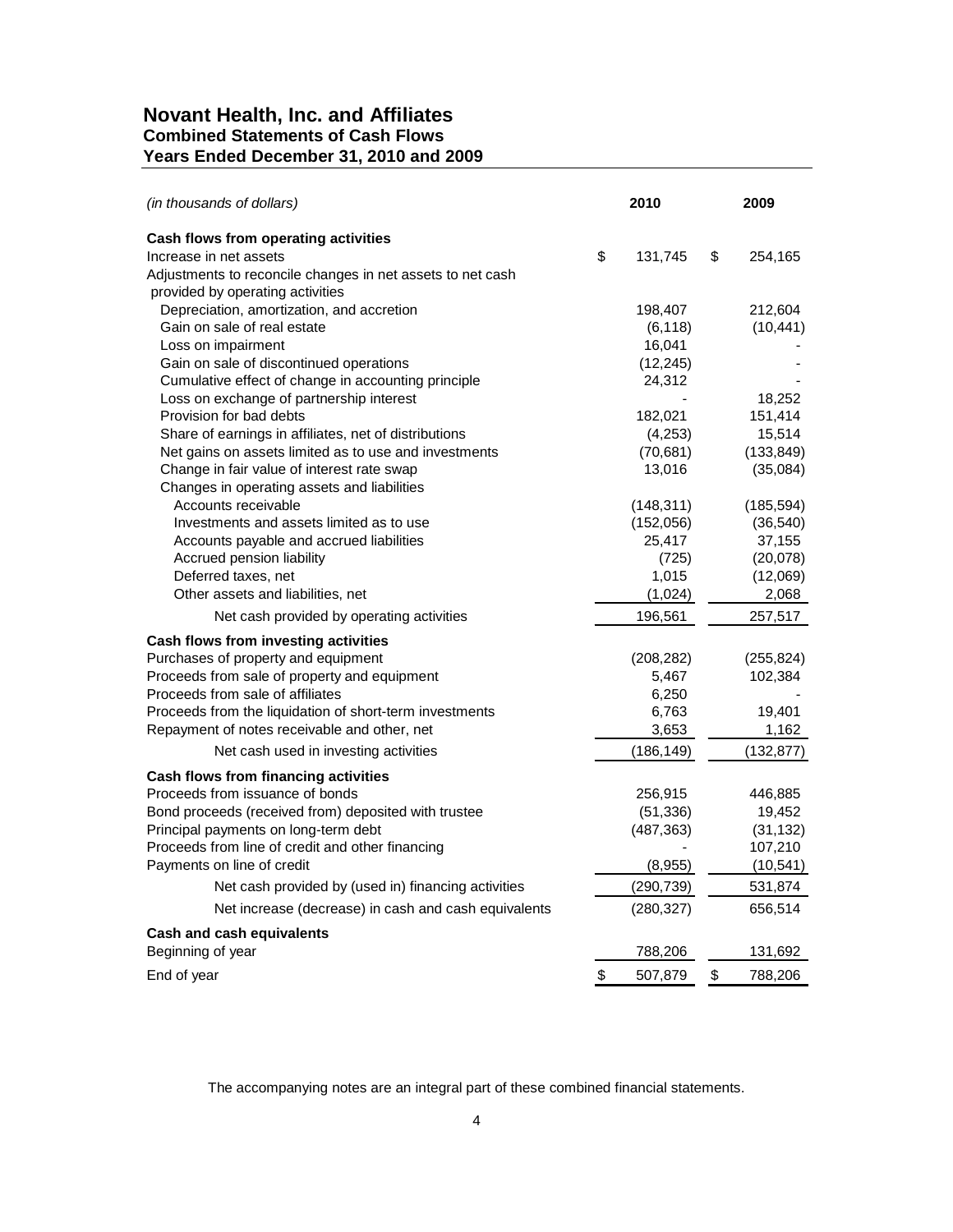# **Novant Health, Inc. and Affiliates Combined Statements of Cash Flows Years Ended December 31, 2010 and 2009**

|                                                                                                                    | 2010                  |     | 2009            |
|--------------------------------------------------------------------------------------------------------------------|-----------------------|-----|-----------------|
| Supplemental disclosure of cash flow information<br>Interest paid, net of amounts capitalized<br>Income taxes paid | \$<br>71.181<br>1.296 | \$. | 57.716<br>4.321 |
| Supplemental disclosure of noncash financing and<br>investing activities                                           |                       |     |                 |
| Additions to property and equipment financed through<br>current liabilities                                        | 4.926                 |     | 15.980          |

During 2010 and 2009, the Company entered into capital lease obligations of \$857 and \$8,381, respectively, for land, property and equipment of \$857 and \$8,381.

During 2009, the Company restructured the partnership agreement with HMA. As a result of that transaction, the Company acquired the following assets and liabilities:

| Accounts receivable                                | \$ | 12.439     |
|----------------------------------------------------|----|------------|
| Property and equipment                             |    | 51,315     |
| Intangible assets and goodwill                     |    | 88.771     |
| Investment in affiliate                            |    | (146, 338) |
| Other assets and liabilities, net                  |    | (2,000)    |
| Debt                                               |    | (4, 187)   |
| Cash received for restructuring of HMA partnership | S  |            |

During 2010, the Company exchanged five MedQuest locations for three North Carolina based mobile imaging centers. As a result of that transaction, the Company exchanged the following assets:

| Property and equipment received          | S  | 650      |
|------------------------------------------|----|----------|
| Intangible assets and goodwill received  |    | 8.550    |
| Property and equipment exchanged         |    | (1, 113) |
| Intangible assets and goodwill exchanged |    | (2, 465) |
| Gain on sale of discontinued operations  |    | (4,922)  |
| Cash paid for exchange                   | £. | 700      |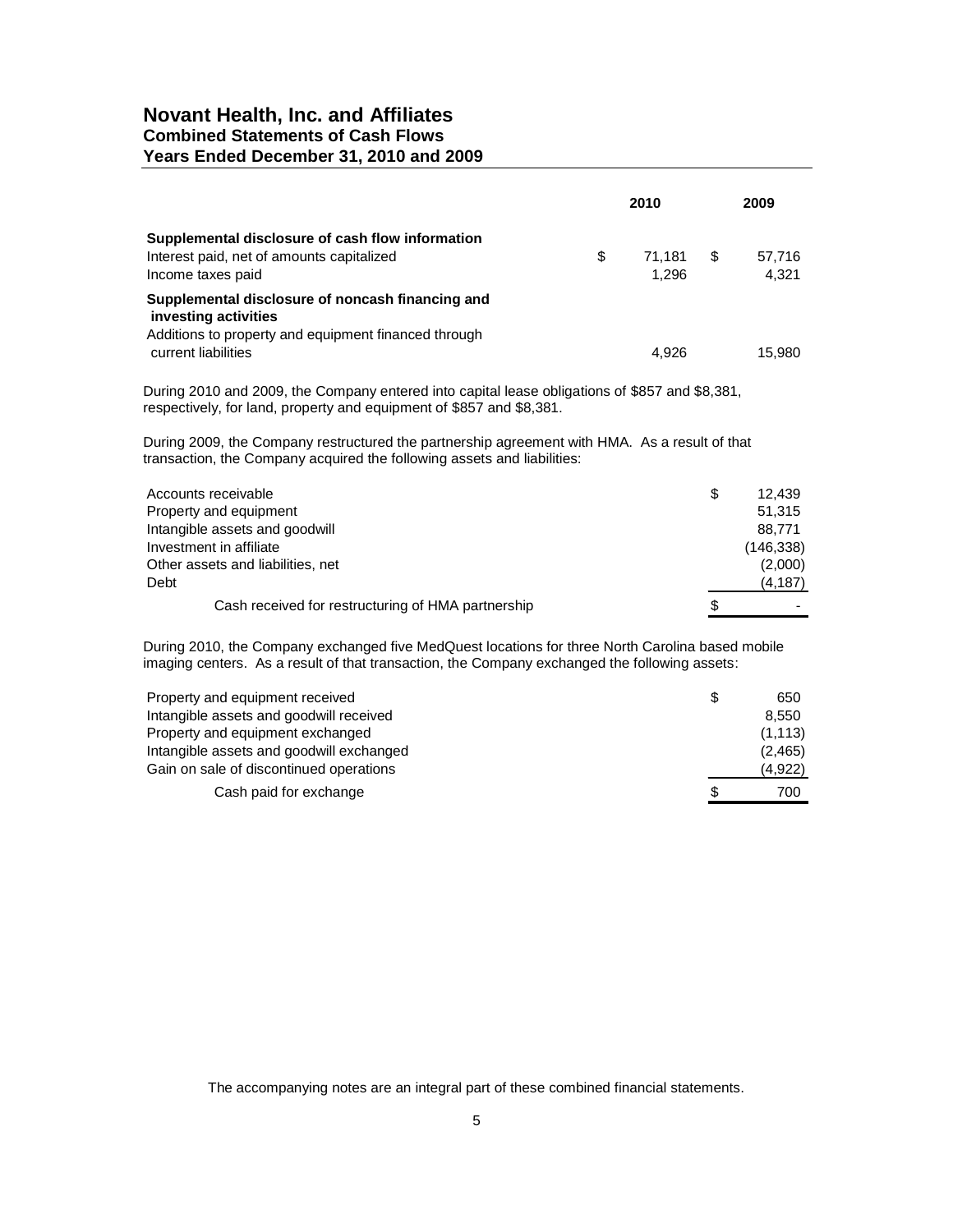*(in thousands of dollars)*

#### **1. Reporting Entity**

Novant Health, Inc. ("Novant" or the "Company") is a nonprofit health care system with dual headquarters in Winston-Salem and Charlotte, North Carolina. Novant consists of twelve hospitals and a 1,092-physician medical group with approximately 358 clinic locations. Other facilities and programs of Novant include outpatient surgery and diagnostic centers, long-term care facilities, charitable foundations, a risk retention group, rehabilitation programs and community health outreach programs. Hospitals include Presbyterian Hospital, Presbyterian Orthopaedic Hospital, Presbyterian Hospital Huntersville and Presbyterian Hospital Matthews of the Charlotte, North Carolina area; Forsyth Medical Center and Medical Park Hospital in Winston-Salem, North Carolina; Thomasville Medical Center in Thomasville, North Carolina; Rowan Regional Medical Center in Salisbury, North Carolina; Brunswick Community Hospital in Supply, North Carolina; Prince William Hospital in Manassas, Virginia; Franklin Regional Medical Center in Louisburg, North Carolina; and Upstate Carolina Medical Center in Gaffney, South Carolina. Novant and its affiliates serve their communities with programs including health education, home health care, prenatal clinics, community clinics and immunization services.

On July 1, 2009, Prince William Health System ("PWHS"), a nonprofit healthcare system based in Manassas, Virginia, joined the Company by designating Novant as the sole member of PWHS. PWHS includes Prince William Hospital, a 170-bed acute care facility in Manassas, Virginia, and Heathcote Health Center, Marblestone Health Center, Lake Manassas Cancer Center, and Caton Merchant House, an assisted living facility, all in the surrounding area. The merger qualified as a tax-free reorganization and was accounted for under the pooling-of-interests accounting method.

#### **2. Summary of Significant Accounting Policies**

#### **Principles of Combination**

The combined financial statements include the accounts of all affiliates controlled by Novant. All significant intercompany transactions and balances have been eliminated. Investments in affiliates in which the Company does not have control or has a 50% or less interest are accounted for by either the equity or cost method.

#### **Use of Estimates**

The preparation of financial statements in conformity with accounting principles generally accepted in the United States of America requires management to make estimates and assumptions that affect the reported amounts of assets and liabilities and disclosure of contingent assets and liabilities at the date of the financial statements and the reported amounts of revenues and expenses during the reporting periods. Actual results could differ from those estimates.

Significant estimates include, but are not limited to, accounts receivable allowances, third-party payor settlements, goodwill and intangible asset valuation and subsequent recoverability, useful lives of intangible assets and property and equipment, medical and professional liability and other self-insurance accruals, and pension related assumptions.

#### **Fair Values of Financial Instruments**

Carrying values of financial instruments classified as current assets and current liabilities approximate fair value. The fair values of other financial instruments are disclosed in the Fair Value Measurements note.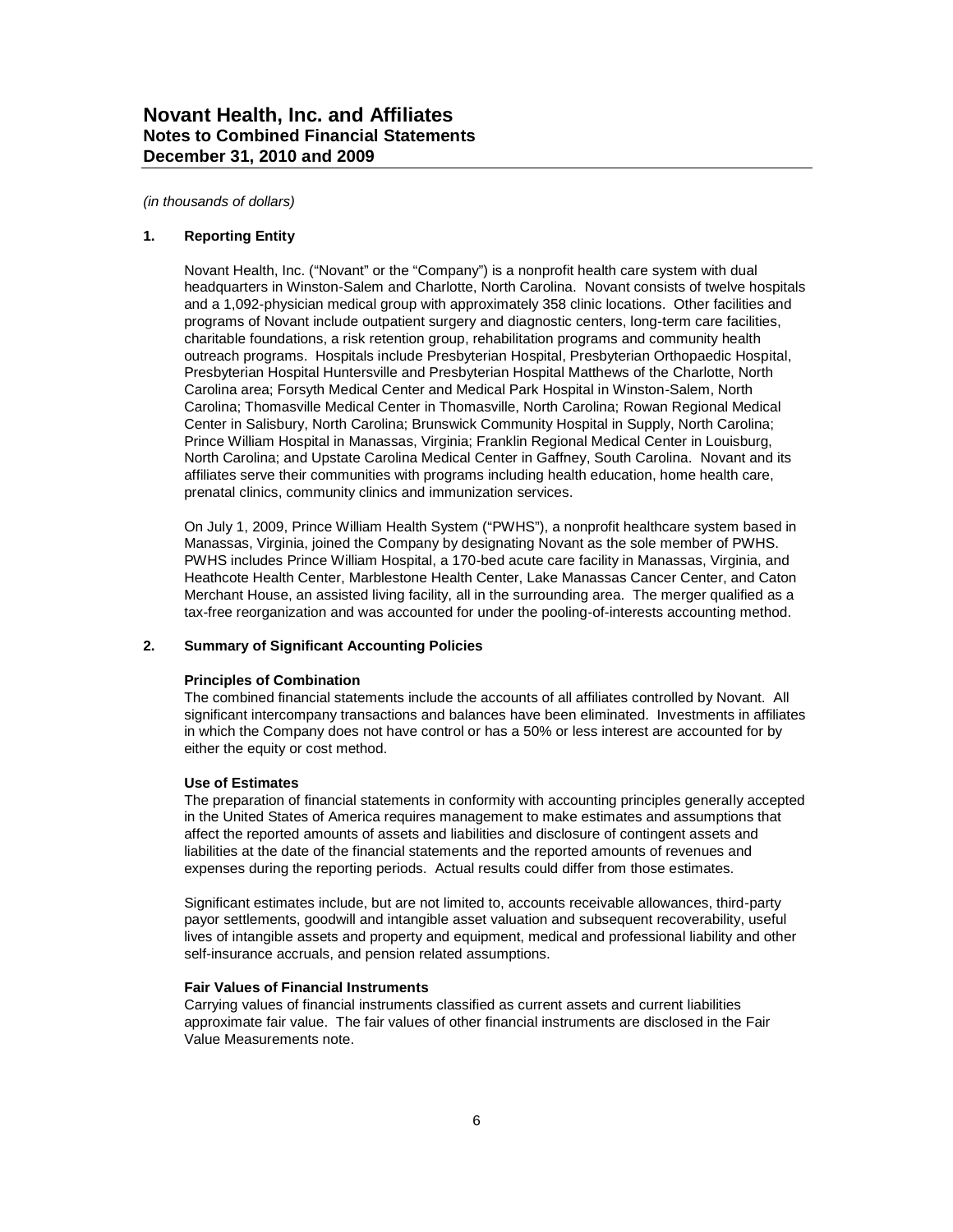#### **Cash and Cash Equivalents**

Cash and cash equivalents include highly liquid investments with an original maturity of three months or less, excluding amounts limited as to use by board designation, donors or trustees.

#### **Accounts Receivable**

Accounts receivable consist primarily of amounts owed by various governmental agencies, insurance companies and private patients. Novant manages these receivables by regularly reviewing the accounts and contracts and by providing appropriate allowances for uncollectible amounts. In evaluating the collectibility of accounts receivable, the Company considers several factors, including historical collection results, the age of the accounts, changes in collection patterns, the composition of accounts by payor type, the status of ongoing disputes with payors and general industry conditions.

### **Other Current Assets**

Other current assets include inventories (which primarily consist of hospital and medical supplies and pharmaceuticals), prepaid expenses and other receivables. Inventory costs are determined using the average cost method and are stated at the lower of cost or market value.

#### **Investments and Assets Limited as to Use**

Investments, excluding alternatives, consist principally of corporate stocks and bonds and U.S. government and agency securities, all of which are classified as trading securities. Investments in equity securities with readily determinable fair values and all investments in debt securities are measured at fair value in the accompanying combined balance sheets. The Company also invests in alternative investments through limited partnerships and limited liability corporations ("LLCs") which are reported using the equity method of accounting based on information provided by the respective partnership or LLC. The values provided by the respective partnership or LLC are based on historical costs, market value, or other estimates that require varying degrees of judgment. The limited partnerships generally contract with a manager who has full discretionary authority over the investment decisions within guidelines established by the Company. Because these investments are not readily marketable, the estimated value is subject to uncertainty and, therefore, may differ from the value that would have been used had a market for such investments existed. Such differences could be material. The Company believes the carrying amount of these investments is a reasonable estimate of fair value. Investment income or loss and unrealized gains and losses on investments, interest and dividends is included in excess of revenues over expenses unless the income or loss is restricted by donor or law. Net realized gains and losses on security transactions are determined on the specific identification cost basis.

Assets limited as to use primarily include assets held by trustees under indenture agreements and assets designated for specific purposes by the Board of Trustees, which are classified primarily as trading securities. Long-term investments and assets limited as to use are classified as noncurrent assets as the Company does not expect to use these funds to meet its current liabilities.

Investments are exposed to various risks, such as interest rate, market and credit risks. Due to the level of risk associated with certain investment securities and the level of uncertainty related to changes in the value of investment securities, it is at least reasonably possible that changes in risks in the near term would materially affect the investment balances included in the financial statements.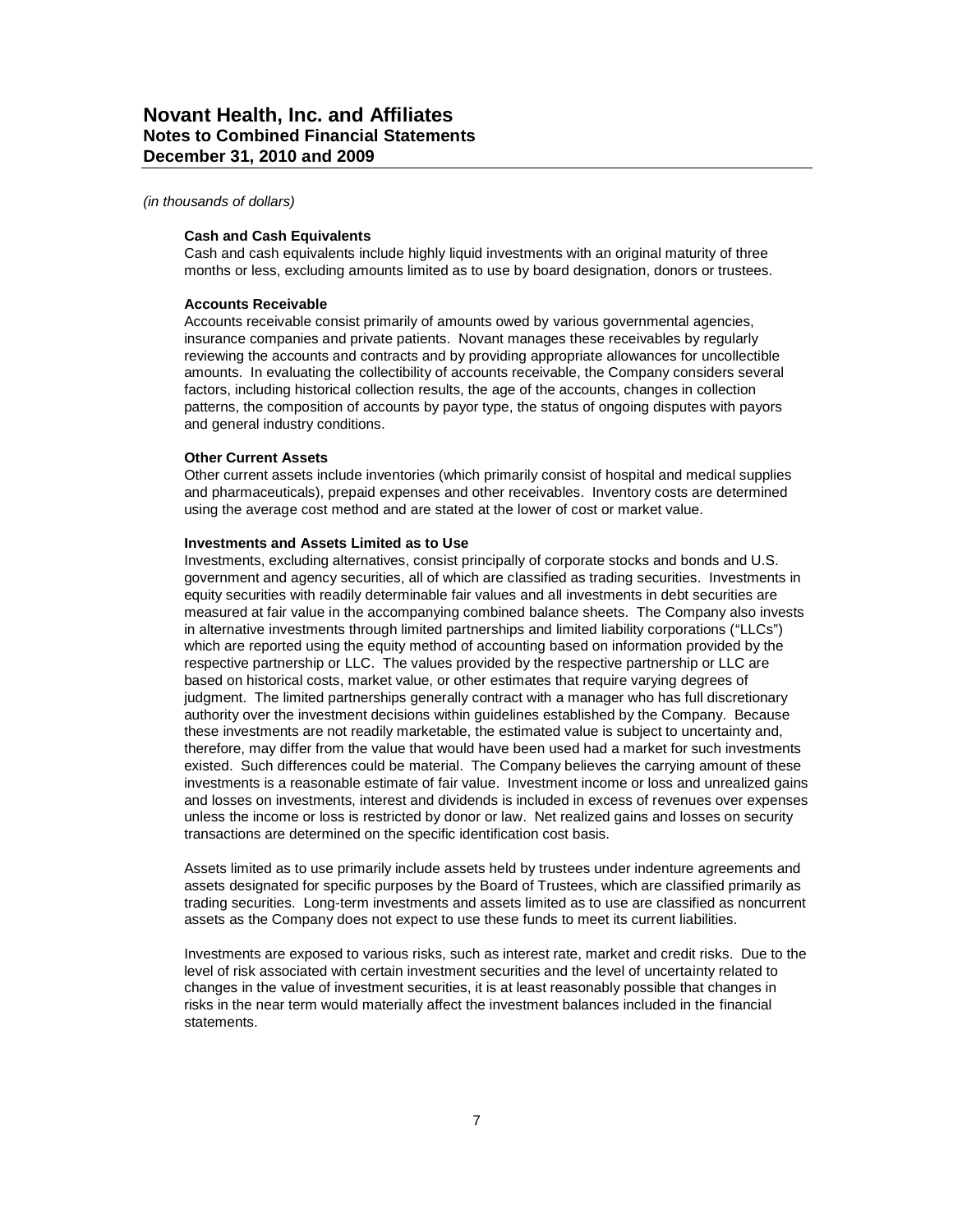#### *(in thousands of dollars)*

#### **Derivatives**

The Company selectively enters into interest rate protection agreements to mitigate changes in interest rates on variable rate borrowings. The notional amounts of such agreements are used to measure the interest to be paid or received and do not represent the amount of exposure to loss. None of these agreements are used for speculative or trading purposes.

The Company recognizes all derivatives as either assets or liabilities in the combined balance sheets and measures those instruments at their fair value in accordance with generally accepted accounting principles ("GAAP"). The accounting for changes in the fair value of a derivative instrument depends on whether it has been designated and qualifies as part of a hedging relationship and further, on the type of hedging relationship. GAAP requires the Company to measure the effectiveness, as defined by GAAP, of all derivatives that qualify for hedge accounting. The Company formally documents derivative transactions, including identifying the hedge instruments and hedged items, as well as the risk management objectives and strategies for entering into the hedge transaction. At inception and on a quarterly basis thereafter, the Company assesses the effectiveness of derivatives used to hedge transactions. If a cash flow hedge is deemed effective, the change in fair value is recorded as an other change in unrestricted net assets. If after assessment it is determined that a portion of the derivative is ineffective, then that portion of the derivative's change in fair value will be immediately recognized in excess of revenues over expenses. The change in fair value of all derivatives that do not qualify for hedge accounting is also recognized in excess of revenues over expenses.

#### **Property and Equipment**

Property and equipment are recorded at cost, if purchased, or at fair value at the date of donation, if donated. Depreciation is computed on a straight-line basis over the estimated useful lives of the related assets. Leasehold improvements are amortized over the life of the lease or the useful life of the asset, whichever is shorter.

Following is a summary of the estimated useful lives used in computing depreciation:

| <b>Buildings</b>              | 30–40 years |
|-------------------------------|-------------|
| Machinery and equipment       | 3–15 vears  |
| <b>Furniture and fixtures</b> | 7–14 vears  |

Certain facilities and equipment held under capital leases are classified as property and equipment and amortized on the straight-line method over the period of the lease term or the estimated useful life of the asset, whichever is shorter. The related obligations are recorded as liabilities. Amortization of equipment under capital lease is included in depreciation and amortization expense.

Maintenance and repairs of property and equipment are expensed in the period incurred. All replacements or improvements that increase the estimated useful life of an asset are capitalized. Assets that are sold, retired or otherwise disposed of are removed from the respective asset cost and accumulated depreciation accounts and any gain or loss is included in the results of operations.

Operating leases are accounted for in accordance with GAAP, which requires the recognition of fixed rental payments, including rent escalations, on a straight-line basis over the term of the lease.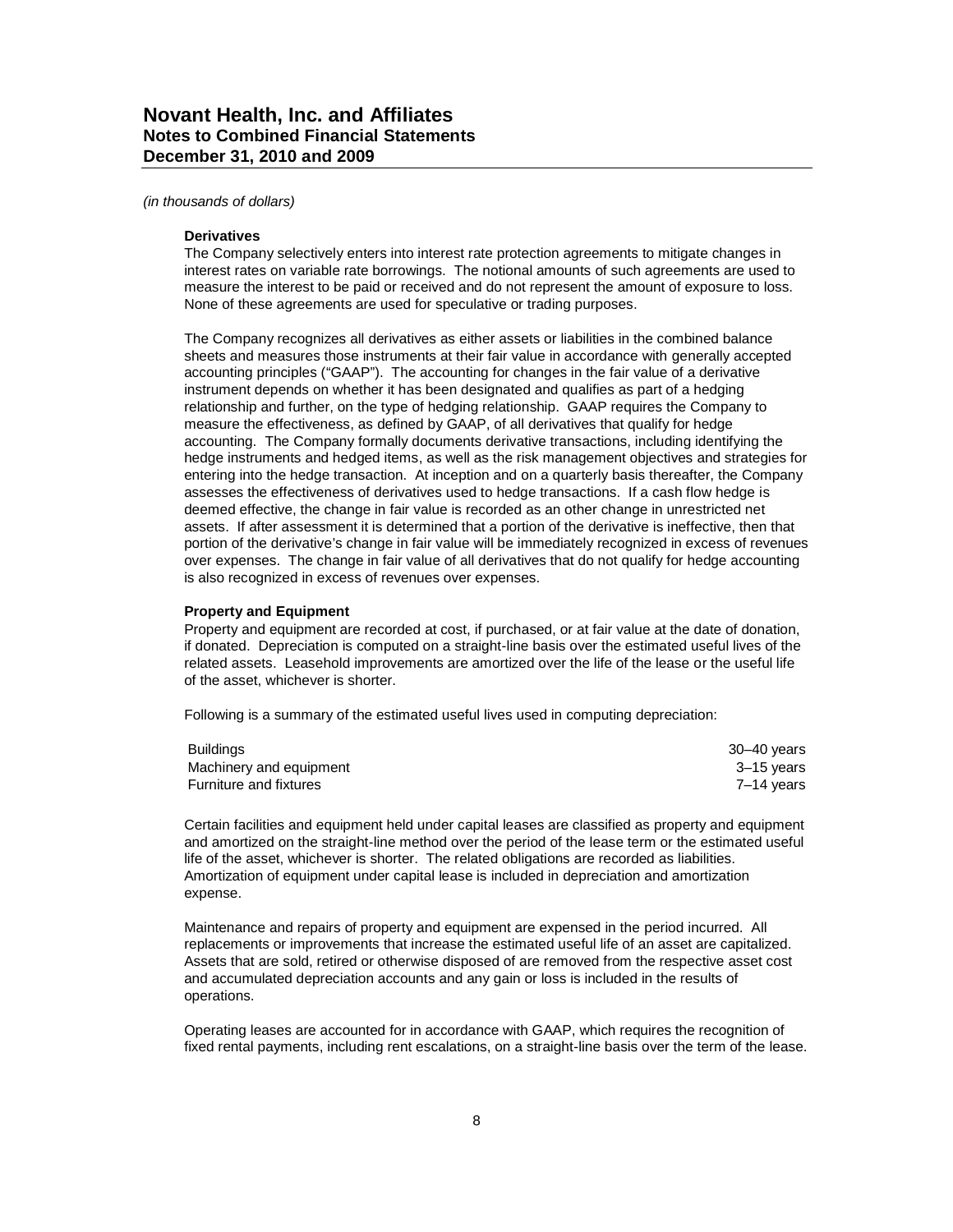#### *(in thousands of dollars)*

Under the terms of the 1984 deed in which the Forsyth County Board of County Commissioners conveyed the assets of Forsyth Memorial Hospital (the "Hospital") to Novant, Novant is required to operate the Hospital as a community general hospital open to the general public, and if Novant is dissolved, a successor nonprofit corporation approved by the Forsyth County Board of County Commissioners must carry out the terms and conditions of this conveyance. If these terms are not met, all ownership rights to the Hospital shall revert to the County, including the buildings and land together with the personal property and equipment associated with the Hospital with a net book value of approximately \$319,720 at December 31, 2010.

Gifts of long-lived assets such as land, buildings, or equipment are reported as unrestricted support, and are excluded from the excess of revenues over expenses, unless explicit donor stipulations specify how the donated assets must be used. Gifts of long-lived assets with explicit restrictions that specify how the assets are to be used and gifts of cash or other assets that must be used to acquire long-lived assets are reported as restricted support. Absent explicit donor stipulations about how long those long-lived assets must be maintained, expirations of donor restrictions are reported when the donated or acquired long-lived assets are placed in service.

#### **Goodwill and Other Intangible Assets**

Goodwill represents the excess of the purchase price over the fair value of the net assets of acquired companies. Intangible assets generally represent the acquisition-date fair value of certain rights or relationships obtained in such business acquisitions.

The Company considers certificates of need, which are required by certain states prior to the acquisition of high cost capital items, to be indefinite lived intangible assets. The Company also has intangible assets with identifiable useful lives, related to the business acquisitions. These assets include business relationships and corporate trade names. In accordance with GAAP, the company amortizes the cost of these intangible assets with identifiable useful lives down to their estimated residual value.

Following is a summary of the estimated useful lives used in computing amortization:

| Business relationships | 26 years |
|------------------------|----------|
| Corporate trade name   | 29 years |

Prior to 2010, the Company recorded amortization expense for certain goodwill and intangible assets related to not-for-profit business acquisitions. In May 2009, the FASB issued a new standard on mergers and acquisitions for not-for-profit entities, with an effective date for the Company beginning in 2010. This standard provides guidance on improving the quality of information in financial reports provided by a not-for-profit organization regarding business combinations with one or more other not-for-profit entities, businesses or nonprofit activities. The guidance distinguishes mergers (carryover method) from acquisitions (acquisition method) and provides updated accounting for goodwill and intangibles. The standard also requires not-for-profit organizations to stop amortizing goodwill and indefinite-lived intangible assets and to test all such goodwill and intangible assets annually for impairment, in a manner similar to the annual impairment testing already being performed by the Company for its for-profit businesses.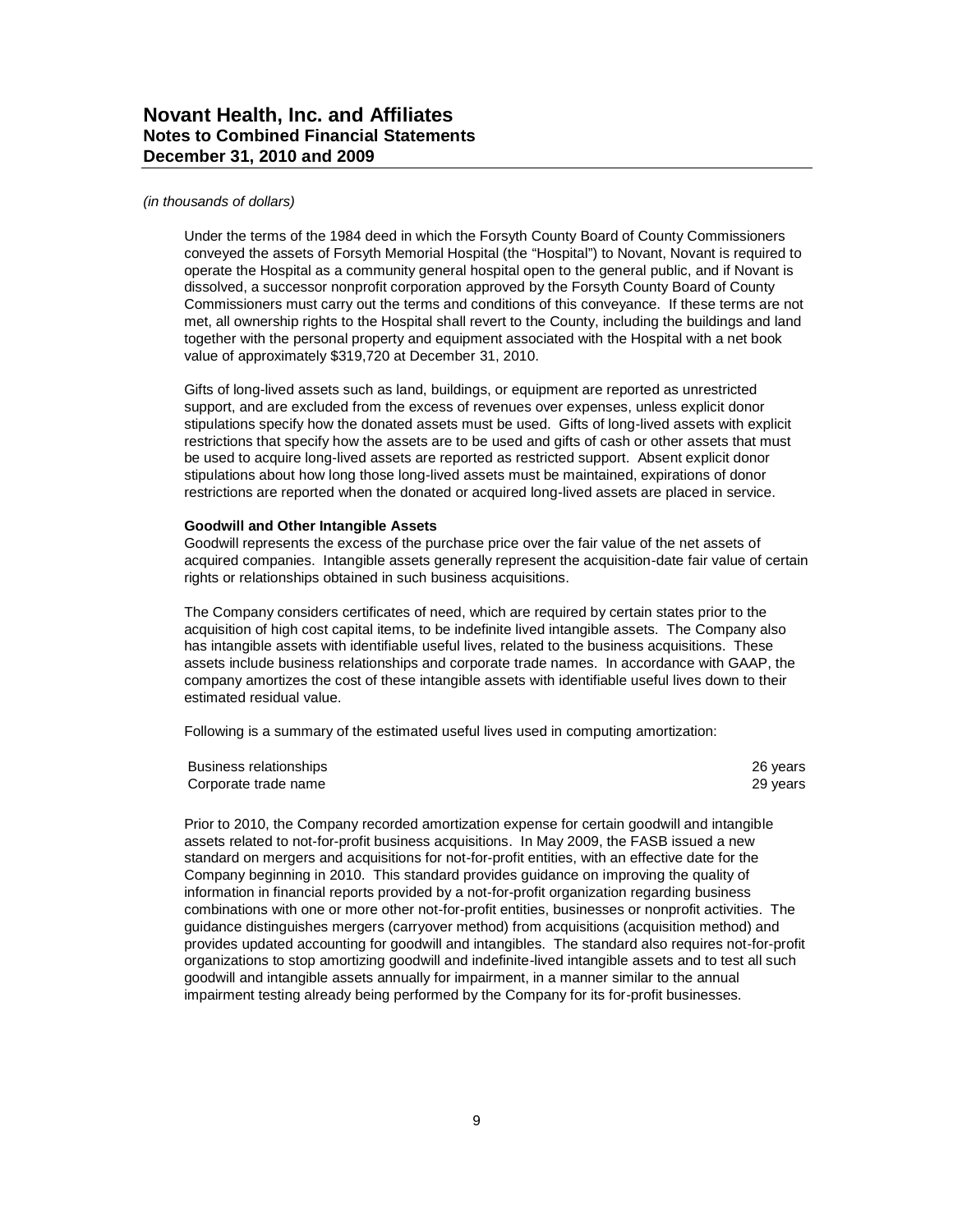#### *(in thousands of dollars)*

As a result of the new standard, the Company no longer amortizes any of its goodwill or indefinitelived intangible assets, but tests them for impairment using a fair value approach. On an annual basis, absent any impairment indicators, the Company performs its goodwill and indefinite-lived intangibles impairment testing as of October 1. In the event the fair value of any reporting unit containing goodwill is less than the carrying values of such reporting units, impairment charges are recorded to reduce the goodwill in such reporting unit to its implied fair value. An impairment charge is recorded for any indefinite-lived intangible asset to the extent the current fair value of such asset is less than its carrying value.

The new impairment testing guidance required the Company to perform a transitional impairment evaluation as of January 1, 2010 for goodwill and indefinite-lived intangibles. The Company completed this evaluation and recorded a transitional impairment adjustment of \$24,312. This charge is shown as cumulative effect of a change in accounting principle in the combined statements of operations and changes in net assets for 2010.

#### **Investments in Affiliates**

Investments in entities which Novant does not control, but in which it has a substantial ownership interest and can exercise significant influence, are accounted for using the equity method. Investments in entities of 20% or less are accounted for using the cost method The most significant of these investments include a hospital partnership, a clinical laboratory, a cancer center, and a home health, home infusion and durable medical equipment company.

#### **Temporarily and Permanently Restricted Net Assets**

Temporarily restricted net assets are those whose use has been limited by donors to a specific time period or purpose. Permanently restricted net assets have been restricted by donors to be maintained in perpetuity. The earnings on permanently restricted net assets are available for use as specified by the donors. The Company's temporarily restricted and permanently restricted net assets are predominantly held by related foundations for hospital service costs related to various centers at the acute care facilities.

#### **Contributions Received**

Unconditional promises to give cash and other assets are reported at fair value at the date the promise is received. Conditional promises to give and indications of intentions to give are reported at fair value at the date the gift is received or the condition is met. The gifts are reported as either temporarily or permanently restricted support if they are received with donor stipulations that limit the use of the donated assets. When a donor restriction expires, that is, when a stipulated time restriction ends or purpose restriction is met, temporarily restricted net assets are reclassified as unrestricted net assets and reported in the statements of operations as net assets released from restrictions, which is included in other operating revenue. Donor-restricted contributions whose restrictions are met within the same year as received are reported as unrestricted contributions in the accompanying financial statements.

#### **Income Taxes**

Novant is classified as a nonprofit organization pursuant to Section 501(c) (3) of the Internal Revenue Code and is exempt from income taxes on revenue earned from its tax-exempt purposes. Novant also operates various for-profit subsidiaries which operate in service lines that are complimentary to Novant's tax-exempt purpose. Income from activities that are determined by IRS regulations to be unrelated to the tax-exempt purposes as well as income from activities of for-profit subsidiaries of the Company are subject to federal and state taxation.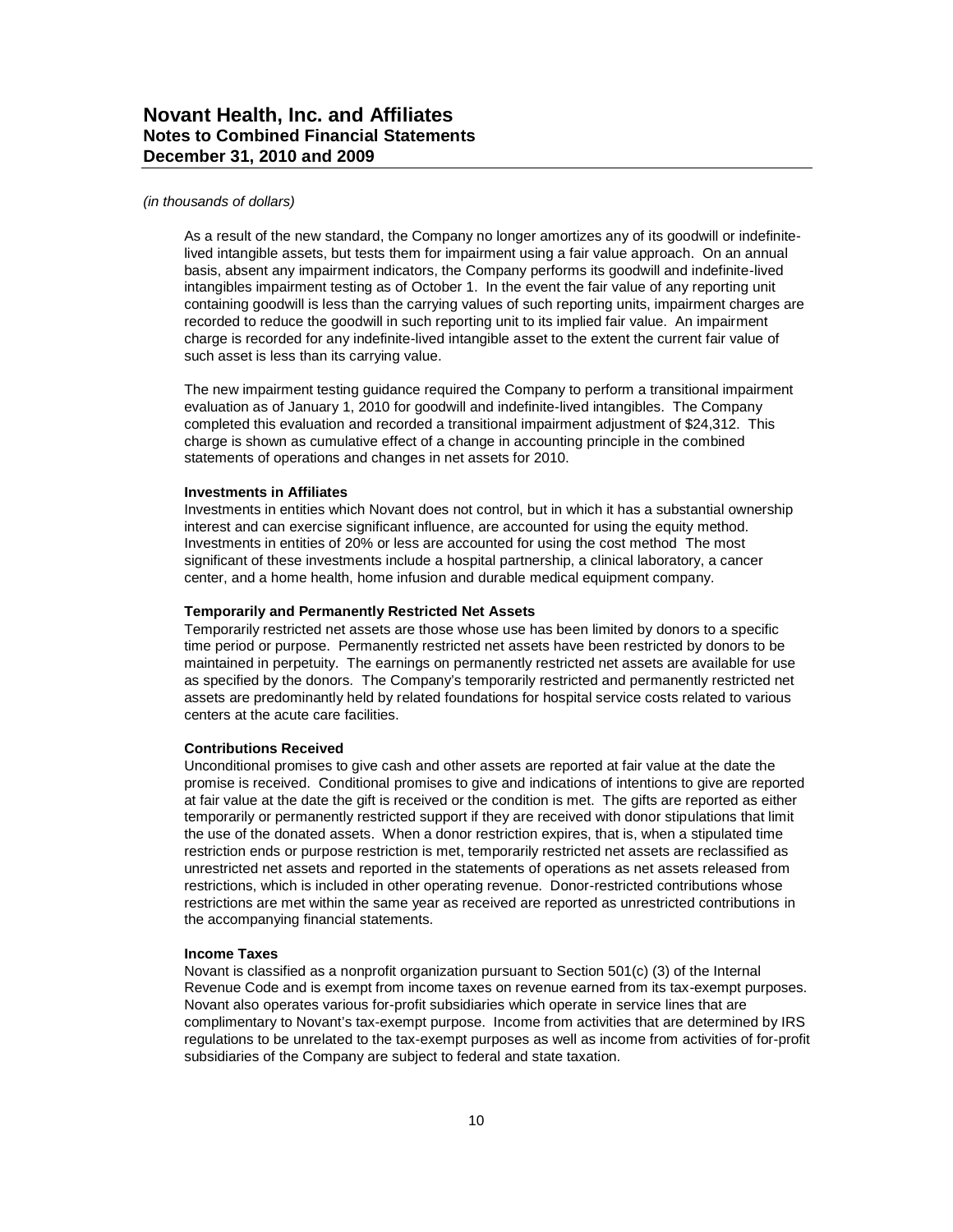#### *(in thousands of dollars)*

The Company provides for income taxes using the asset and liability method. This approach recognizes the amount of federal, state and local taxes payable or refundable for the current year, as well as deferred tax assets and liabilities for the future tax consequences of events recognized in the consolidated financial statements and income tax returns. Deferred income tax assets and liabilities are not adjusted to recognize the effects of changes in tax laws or enacted tax rates.

A valuation allowance is required when it is more likely than not that some portion of the deferred tax assets will not be realized. Realization is dependent on generating sufficient future taxable income.

#### **Compensated Absences**

The Company's employees earn vacation days at varying rates depending on years of service. Vacation time accumulates up to certain limits, at which time no additional vacation hours can be earned. Provided this hourly limit is not met, employees can continue to accumulate vacation hours and time can be carried over to future years. Accrued vacation time is included in accrued liabilities on the Company's combined balance sheets.

#### **Excess of Revenues over Expenses**

The statements of operations include excess of revenues over expenses. Changes in unrestricted net assets which are excluded from excess of revenues over expenses, consistent with industry practice, include permanent transfers of assets to and from affiliates for other than goods and services, contributions of long-lived assets, including donor restricted contributions for long-lived assets, changes in pension liabilities, the effects of discontinued operations and changes in accounting principles.

#### **Reclassifications**

Certain balances in prior fiscal years have been reclassified to conform to the presentation adopted in the current fiscal year.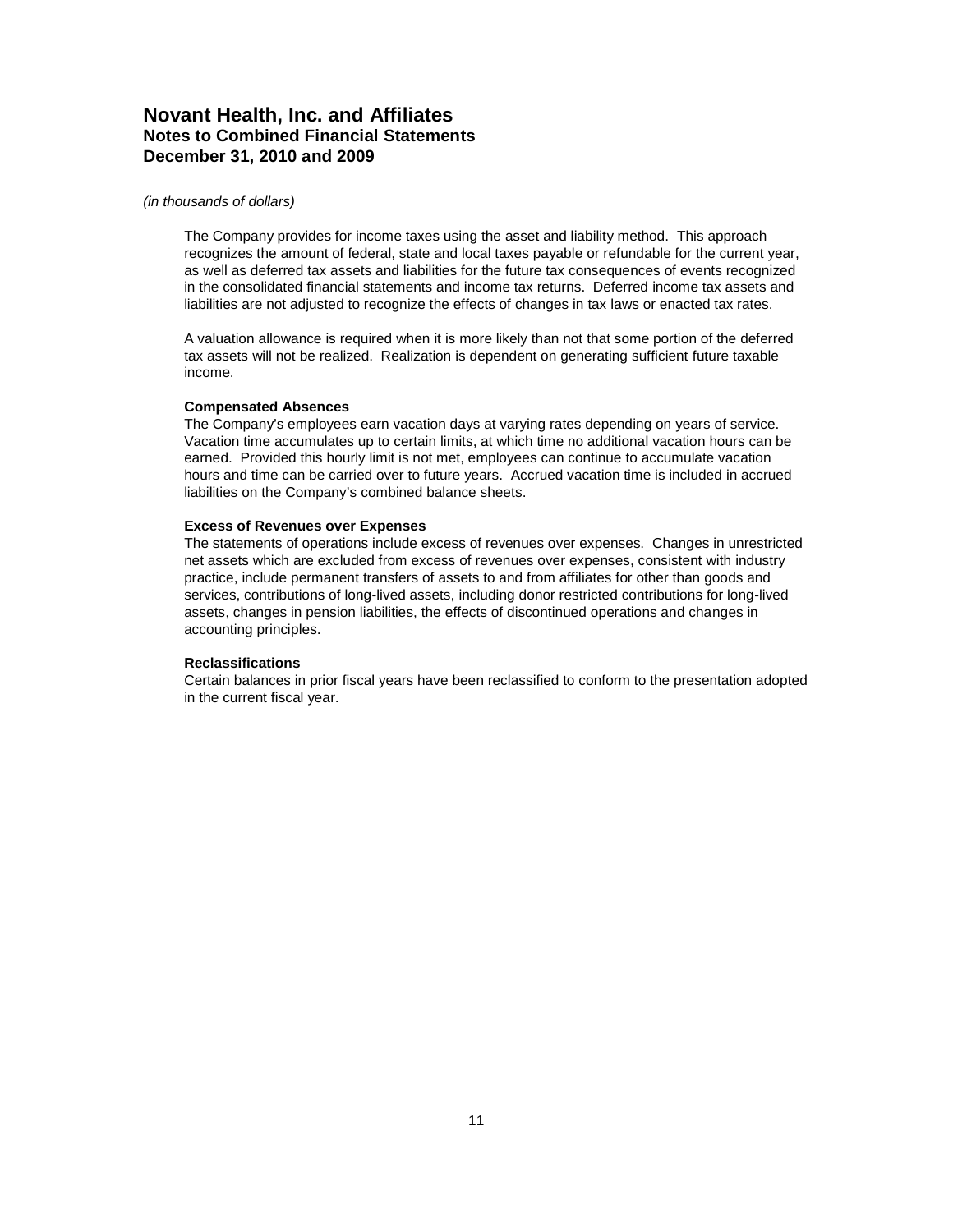#### **3. Financial Statement Revision**

Certain prior year amounts have been revised to appropriately present money market investments as cash and cash equivalents instead of short term investments. The Company has revised its combined balance sheet as of December 31, 2009 and its combined statement of cash flows for the year ended December 31, 2009 for this item. As a result, the Company's money market investments of \$19,401 which had previously been included in short term investments are now presented in cash and cash equivalents in the accompanying combined balance sheet as of December 31, 2009. In addition, the aggregate proceeds from the sale of certificates of deposit for the year ended December 31, 2009 should have been presented in the combined statement of cash flows as investing activities for 2009. These revisions had no impact on the Company's results of operations, changes in net assets, or cash flows from operating or financing activities. The effects of this revision are summarized in the table below:

|                                                         | 2009<br><b>Revised</b> |   | 2009<br><b>As Reported</b> |
|---------------------------------------------------------|------------------------|---|----------------------------|
| Cash flows from investing activities:                   |                        |   |                            |
| Proceeds from the liquidation of short-term investments | 19.401                 | S |                            |
| Net increase in cash and cash equivalents               | 656.514                |   | 637,113                    |
| Cash and cash equivalents, beginning of year            | 131.692                |   | 131.692                    |
| Cash and cash equivalents, end of year                  | 788,206                |   | 768,805                    |

### **4. Organizational Changes**

### **Acquisitions**

On March 31, 2008, the Company entered into a partnership with Health Management Associates, Inc. ("HMA"). In exchange for a 27% ownership interest in a newly formed limited liability company, Novant contributed \$300,000 in cash. HMA contributed the net assets and operations of seven hospitals located in North Carolina and South Carolina. Novant accounted for this investment using the equity method through September 30, 2009.

On October 1, 2009, HMA and the Company entered into a Restructuring Agreement (the "Restructuring Agreement") that terminated and replaced the agreement described above.

Pursuant to the Restructuring Agreement: (i) HMA received a 100% interest in each of Davis Regional Medical Center, Sandhills Regional Medical Center, Carolina Pines Regional Medical Center and Chester Regional Medical Center; (ii) Novant manages each of 70-bed Franklin Regional Medical Center and 125-bed Upstate Carolina Medical Center and received a 99% interest in the net profits, net losses and free cash flow of such hospitals; (iii) HMA manages 105 bed Lake Norman Regional Medical Center located in Mooresville, North Carolina (subject to certain management rights expressly delegated to Novant) and received a 70% interest in the net profits, losses and free cash flow of such hospital (with Novant receiving the remaining 30% interest in the net profits, net losses and free cash flow of such hospital); (iv) certain physician practices associated with Davis Regional Medical Center, Sandhills Regional Medical Center, Carolina Pines Regional Medical Center, Chester Regional Medical Center and Lake Norman Regional Medical Center have been transitioned back to HMA; and (v) Novant agreed to certain operational covenants for a four-year period with respect to the services offered at Presbyterian Hospital Huntersville located in Huntersville, North Carolina.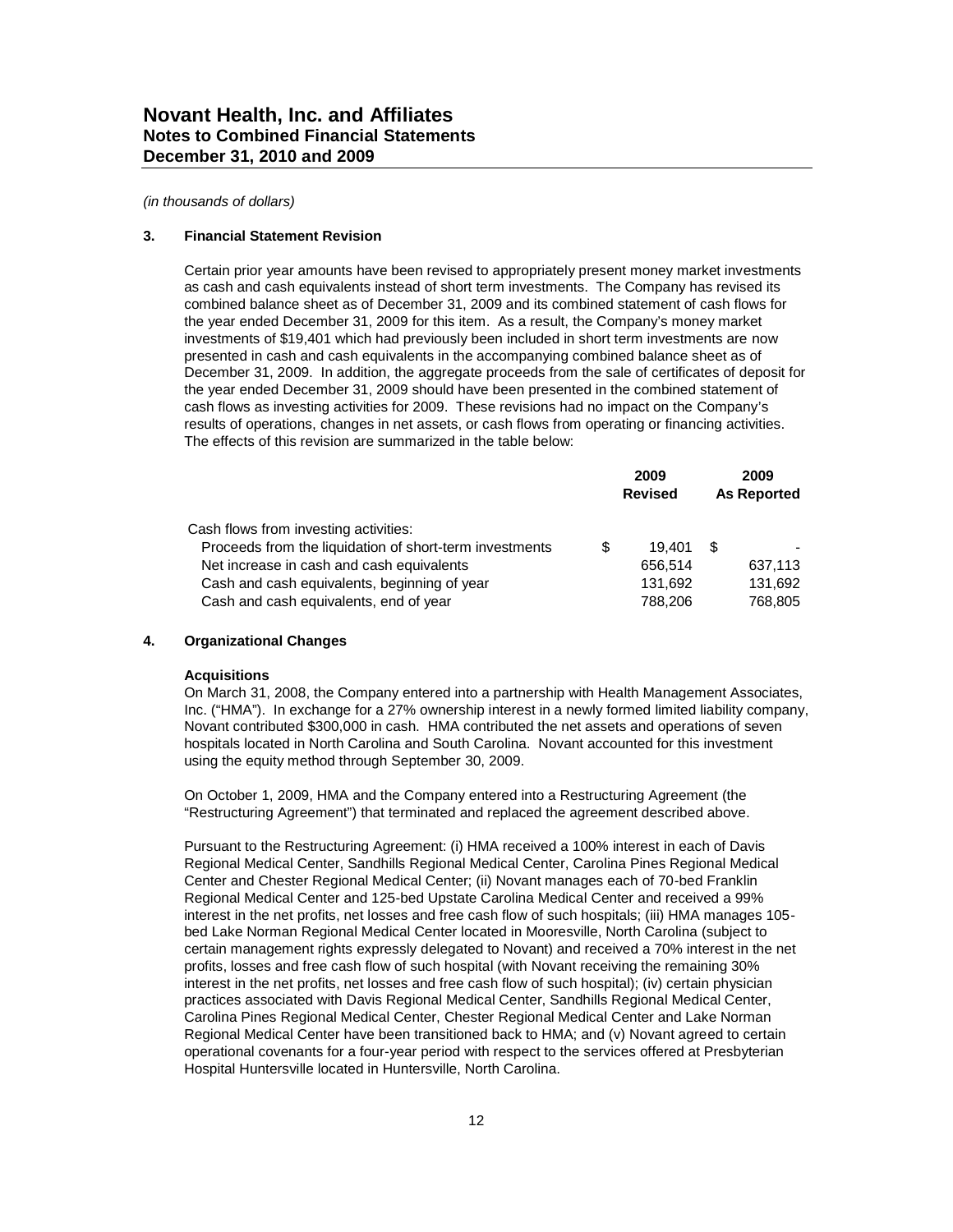#### *(in thousands of dollars)*

The Company has accounted for the effects of the Restructuring Agreement as an exchange of interest, resulting in a loss on exchange of \$18,252 in the combined statement of operations for 2009. As a result of the Restructuring Agreement, beginning October 1, 2009, the Company has recorded the financial position, operations, and cash flows of Franklin Regional Medical Center and Upstate Carolina Medical Center on a consolidated basis. Novant's restructured interest in Lake Norman Regional Medical Center continues to be recorded on the equity method.

### **Discontinued Operations**

During 2010, the Company made the decision to close or sell certain of its MedQuest outpatient imaging locations to unrelated third parties. This decision was the result of management's efforts to more closely align the geographic locations of MedQuest facilities with the Company's long-term business plans. Approximately 12 MedQuest locations were divested during 2010, and an additional 12 sites are expected to be sold during 2011. In addition to these divestitures, the Company has also entered into a letter of intent with an unrelated third party to sell the operations of one of its long-term care facilities. In accordance with GAAP, the operating results related to these locations have been reported as discontinued operations in the combined statements of operations and changes in net assets. The amounts of revenue and operating income that have been reported in discontinued operations are as follows:

|                       | 2010    |    |         |
|-----------------------|---------|----|---------|
| Net operating revenue | 56.977  | S. | 71.056  |
| Operating loss        | (4.431) |    | (5,220) |

The accompanying combined balance sheets include assets held for sale related to the above transactions. At December 31, 2010 and 2009, assets held for sale consist primarily of property and equipment and intangible assets.

### **5. Net Patient Service Revenue**

Net patient service revenue is presented net of provisions for contractual adjustments and other allowances. Novant has agreements with third-party payors that provide for payments at amounts different from its established rates. Retroactive adjustments are accrued on an estimated basis in the period the related service is rendered and adjusted in future periods as final settlements are determined.

A summary of the payment arrangements with major third-party payors follows: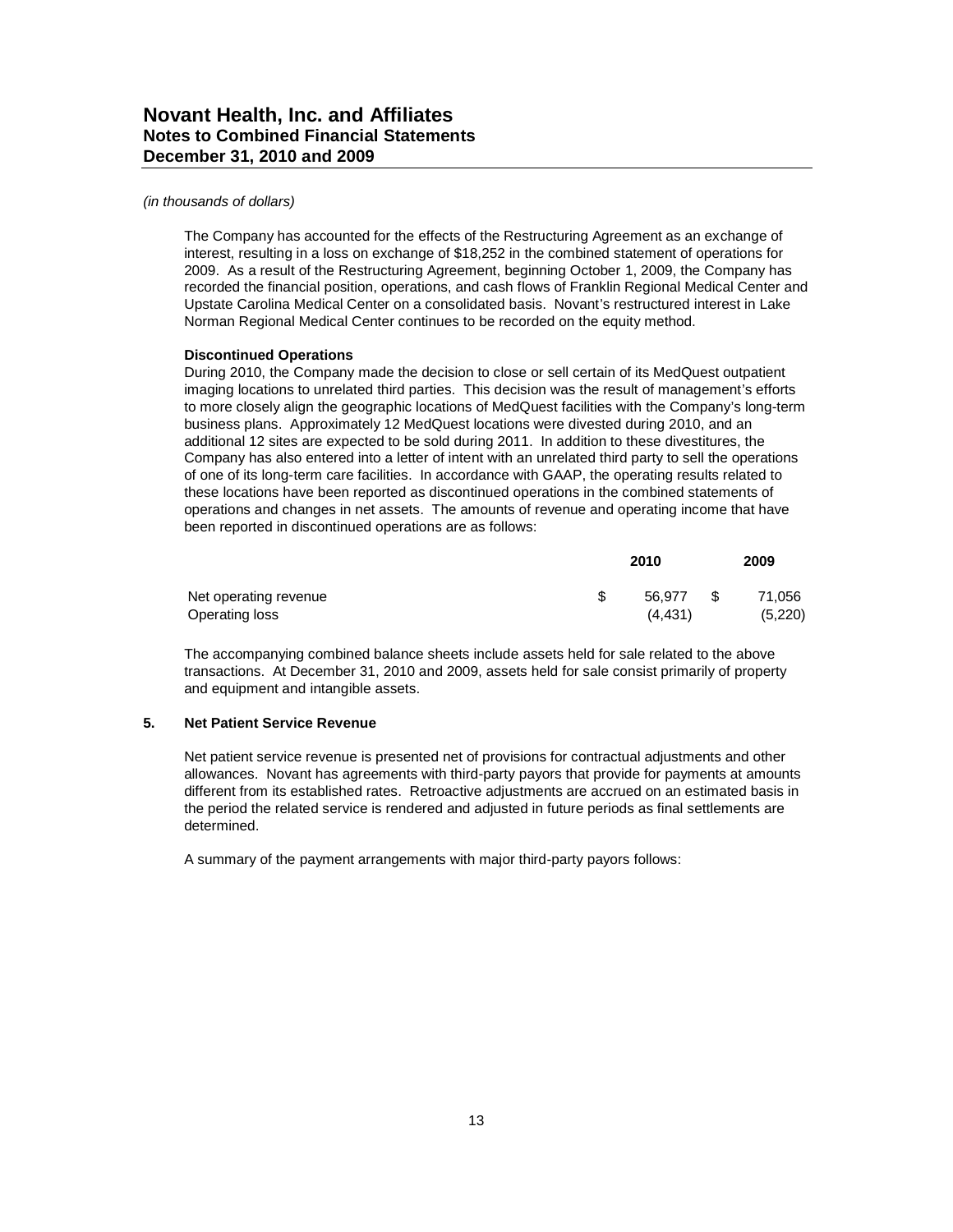#### *(in thousands of dollars)*

#### **Medicare and Medicaid**

Inpatient acute care services rendered to program beneficiaries are paid at prospectively determined rates per diagnosis. These rates vary according to a patient classification system that is based on clinical, diagnostic and other factors. Inpatient non-acute services, certain outpatient services, and defined capital and medical education costs related to beneficiaries are paid based on a cost reimbursement methodology. Outpatient services are paid at a prospectively determined rate. Novant is reimbursed for cost reimbursable items at a tentative rate with final settlement determined after submission of annual cost reports by Novant and audits thereof by the fiscal intermediary. Novant's cost reports have been audited and finalized by the Medicare intermediary through 2007 for Presbyterian Hospital Huntersville, and through 2006 for all other facilities. Medicaid cost reports are finalized through 2007.

Revenue from the Medicare and Medicaid programs accounted for approximately 31.5% and 8.6%, respectively, of Novant's net patient service revenue for the year ended 2010, and 30.5% and 8.8%, respectively for the year ended 2009. Laws and regulations governing the Medicare and Medicaid programs are complex and subject to interpretation. As a result, there is at least a possibility that recorded estimates will change by a material amount in the near term.

#### **Other Payors**

Novant also has entered into payment agreements with certain commercial insurance carriers, health maintenance organizations and preferred provider organizations. The basis for payment to Novant under these agreements includes prospectively determined rates per discharge, discounts from established charges and prospectively determined daily rates.

Payments for services covered by these programs and certain other third-party payor contracts are generally less than billed charges. Provisions for contractual adjustments including Medicare, Medicaid, and managed care total approximately \$4,129,773 (or 53%) and \$3,753,374 (or 52%) of 2010 and 2009 gross patient service revenue, respectively.

The provision for bad debts is determined based on management's assessment of historical and expected net collections, business and economic conditions, the age of the accounts, trends in federal and state governmental health care coverage and other collection indicators.

#### **6. Charity Care and Community Benefit**

In accordance with Novant's mission to improve the health of its communities one person at a time, all Novant facilities accept patients regardless of their ability to pay. At acute facilities, uninsured patients qualify for a full write-off of their bills if their household income is at or below a specified percentage of the federal poverty level. The percentage was 300% for 2010 and 2009. Novant also offers a catastrophic discount for patients with an account balance greater than \$5, flexible payment plans, and discounts for uninsured patients who do not qualify for our charity care program. In addition to these programs for our hospitals, Novant physician groups and outpatient centers also have charity care programs to assist patients in need. The Company's cost of providing care to indigent patients was \$118,565 and \$106,086 for the years ended December 31, 2010 and 2009, respectively.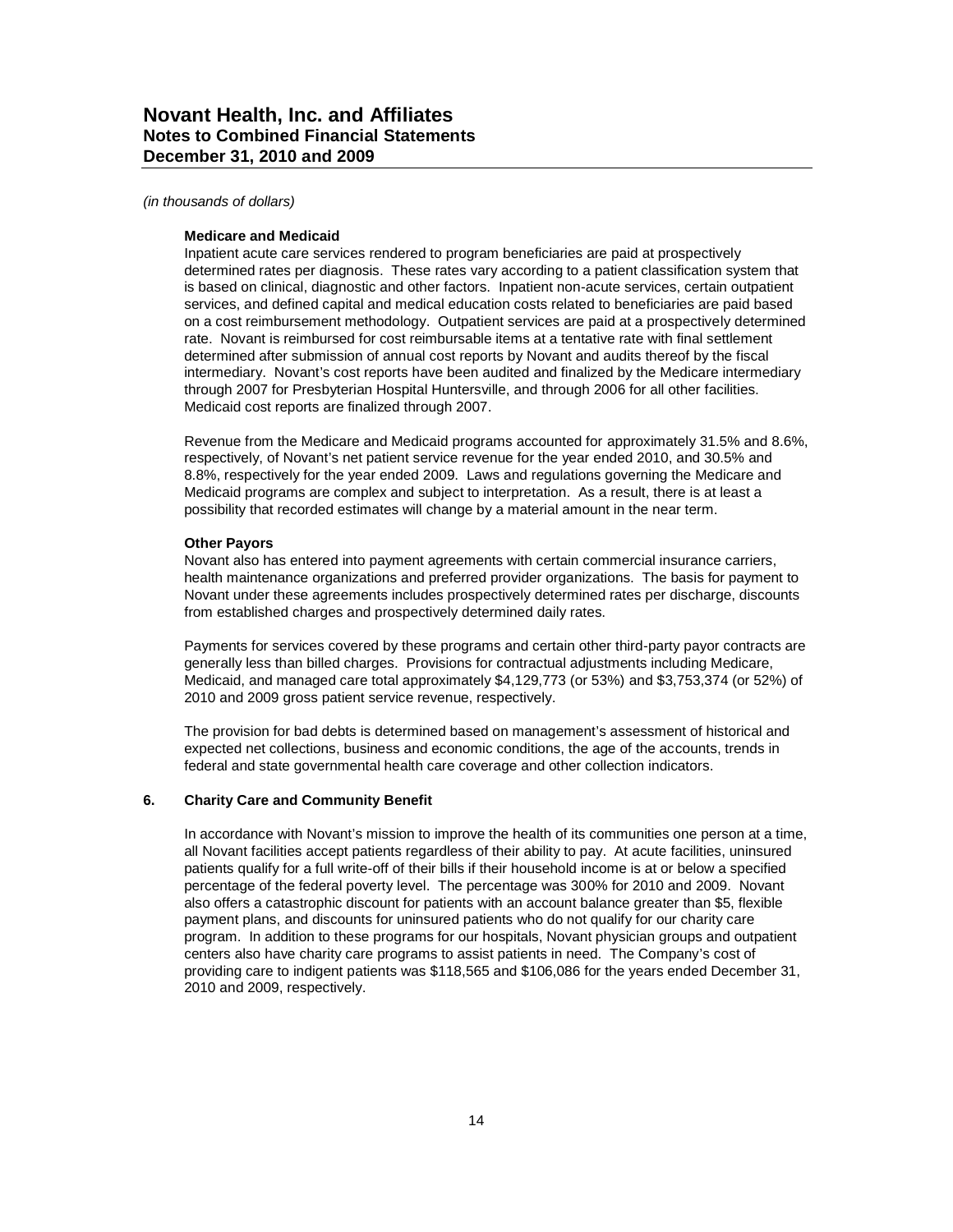#### *(in thousands of dollars)*

In addition to providing charity care to uninsured patients, Novant also provides services to beneficiaries of public programs and various other community health services intended to improve the health of the communities in which the Company operates. The Company's cost of providing care to indigent patients and community benefit programs was \$469,165 and \$431,857 for the years ended December 31, 2010 and 2009, respectively. Novant has identified the following four categories to identify the resources utilized for the care of persons who are underserved and for providing community benefit programs to the needy and our neighborhoods:

- Traditional charity care includes the cost of services provided to persons who cannot afford health care because of inadequate resources and who are uninsured.
- Unpaid cost of Medicare represents the unpaid cost of services provided to persons through the government program for individuals age 65 and older as well as those that qualify for federal disability benefits.
- Unpaid cost of Medicaid represents the unpaid cost of services provided to persons covered by the government program for medically indigent patients.
- Community benefit programs consists of the unreimbursed costs of certain programs and services for the general community, mainly for indigent patients but also for people with chronic health risks. Examples of these programs include health promotion and education, free clinics and screenings, and other community services. Community benefit programs also include the cost of medical education and research.

The cost to Novant of providing care to indigent patients and community benefit programs for the year ended December 31, 2010 is as follows:

| Traditional charity care   |     | 118.565 |
|----------------------------|-----|---------|
| Unpaid cost of Medicare    |     | 194.464 |
| Unpaid cost of Medicaid    |     | 92.569  |
| Community benefit programs |     | 63.567  |
|                            | \$. | 469.165 |

Novant estimates the costs of providing care to indigent patients and community benefit programs using each facility's estimated ratio of costs to charges.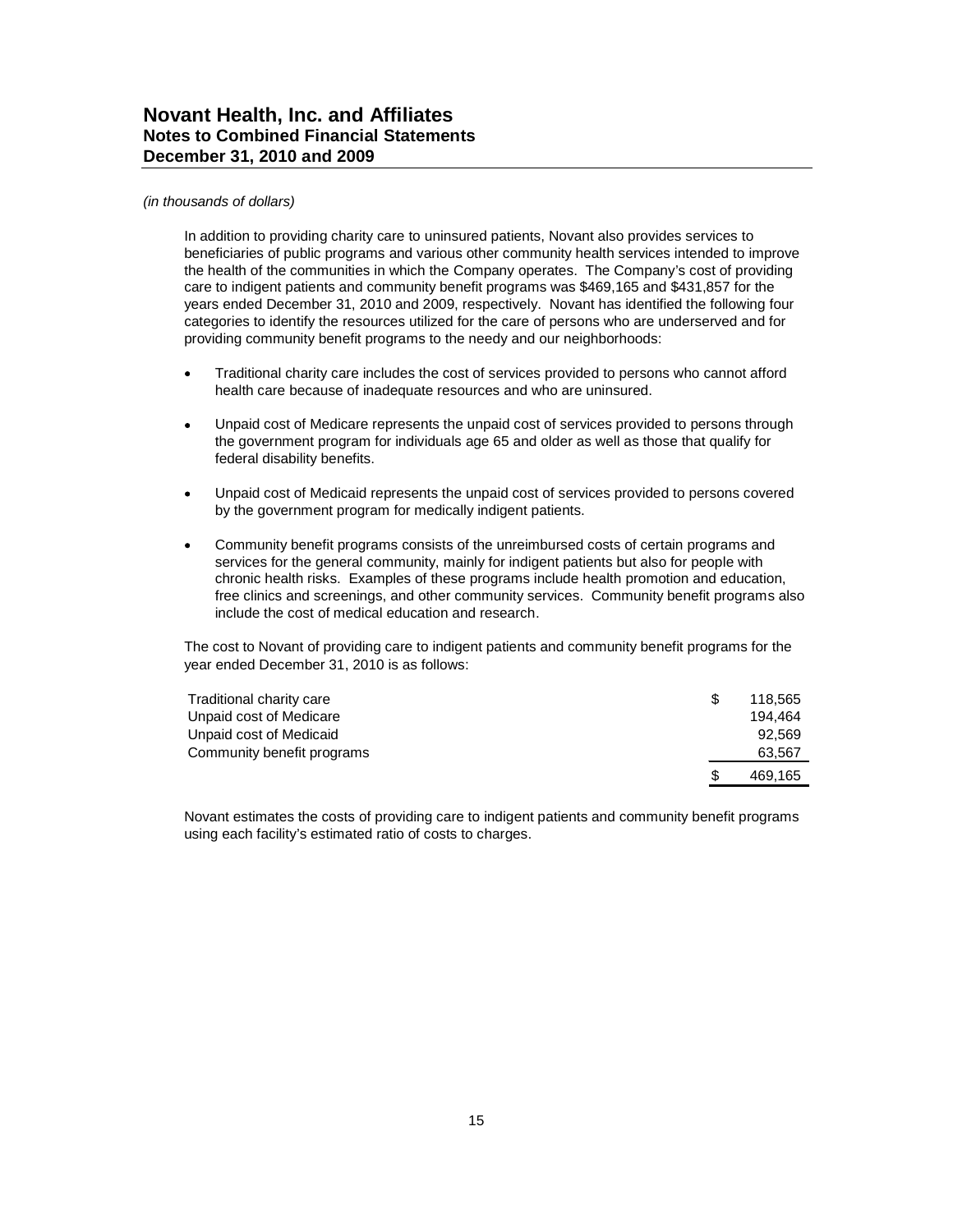### **7. Assets Limited as to Use and Investments**

#### **Short-Term Investments**

Novant holds certain investments that are short-term in nature and have maturity dates ranging from three to twelve months. Short-term investments consist of the following at December 31:

|                           | 2010         |    | 2009    |
|---------------------------|--------------|----|---------|
| Certificates of deposit   | \$<br>2.968  | \$ | 9,731   |
| Fixed income securities   | 44,523       |    | 27,922  |
|                           | 47.491       |    | 37,653  |
| Less: Valuation allowance | (2, 403)     |    | (2,922) |
|                           | \$<br>45.088 | S  | 34,731  |

### **Assets Limited as to Use**

The designation of assets limited as to use is as follows:

|                                                  | 2010 |         | 2009 |         |  |
|--------------------------------------------------|------|---------|------|---------|--|
| Under indenture agreement held by trustee        | \$   | 116.465 | \$   | 62,555  |  |
| Under general and professional liability funding |      |         |      |         |  |
| arrangement held by trustee                      |      | 42.310  |      | 29.404  |  |
| Designated by board to service benefit plans     |      | 30,367  |      | 27,092  |  |
| Restricted by bank agreements                    |      | 16,777  |      | 25,627  |  |
| Restricted by donor                              |      | 9       |      | 16      |  |
|                                                  | S    | 205.928 |      | 144.694 |  |

Assets limited as to use investments are invested primarily in cash and cash equivalents and corporate, U.S. government and U.S. agency debt obligations.

#### **Long-Term Investments**

The composition of long-term investments at December 31 is set forth in the following table:

|                           |    | 2010      |    |         |
|---------------------------|----|-----------|----|---------|
| Cash and cash equivalents | \$ | 11.884    | \$ | 22,500  |
| US equities               |    | 261,288   |    | 220,533 |
| International equities    |    | 218,674   |    | 169,769 |
| Fixed income securities   |    | 130.884   |    | 155,281 |
| Hedge funds               |    | 323,229   |    | 215,595 |
| <b>Emerging markets</b>   |    | 69,486    |    | 39,457  |
| Real estate and other     |    | 11,824    |    | 8,041   |
|                           | S  | 1,027,269 | \$ | 831,176 |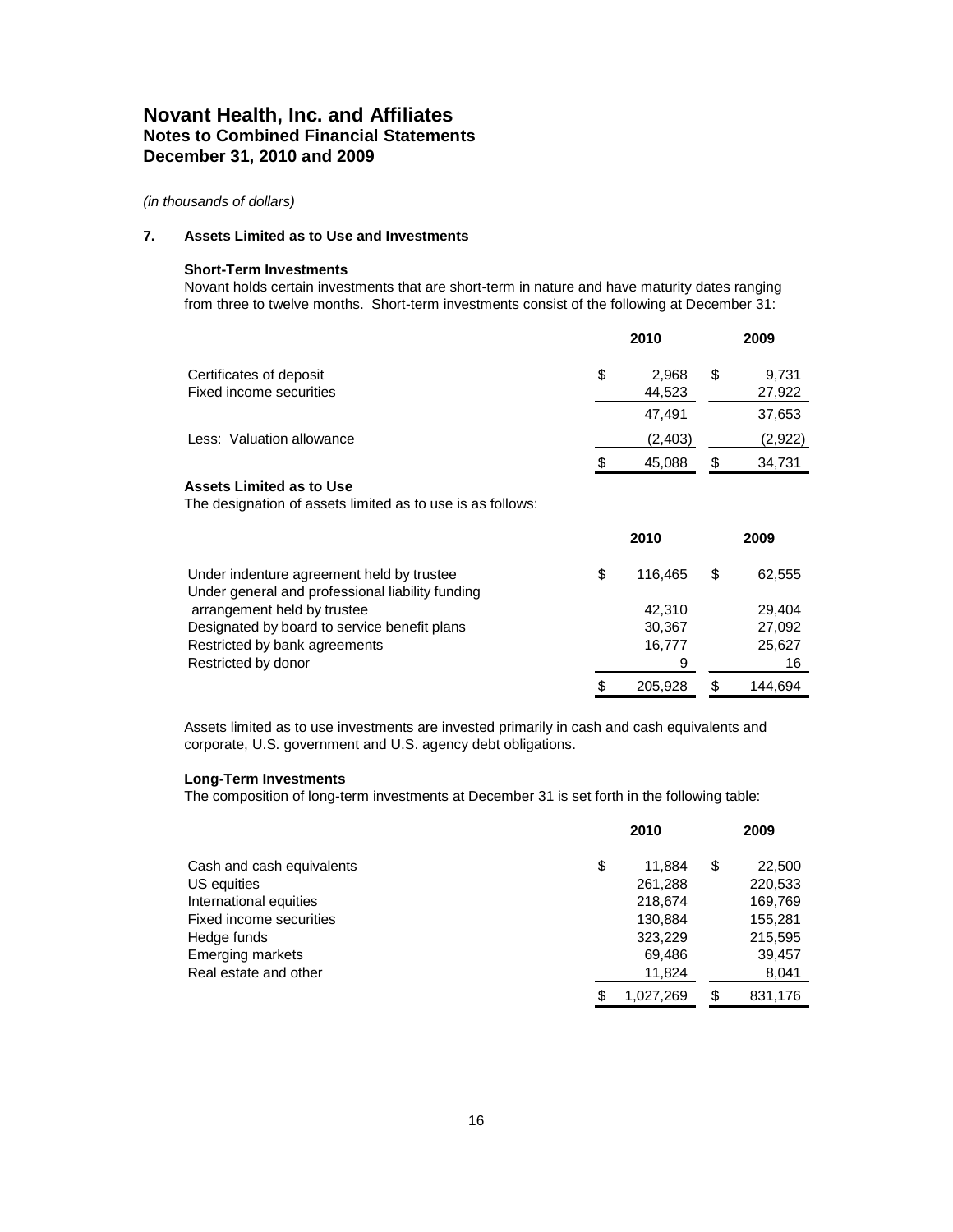#### *(in thousands of dollars)*

The Company's investments in hedge funds include limited partnerships, limited liability corporations, and off-shore investment funds. The underlying investments of the limited partnerships and limited liability corporations include, among others, futures and forward contracts, options, and securities sold not yet purchased, intended to hedge against changes in the market value of investments. These financial instruments may result in loss due to changes in the market (market risk). Alternative investments are less liquid than the Company's other investments.

Novant's investments in hedge funds represent 31.5% of total long-term investments held at December 31, 2010. These instruments may contain elements of both credit and market risk. Such risks include, but are not limited to, limited liquidity, absence of oversight, dependence upon key individuals, emphasis on speculative investments (both derivatives and non-marketable investments), and nondisclosure of portfolio composition.

Investment income for assets limited as to use and investments is comprised of the following for the years ended December 31:

|                              | 2010         |    |         |
|------------------------------|--------------|----|---------|
| Income (loss)                |              |    |         |
| Interest and dividend income | \$<br>14.072 | \$ | 15,316  |
| Net realized gains (losses)  | 5.884        |    | (9,100) |
| Net gains                    | 70.681       |    | 133,849 |
|                              | \$<br>90.637 |    | 140,065 |

### **8. Property and Equipment**

Property and equipment consists of the following at December 31:

|                                           | 2010            |    | 2009        |
|-------------------------------------------|-----------------|----|-------------|
| Land and land improvements                | \$<br>222,935   | S  | 225,695     |
| Leasehold improvements                    | 125,821         |    | 110,155     |
| Buildings and building improvements       | 1,286,510       |    | 1,239,615   |
| Buildings under capital lease obligations | 27.099          |    | 26,763      |
| Equipment                                 | 1,549,338       |    | 1,485,851   |
| Equipment under capital lease obligations | 18,201          |    | 17,258      |
| Construction in progress                  | 321,966         |    | 243,547     |
|                                           | 3,551,870       |    | 3,348,884   |
| Less: Accumulated depreciation            | (1,925,322)     |    | (1,733,617) |
|                                           | \$<br>1,626,548 | \$ | 1,615,267   |

At December 31, 2010 and 2009, land and buildings with a net book value of \$20,313 and \$13,451, respectively, were leased to various unrelated health care organizations, with terms ranging from six months to five years. Depreciation expense and capital lease related amortization expense for the years ended December 31, 2010 and 2009 amounted to \$188,611 and \$192,019, respectively. Accumulated amortization for buildings and equipment under capital lease obligations was \$27,991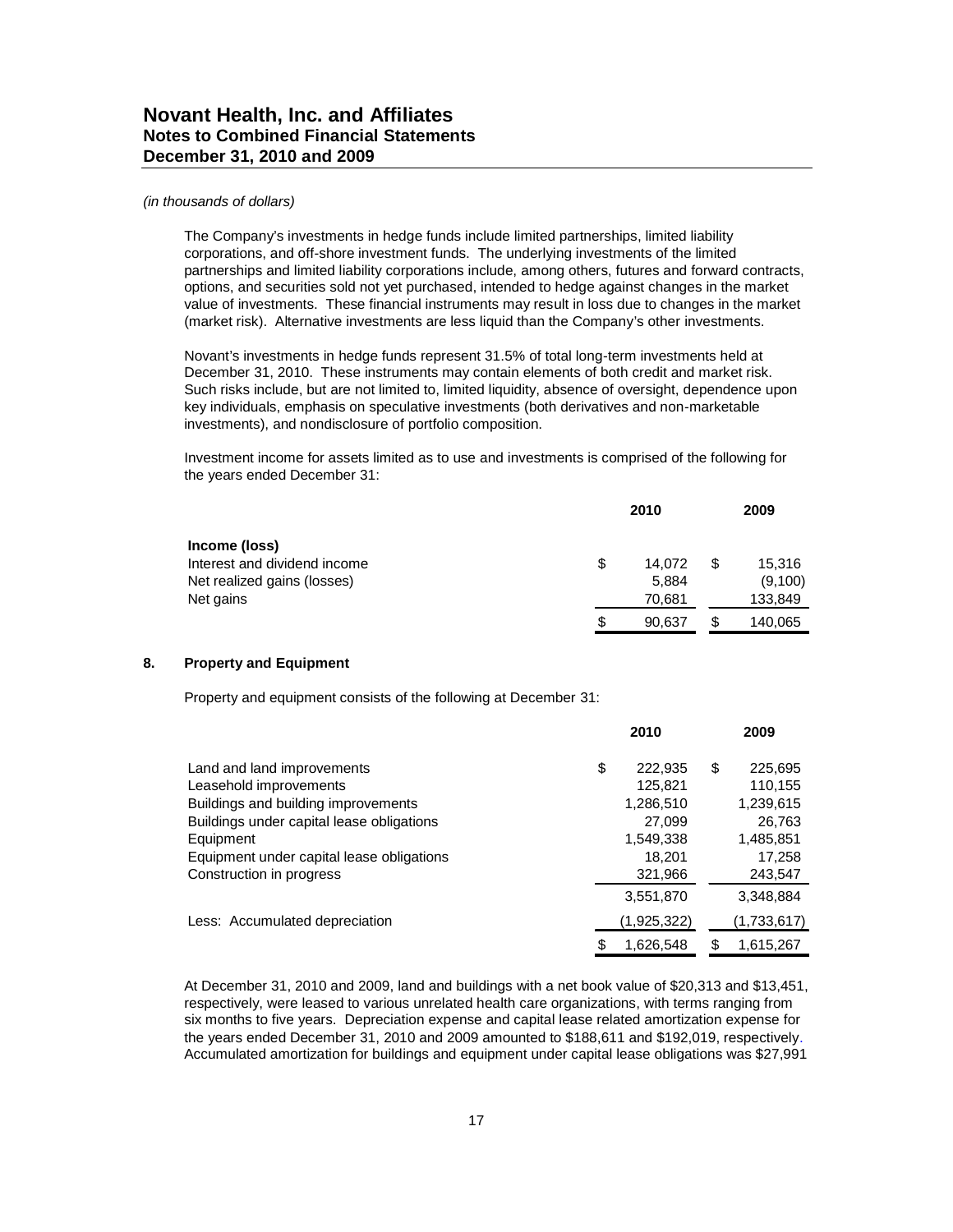#### *(in thousands of dollars)*

and \$23,359 at December 31, 2010 and 2009, respectively. Construction contracts of approximately \$389,584 exist for the construction of new hospitals, expansion of existing hospitals and facility renovations. At December 31, 2010, the remaining commitment on these contracts was \$116,759.

On July 24, 2006, Novant sold a portfolio of five medical office buildings in the Charlotte area to a third party real estate investor. The combined selling price of the buildings was \$121,700. Novant has retained ownership of the land on which the buildings are situated. The buyer is leasing the land from Novant and Novant is leasing space in each of the five buildings from the buyer. The transaction was recorded as a sale–leaseback and resulted in a total gain of \$63,021. Novant recognized previously deferred gains from this transaction of \$3,866 and \$8,241 in 2010 and 2009, respectively. The remaining deferred gain of \$1,440 will be recognized in 2011.

On June 27, 2009, Novant sold a portfolio of 22 medical office buildings to a third party real estate investor. The combined selling price of the buildings was \$122,280. Novant is leasing space in each of the buildings from the buyer. The transaction was recorded as a sale-leaseback and resulted in a total gain of \$59,889. Novant recognized a gain from this transaction of \$4,002 and \$2,001 in 2010 and 2009, respectively. The remaining deferred gain of \$53,886 will be recognized over the average life of Novant's lease agreements with the buyer.

### **9. Intangible Assets and Goodwill**

Intangible assets consist of the following at December 31:

|                                                                                                                                                 |    | Gross<br>Intangible<br>Amortization |    | Accumulated               |    | <b>Net</b><br>Intangible    |
|-------------------------------------------------------------------------------------------------------------------------------------------------|----|-------------------------------------|----|---------------------------|----|-----------------------------|
| Balance at December 31, 2009                                                                                                                    |    |                                     |    |                           |    |                             |
| Unamortized intangible assets<br>Certificates of need                                                                                           | \$ | 83,699                              | \$ |                           | S  | 83,699                      |
| Total unamortized intangible assets                                                                                                             |    | 83,699                              |    |                           |    | 83,699                      |
| Amortized intangible assets<br><b>Business relationships</b><br>Corporate trade name and other intangibles                                      |    | 92,249<br>40,380                    |    | 6,217<br>6,957            |    | 86,032<br>33,423            |
| Total amortized intangible assets                                                                                                               |    | 132,629                             |    | 13,174                    |    | 119,455                     |
| Total intangible assets                                                                                                                         |    | 216,328                             | \$ | 13,174                    | \$ | 203,154                     |
| Balance at December 31, 2010                                                                                                                    |    |                                     |    |                           |    |                             |
| Unamortized intangible assets<br>Certificates of need                                                                                           | \$ | 87,420                              | \$ |                           | \$ | 87,420                      |
| Total unamortized intangible assets                                                                                                             |    | 87,420                              |    |                           |    | 87,420                      |
| Amortized intangible assets<br><b>Business relationships</b><br>Corporate trade name and other intangibles<br>Total amortized intangible assets |    | 92,173<br>40,371<br>132,544         |    | 10,682<br>9,265<br>19,947 |    | 81,491<br>31,106<br>112,597 |
| Total intangible assets                                                                                                                         | S  | 219,964                             | S  | 19,947                    | S  | 200,017                     |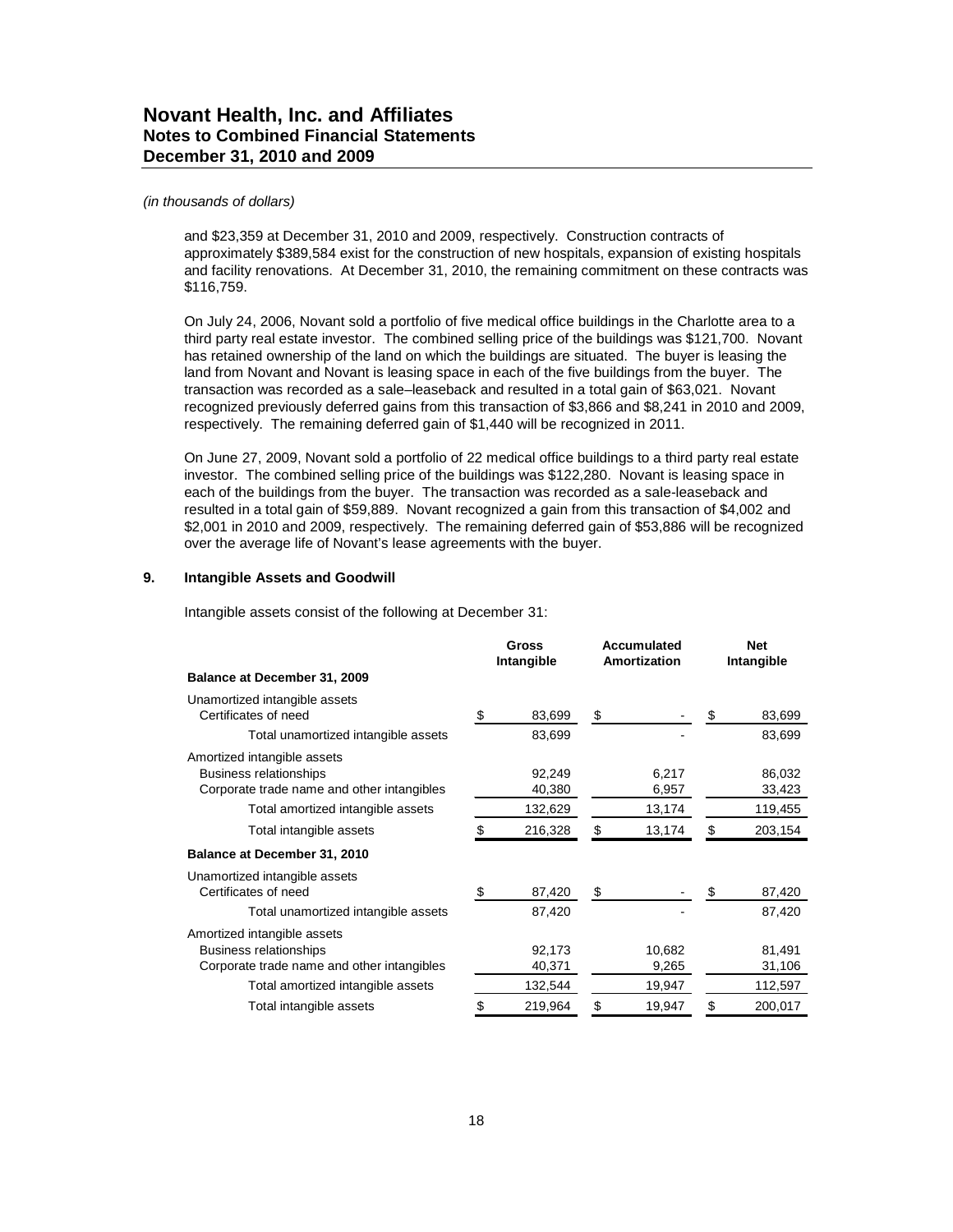Amortization expense related to intangible assets (excluding goodwill in 2009) was \$6,773 and \$5,881 for the years ended December 31, 2010 and 2009, respectively. Estimated annual amortization expense for intangible assets for the years 2011 through 2015 is approximately \$5,682, \$5,597, \$5,594, \$5,593 and \$5,593, respectively.

The following table summarizes the changes in the carrying amount of goodwill for the years ended December 31:

|                                                                |    | 2010      | 2009          |
|----------------------------------------------------------------|----|-----------|---------------|
| As of January 1                                                |    |           |               |
| Goodwill, net of accumulated amortization                      | \$ | 309,908   | \$<br>257,712 |
| Accumulated impairment losses                                  |    | (22,613)  | (22, 613)     |
|                                                                |    | 287,295   | 235,099       |
| Goodwill transition adjustment                                 |    | (24, 312) |               |
| Goodwill acquired, net of purchase price adjustments and other |    | 15,342    | 59,167        |
| Amortization                                                   |    |           | (6, 971)      |
| Impairment                                                     |    | (16, 041) |               |
| Goodwill related to discontinued operations                    |    | (69)      |               |
|                                                                |    | 262,215   | 287,295       |
| As of December 31                                              |    |           |               |
| Goodwill, net of accumulated amortization                      |    | 300,869   | 309,908       |
| Accumulated impairment losses                                  |    | (38,654)  | (22, 613)     |
|                                                                | S  | 262,215   | \$<br>287,295 |

As a result of its annual impairment testing for 2010, Novant recorded impairment charges of \$16,041 to reduce the carrying value of goodwill and other intangibles to their implied and estimated fair values, respectively for certain reporting units. This impairment charge was a result of lower than expected 2010 operating results at certain Novant facilities. Our impairment tests presume stable or improving results in our facilities, which are based on the implementation of programs and initiatives that are designed to achieve projected results. If these projections are not met, or in the future negative trends occur which would impact our future outlook, further impairments of goodwill may occur. Future restructuring of our markets that could potentially change our reporting units could also result in future impairments of goodwill.

Impairment tests are performed at the reporting unit level for units that have goodwill. GAAP prescribes a two step process for testing for goodwill impairments. The first step is to determine if the carrying value of the reporting unit with goodwill is less than the related fair value of the reporting unit. The fair value of the reporting unit is determined through use of discounted cash flow methods and/or market based multiples of earning and sales methods. If the carrying value of the reporting unit is less than fair value of the reporting unit the goodwill is not considered impaired. If the carrying value is greater than fair value, the potential for impairment of goodwill exists. The goodwill impairment is determined by allocating the current fair value of the reporting unit among the assets and liabilities based on a purchase price allocation methodology as if the reporting unit was being acquired in a business combination. The fair value of the goodwill is implied from this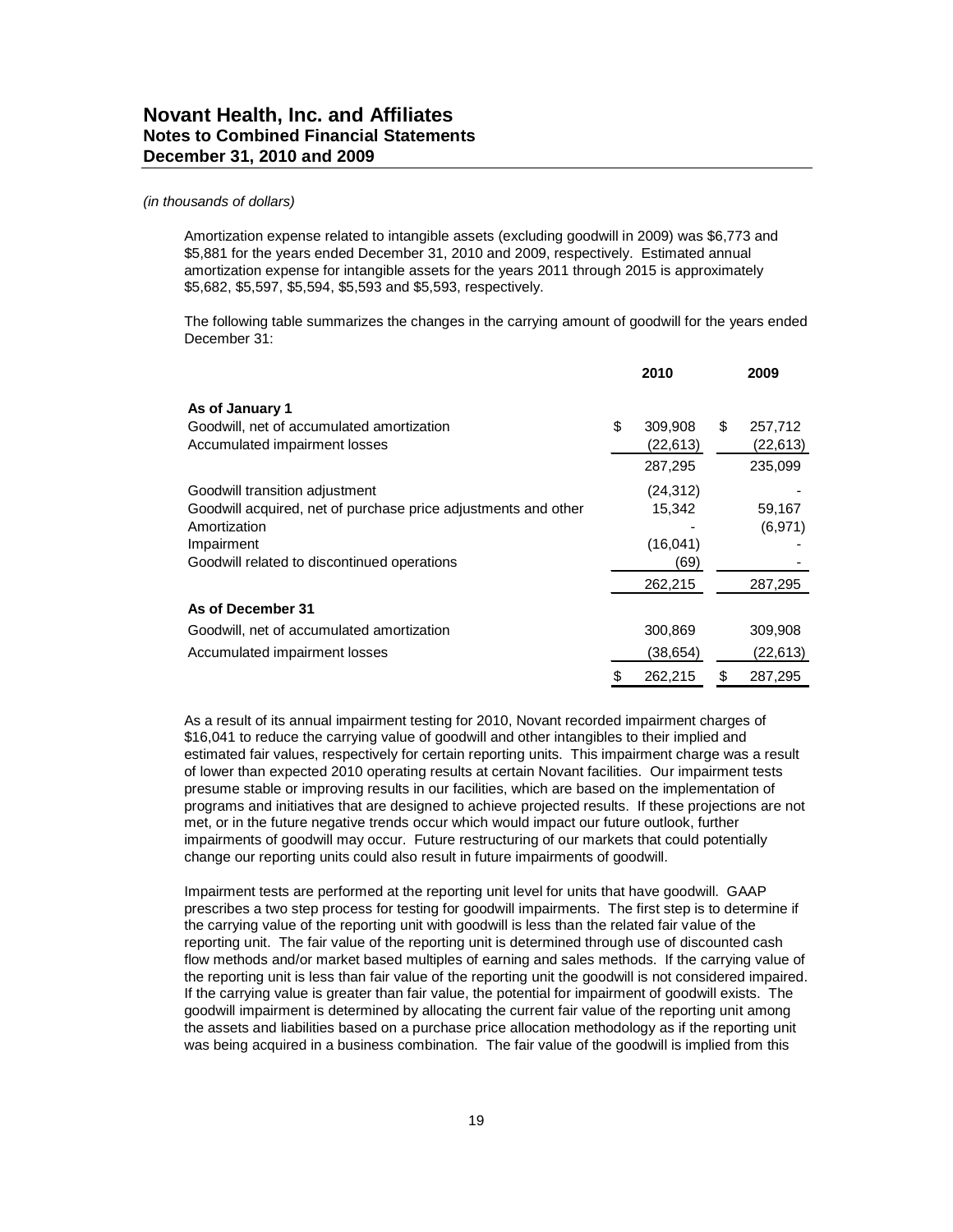#### *(in thousands of dollars)*

allocation and compared to the carrying value with an impairment loss recognized if the carrying value is greater than the implied fair value. No impairment charges were recorded in 2009.

### **10. Investments in Affiliates**

Novant has non-controlling interests in ten healthcare related entities. The Company's ownership interests in the entities range from 5% to 50%. These investments are accounted for using either the cost or equity method.

A summary of investments, ownership percentages, investment amounts and the Company's share of earnings (losses) for the years ended December 31 is as follows:

|                          |         | % Ownership |                | <b>Investment Balance</b><br>as of December 31, |   | of Earnings (Loss)<br>of Investee | <b>Share</b> |        |
|--------------------------|---------|-------------|----------------|-------------------------------------------------|---|-----------------------------------|--------------|--------|
| Investee                 | 2010    | 2009        | 2010           | 2009                                            |   | 2010                              |              | 2009   |
| Hospital Partnership     | 30%     | 30%         | 129.877<br>\$. | 125.471<br>\$.                                  | S | 6.287                             | \$           | 14,471 |
| <b>Advanced Services</b> | 25%     | 25%         | 18,625         | 17,752                                          |   | 4,051                             |              | 6,158  |
| Solstas Lab Partners     | 5%      | 12%         | 11,167         | 13,204                                          |   |                                   |              |        |
| Providence Plaza LLC     | 30%     | 30%         | 4.870          | 4.823                                           |   | 112                               |              | 52     |
| Cancer Center            | 50%     | 50%         | 1.970          | 1.314                                           |   | 1.217                             |              | 950    |
| Other                    | Various | Various     | 6,553          | 5,541                                           |   | 143                               |              | (187)  |
|                          |         |             | \$<br>173.062  | 168.105<br>S                                    | S | 11.810                            | S            | 21.444 |

The following table presents summarized financial information related to investments in the above noncontrolled entities as of December 31:

|                              | 2010          | 2009          |
|------------------------------|---------------|---------------|
| Assets                       | \$<br>225.557 | \$<br>217,142 |
| Liabilities                  | 88,379        | 137,020       |
| Equity                       | 137,178       | 80,122        |
| Total revenue                | 297,081       | 528,986       |
| Total expenses               | 256,497       | 456,619       |
| Net income                   | 40,584        | 72,367        |
| Novant's share of net income | 11,810        | 21.444        |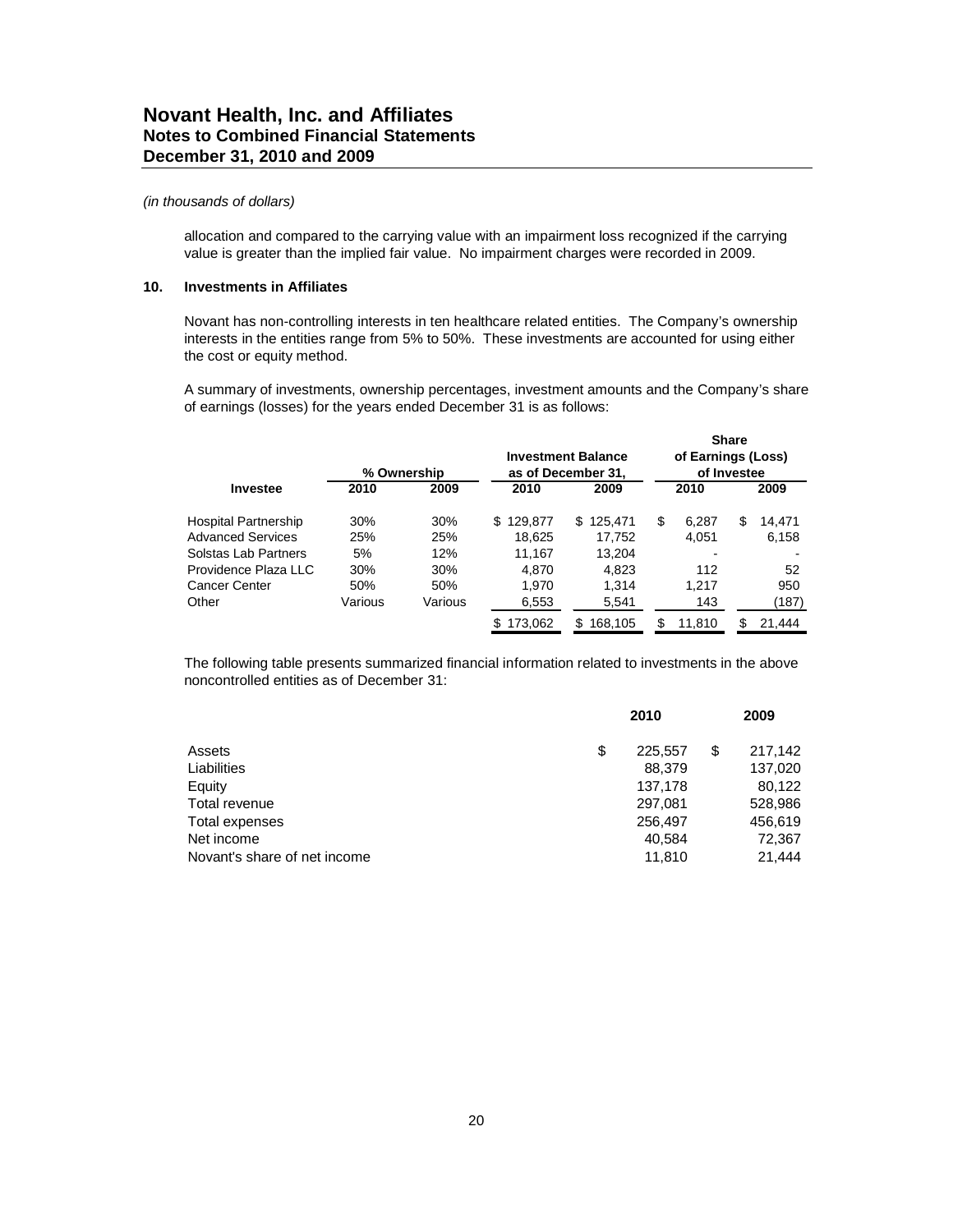### **11. Other Assets**

Other assets consist of the following at December 31:

|                                               |   | 2009   |  |        |
|-----------------------------------------------|---|--------|--|--------|
| Notes receivable and other                    | S | 12.307 |  | 16,008 |
| Deferred financing costs, net of amortization |   | 14.137 |  | 11,396 |
| Cash surrender value of insurance policies    |   | 10.143 |  | 9.436  |
| Pledges receivable                            |   | 1.743  |  | 3.120  |
|                                               | S | 38,330 |  | 39,960 |

Deferred financing costs are amortized using the effective interest method over the life of the related debt agreements and instruments.

### **Pledges Receivable**

The Company's pledges receivable are expected to be collected as follows:

| 2011                                  | \$ | 763     |
|---------------------------------------|----|---------|
| 2012-2016                             |    | 1,618   |
| Thereafter                            |    | 987     |
|                                       |    | 3,368   |
| Less: Allowance for doubtful accounts |    | (1,625) |
|                                       | S  | 1.743   |

### **12. Accrued Liabilities**

Accrued liabilities consist of the following at December 31:

|                                                 | 2010          |    | 2009    |
|-------------------------------------------------|---------------|----|---------|
| Accrued compensation                            | \$<br>161,344 | \$ | 149,639 |
| Payroll taxes and withholdings                  | 2.528         |    | 2,457   |
| Interest                                        | 11.820        |    | 11.540  |
| Other accrued liabilities                       | 62.490        |    | 60,308  |
| Self-insurance                                  |               |    |         |
| Employee medical claims liability               | 16.900        |    | 12.964  |
| Malpractice and workers' compensation liability | 18,243        |    | 13,949  |
|                                                 | \$<br>273.325 | S  | 250.857 |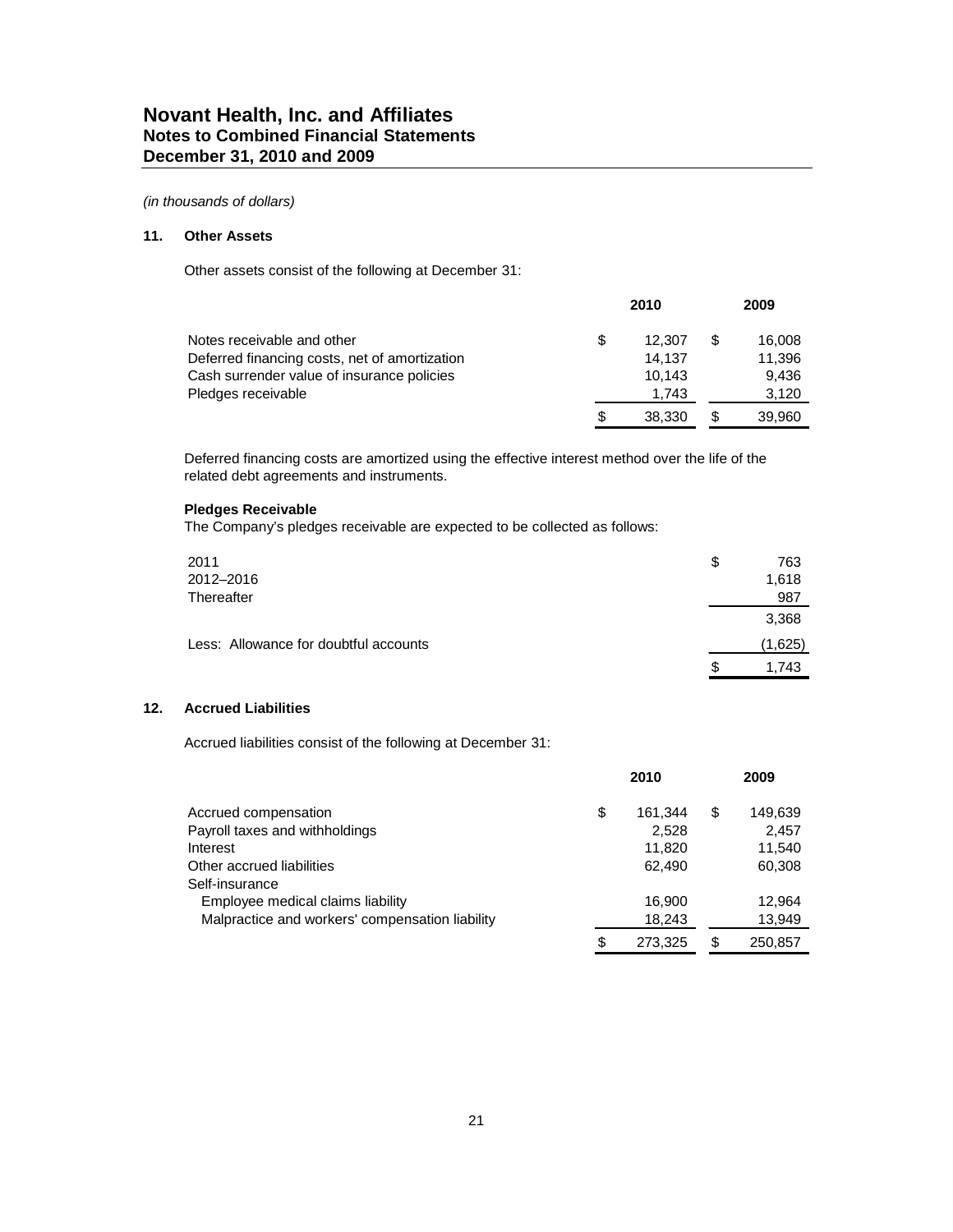### **13. Long-Term Debt**

Following is a summary of long-term debt at December 31:

|                                                   | 2010            | 2009            |
|---------------------------------------------------|-----------------|-----------------|
| Tax-exempt revenue bonds                          | \$<br>971,295   | \$<br>723,291   |
| Mortgage revenue bonds                            | 79,675          | 81,635          |
| Hospital revenue bonds                            | 77,005          | 78,750          |
| Taxable revenue bonds                             | 450,000         | 450,000         |
| Taxable variable rate demand bonds                | 75,800          | 78,800          |
| Total bonds                                       | 1,653,775       | 1,412,476       |
| Term loan facility                                | 125,000         | 125,000         |
| Revolving credit facility                         |                 | 450,000         |
| Capital lease obligations and other notes payable | 70,681          | 82,200          |
|                                                   | 1,849,456       | 2,069,676       |
| Unamortized premium or discount, net              | 8,119           | 14,264          |
|                                                   | 1,857,575       | 2,083,940       |
| Less: Current maturities                          | (155, 421)      | (496,779)       |
|                                                   | \$<br>1,702,154 | \$<br>1,587,161 |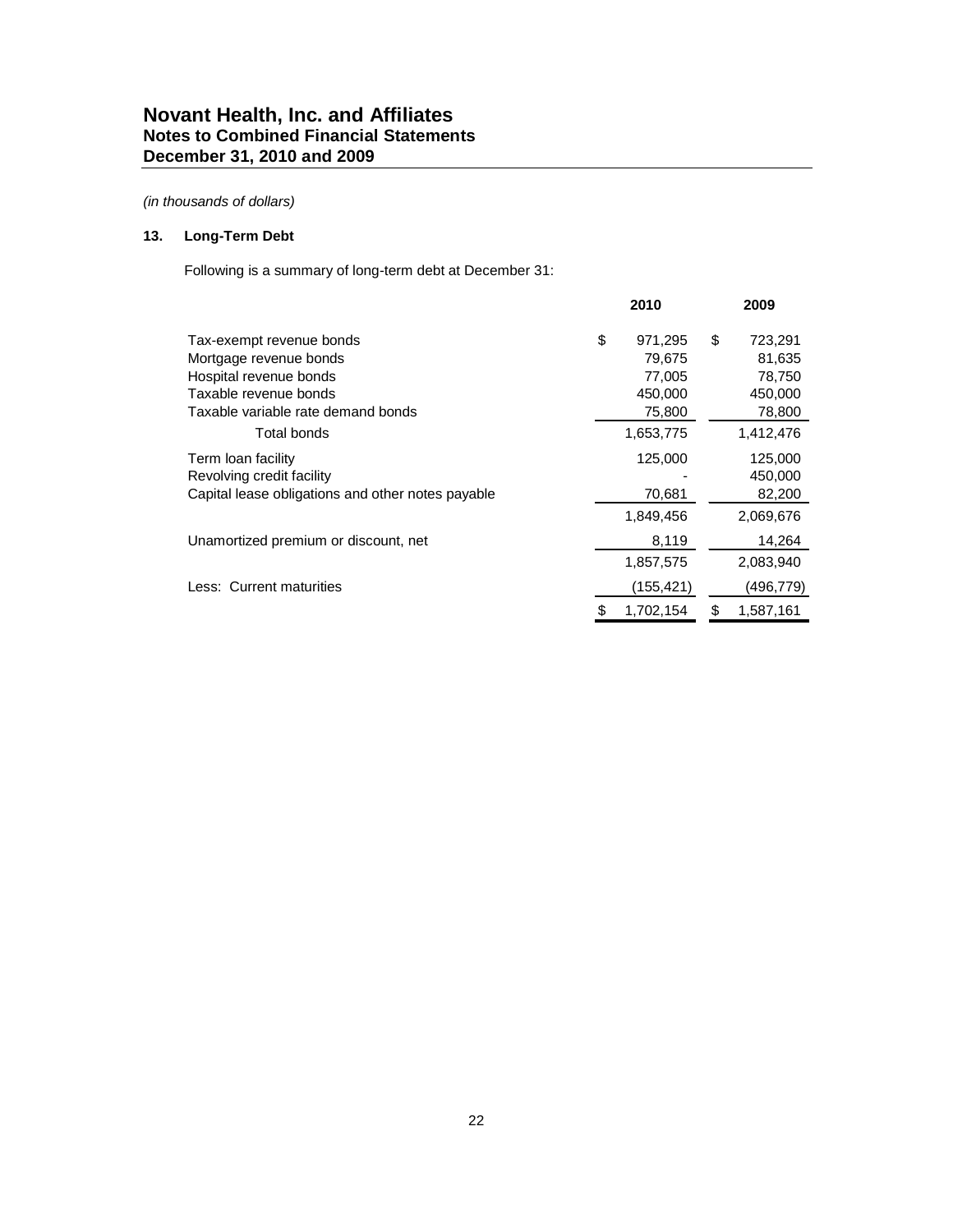#### **Tax-Exempt Revenue Bonds**

Novant has tax-exempt financing agreements through the North Carolina Medical Care Commission (the "Commission"), under which the Commission issued the tax-exempt revenue bonds. These bonds are comprised of the following at December 31:

|                                                                                                                                    | 2010          | 2009          |
|------------------------------------------------------------------------------------------------------------------------------------|---------------|---------------|
| Series 2010 A Current Interest Term Bonds and Serial Bonds,<br>bearing interest at rates ranging from 4.0% to 5.0% payable monthly |               |               |
| and maturing through 2043; principal payments begin in 2023                                                                        | \$<br>264,165 | \$            |
| Series 2008 A, B and C Current Interest Term Bonds, bearing<br>interest at variable rates payable monthly and maturing             |               |               |
| through 2028; principal payments began in 2009                                                                                     | 183,465       | 187,910       |
| Series 2006 Current Interest Term Bonds, bearing interest                                                                          |               |               |
| at rates ranging from 4.5% to 5.0% payable monthly and                                                                             |               |               |
| maturing through 2039; principal payments begin in 2023                                                                            | 250,000       | 250,000       |
| Series 2004 A and B Current Interest Term Bonds, bearing                                                                           |               |               |
| interest at rates ranging from 1.5% to 2.0% payable monthly                                                                        |               |               |
| and maturing through 2034; principal payments begin in 2025                                                                        | 135,000       | 135,000       |
| Series 2003 A Current Interest Serial Bonds, bearing interest                                                                      |               |               |
| at rates ranging from 2.0% to 5.0% payable semi-annually                                                                           |               |               |
| and maturing through 2020                                                                                                          | 107,995       | 118,925       |
| Series 1996 Current Interest Term Bonds, bearing interest at                                                                       |               |               |
| 5.0% to 5.5% payable semi-annually and maturing through 2026                                                                       | 26,155        | 27,195        |
| Series 1996 Capital Appreciation Serial Bonds, bearing interest                                                                    |               |               |
| at 5.7% to 6.0% payable at maturity through 2014                                                                                   | 4,515         | 4,261         |
|                                                                                                                                    | \$<br>971,295 | \$<br>723,291 |

On November 2, 2010, Novant issued \$264,165 of fixed rate bonds, bearing interest at rates ranging from 4.0% to 5.0%. Proceeds of the bonds are being used to finance and reimburse Novant for expenditures related to the construction of the following: Kernersville Medical Center, a new 50-bed hospital in Kernersville, North Carolina; a 74-bed replacement facility for Brunswick Community Hospital; and a 110,000 square foot, 4-story addition to Presbyterian Hospital.

In conjunction with the issuance of the 2003 bonds, Novant entered into a new Master Trust Indenture (the "Agreement"). The Agreement authorizes the creation of a Combined Group, which consists of the members of the Obligated Group and the Restricted Affiliates. Novant and two of its affiliates that operate tertiary care hospitals, Forsyth Memorial Hospital, Inc. (d/b/a Forsyth Medical Center) and The Presbyterian Hospital, are the members of the Obligated Group. The members of the Obligated Group are jointly and severally liable for the payment of all obligations under the Agreement. Novant's Restricted Affiliates, which include certain other subsidiaries of the Company, are not directly obligated to pay obligations under the Agreement, but the members of the Obligated Group have covenanted in the Agreement to cause the Restricted Affiliates to provide funds to the members of the Obligated Group to pay obligations under the Agreement. All bonds issued by Novant subsequent to the issuance of the 2003 bonds are also collateralized by Novant's Obligated Group.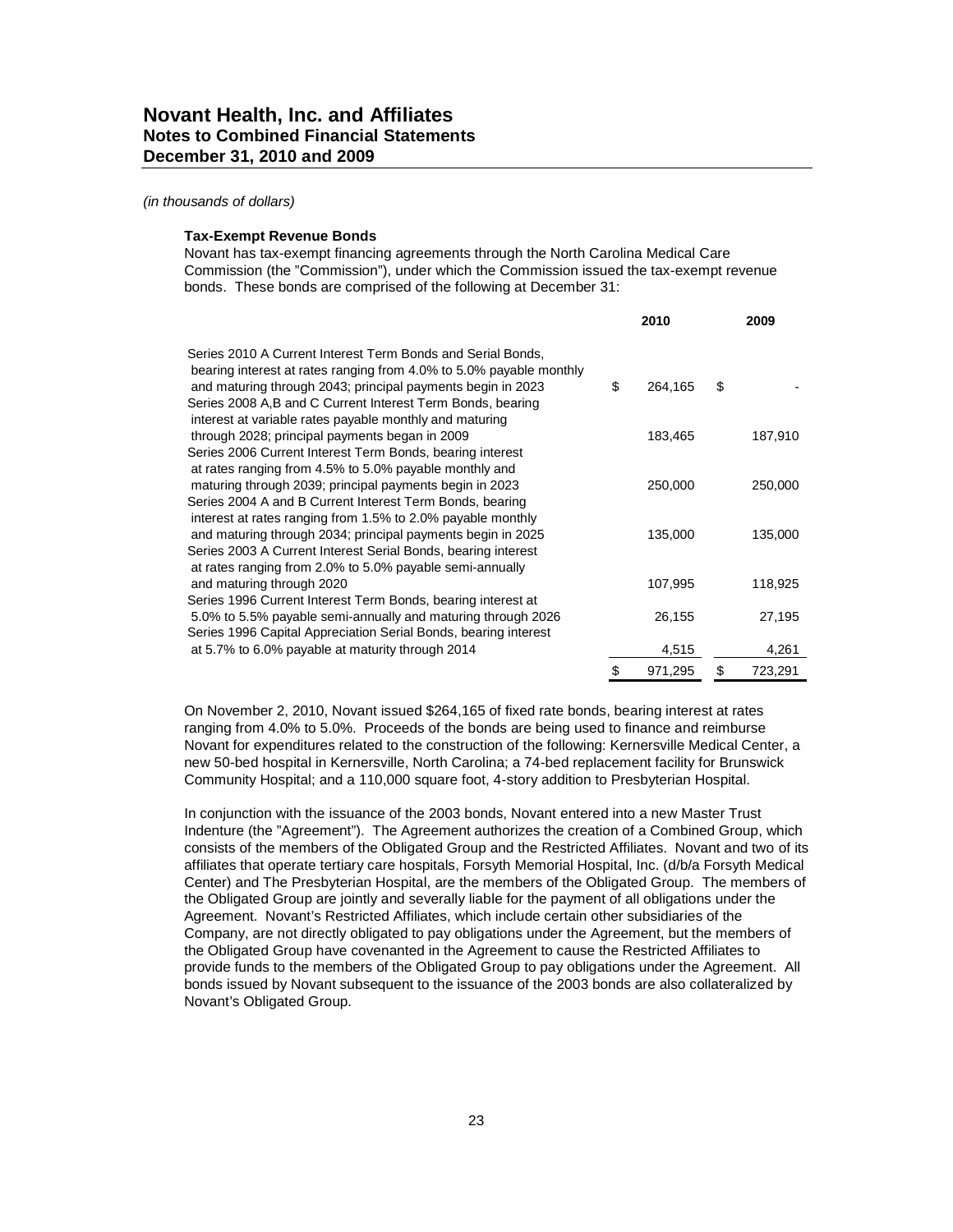#### *(in thousands of dollars)*

The bond agreements provide for early redemption periods of the bonds prior to mandatory redemption, subject to a premium, generally ranging from 0.0% to 2.0%, as defined in the agreements. In accordance with the bond indenture agreements, the bonds are general, unsecured obligations of Novant. The bond indentures require Novant to cause the Restricted Affiliates to comply with certain covenants, including the maintenance of a minimum debt service coverage ratio and a minimum number of days cash on hand. As of December 31, 2010, Novant is in compliance with all bond covenants.

In March of 2011, the documents related to the 2008 bonds were amended to allow the conversion of the bonds to bank direct purchase index floating rate bonds. The term of the direct purchase agreement is five years and it will expire in March 2016.

#### **Mortgage Revenue Bonds**

On August 18, 2004, Rowan issued \$87,125 of fixed rate Federal Housing Administration insured mortgage revenue bonds, bearing interest at rates ranging from 3.00% to 5.25%. The bonds are payable in 50 semi-annual installments. The revenue bond indenture and related letter of credit reimbursement agreement place limits on the incurrence of additional borrowings and certain other transactions. These revenue bonds are collateralized by a first lien on all of Rowan's property, plant and equipment and all current or future properties and receipts, revenues, income, profits or proceeds from operations. The revenue bond indenture requires Rowan to comply with certain covenants, including the maintenance of a minimum debt service coverage ratio. Rowan is in compliance with all covenants as of December 31, 2010.

#### **Hospital Revenue Bonds**

PWHS has promissory notes to the Industrial Development Authority of the City of Manassas, Virginia and the Industrial Development Authority of the County of Prince William, Virginia, under which hospital revenue bonds were issued. These bonds are comprised of the following at December 31:

|                                                                                                                                                                                                                                                                                                                                          |    | 2010   | 2009   |
|------------------------------------------------------------------------------------------------------------------------------------------------------------------------------------------------------------------------------------------------------------------------------------------------------------------------------------------|----|--------|--------|
| Series 2002 Hospital Revenue Bonds, serial bonds bearing interest<br>at rates ranging from 2.6% to 4.1%; annual payments of principal<br>plus interest are due through 2012; and term bonds, which are<br>due in 2023 and 2033, bearing interest at rates of 5.1% and 5.3%.<br>Series 1993 Hospital Revenue Refunding Bonds, payments of | .S | 67.695 | 68.655 |
| principal which are due in 2012 and 2019, bearing interest at rates<br>of 5.6% and 5.3%.                                                                                                                                                                                                                                                 |    | 9,310  | 10,095 |
|                                                                                                                                                                                                                                                                                                                                          | S  | 77.005 | 78.750 |

These bonds are secured by the revenue of PWHS, as defined in the related master trust indenture. Under the terms of the bond indentures, PWHS is required to maintain certain deposits with a trustee. Such deposits are included in assets limited as to use in the accompanying combined balance sheets. The indenture agreement contains restrictive covenants, the more significant of which places limits on the incurrence of additional borrowings and requires PWHS to satisfy certain measures of financial performance as long as the bonds are outstanding, including the maintenance of a minimum debt service coverage ratio. PWHS was in compliance with all bond covenants as of December 31, 2010.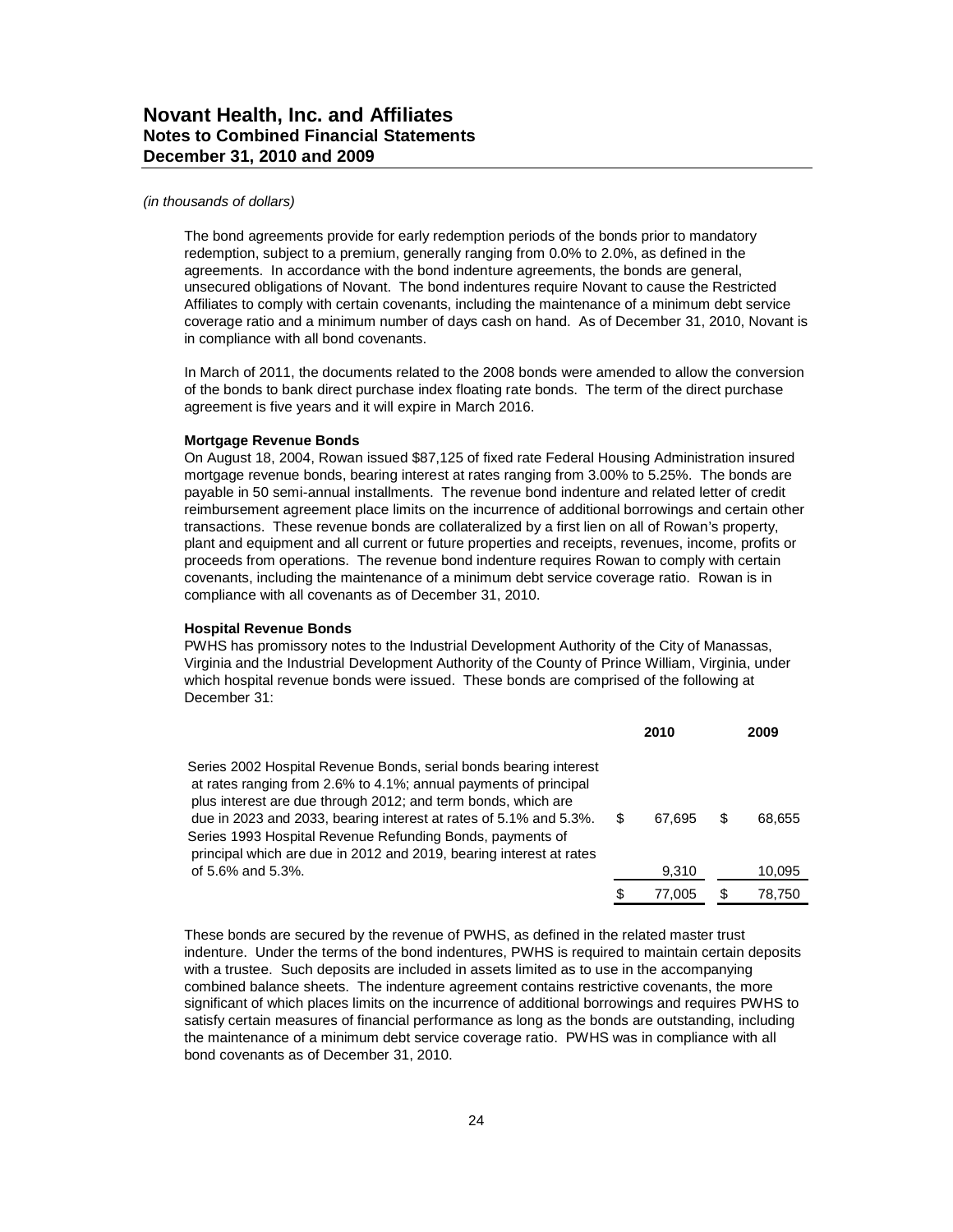#### *(in thousands of dollars)*

#### **Taxable Revenue Bonds**

On September 23, 2009, Novant issued \$350,000 of taxable fixed rate bonds (the "2009A Bonds"). \$250,000 of these bonds bear interest at a rate of 5.85% and mature in 2019. The remaining \$100,000 of these bonds bear interest at a rate of 4.65% and mature in 2014. Proceeds of the 2009A Bonds were used to refinance a portion of Novant's revolving credit facility in January 2010.

On November 12, 2009, Novant issued \$100,000 of taxable fixed rate bonds (the "2009B Bonds"). The 2009B Bonds bear interest at a rate of 5.35% and mature in 2016. Proceeds of the 2009B Bonds were used to refinance the remaining portion of Novant's revolving credit facility in January 2010.

#### **Taxable Variable Rate Demand Bonds**

In 1997, Novant issued Taxable Variable Rate Demand Bonds, totaling \$87,800, collateralized by an irrevocable letter of credit issued by Wachovia Bank of North Carolina, N.A. The irrevocable letter of credit is collateralized by the bonds, all income, earnings, profits, interest, premium or other payments on the bonds, and all proceeds arising from the sale, exchange or collection of the bonds. Interest on the bonds is payable on a quarterly basis. Mandatory sinking fund requirements began in 2001 and will continue until their final maturity of June 1, 2022. At December 31, 2010 and 2009, the rate of interest on the variable bonds was 0.29% and 0.24%, respectively. The irrevocable letter of credit is currently available through March 1, 2014.

### **Term Loan**

On October 10, 2008, Novant entered into a \$125,000 term loan agreement ("term loan"). The proceeds of the loan were used to partially replenish cash from the initial investment in the HMA hospital partnership. The term loan accrues interest at floating LIBOR plus 1%. As of December 31, 2010 and 2009, the rate of interest on the loan was 1.26% and 1.23%, respectively. Interest payments are due monthly. The term loan matures on October 11, 2011.

#### **Senior Revolving Credit Facility**

On June 18, 2010, Novant entered into a \$150,000 Senior Revolving Credit Facility. The line of credit bears interest at variable rates and has a 3 year term. As of December 31, 2010, there was no outstanding balance on the Senior Revolving Credit Facility.

### **Revolving Credit Facility**

On January 28, 2008, Novant entered into a \$450,000 revolving credit facility (the "Credit Facility"). The Credit Facility bears interest at a rate of LIBOR plus 0.275% and has a two year term, maturing in January 2010. As of December 31, 2009 the rate of interest was 2.24%, respectively. With the proceeds of the Credit Facility, Novant paid off the outstanding balance of short-term borrowings of \$150,000 and called certain of MedQuest's senior discount notes and senior subordinated notes. On January 28, 2010, the Company paid off the outstanding principal balance of \$450,000 on the Credit Facility. The credit facility expired at that time.

### **Other Long-Term Debt**

Other long-term debt consists of various loans and notes on buildings and capital leases, bearing interest at rates ranging from 0.76% to 12.15%.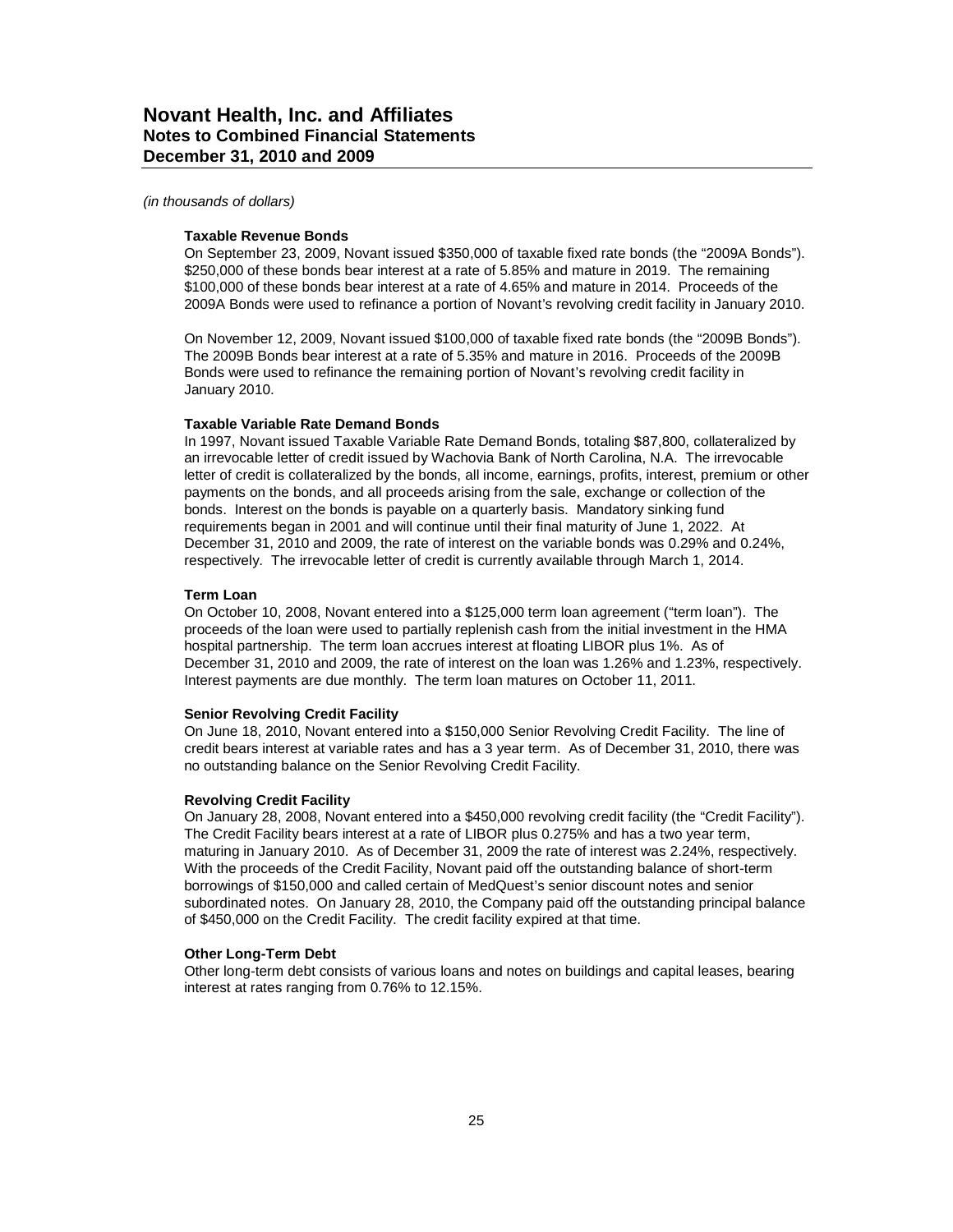Scheduled maturities of all long-term debt are as follows:

| <b>Years Ending December 31</b> |                 |
|---------------------------------|-----------------|
| 2011                            | \$<br>155,421   |
| 2012                            | 33,707          |
| 2013                            | 49,284          |
| 2014                            | 134,601         |
| 2015                            | 41,934          |
| Thereafter                      | 1,434,509       |
|                                 | \$<br>1,849,456 |

Novant capitalized \$5,932 and \$2,737 of interest in 2010 and 2009, respectively.

The fair values of Novant's tax-exempt revenue bonds and taxable variable rate demand bonds are based on current traded value. At December 31, 2010 and 2009, Novant's bonds had an approximate fair value of \$1,554,652 and \$1,343,931, respectively. All other debt approximates fair value.

#### **Short-Term Borrowings**

The Company entered into reverse repurchase agreements in February 2009. The reverse repurchase agreements involve the short term sale of US Treasury and Agency securities to brokers with the commitment to repurchase those securities within a stated term, generally between one and four weeks. The amount outstanding under the reverse repurchase agreements was \$94,962 and \$103,606 as of December 31, 2010 and 2009, respectively.

The Company has a loan with a commercial bank which bears interest at a rate of LIBOR plus 1.75%. The outstanding balance on the loan was \$850 and \$1,000 as of December 31, 2010 and 2009, respectively. The loan expires in May 2011.

#### **Interest Rate Swaps**

As of August 18, 2008, concurrent with the 2008 bond issuance, Novant entered into two interest rate swap agreements to hedge the variable interest rates of the 2008 bonds. The swaps have been designated as cash flow hedges and are carried on the balance sheet at fair value. The swaps are based on an aggregate notional amount of \$183,465. Novant receives a variable rate which is tied to 68% of LIBOR, and pays a fixed rate of 3.679% and 3.621% for the \$136,300 and \$47,165 notional amounts, respectively. Both swaps are assessed for effectiveness on an ongoing basis at each quarter end using the hypothetical derivative method.

The Company recognized unrealized gains (losses) of \$(4,465) and \$12,603 as a change in unrestricted net assets related to the effective portion of the swaps, and income (losses) of \$(848) and \$502 in interest expense related to the ineffective portion of the swaps during 2010 and 2009, respectively.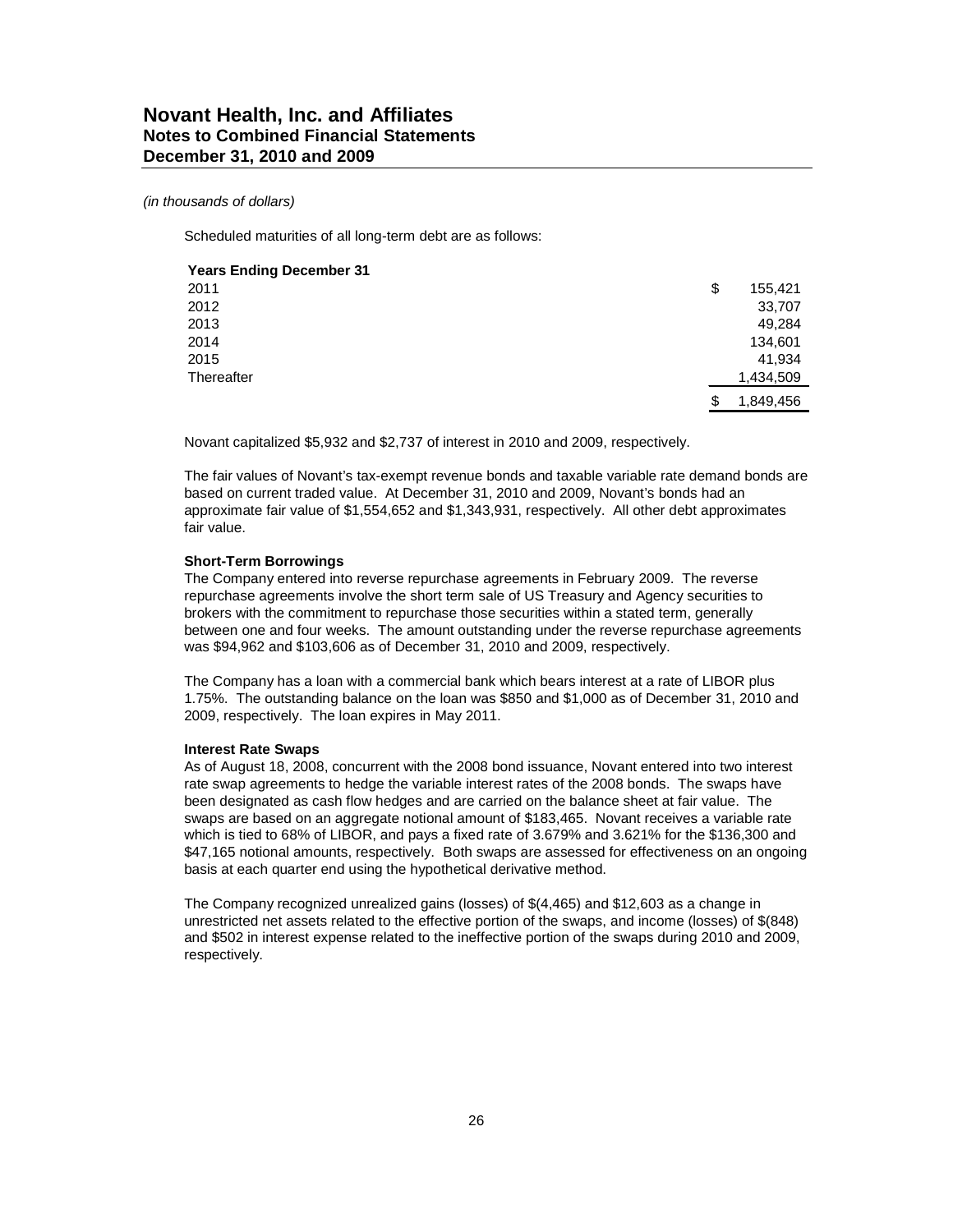#### *(in thousands of dollars)*

In July 2006, Novant entered into a floating-to-fixed swap agreement with a notional amount of \$135,000 and a term of 28 years to hedge the floating rate 2004 bonds. Under this agreement, the Company receives a variable rate which is tied to 64.8% of LIBOR plus 12 basis points and pays a fixed interest rate of 3.8%. The interest rate swap agreement has been designated as a cash flow hedge and is carried on the balance sheet at fair value. This swap qualifies for hedge accounting and was assessed for effectiveness at the time the contract was entered into and is assessed for effectiveness on an ongoing basis at each quarter end using the hypothetical derivative method. Unrealized gains and losses related to the effective portion of the swap are recognized as a change in unrestricted net assets and gains or losses related to ineffective portions are recognized in excess of revenues over expenses. The Company recognized unrealized gains (losses) of \$(6,560) and \$19,157 as a change in unrestricted net assets related to the effective portion of the swap and income (losses) of \$(890) and \$2,369 in interest expense related to the ineffective portion of the swap for 2010 and 2009, respectively.

In August 2005, PWHS entered into an interest rate swap agreement with a notional amount of \$8,219 in order to hedge its exposure to changes in interest rates. The interest rate swap matures on September 1, 2015, and the exchanges of cash flows with the counter party (a commercial bank) began on September 8, 2005. Pursuant to the swap agreement, PWHS pays the counter party a fixed interest rate of approximately 5.6% and receives interest at a variable rate equal to LIBOR plus one percent, calculated on the notional amount. The interest rate swap does not qualify for hedge accounting and therefore changes in the fair value of the interest rate swap are recorded in excess of revenues over expenses.

The following table summarizes the fair value as presented in the combined balance sheets as derivative financial instruments for the Company's interest rate swaps as of December 31, 2010 and 2009:

|                                                                                                                    |   | 2010          |   | 2009          |
|--------------------------------------------------------------------------------------------------------------------|---|---------------|---|---------------|
| Interest rate swaps designated as hedging instruments<br>Interest rate swaps not designated as hedging instruments | S | 39.800<br>952 | S | 27.037<br>699 |
| Total derivative financial instruments                                                                             |   | 40.752        | S | 27.736        |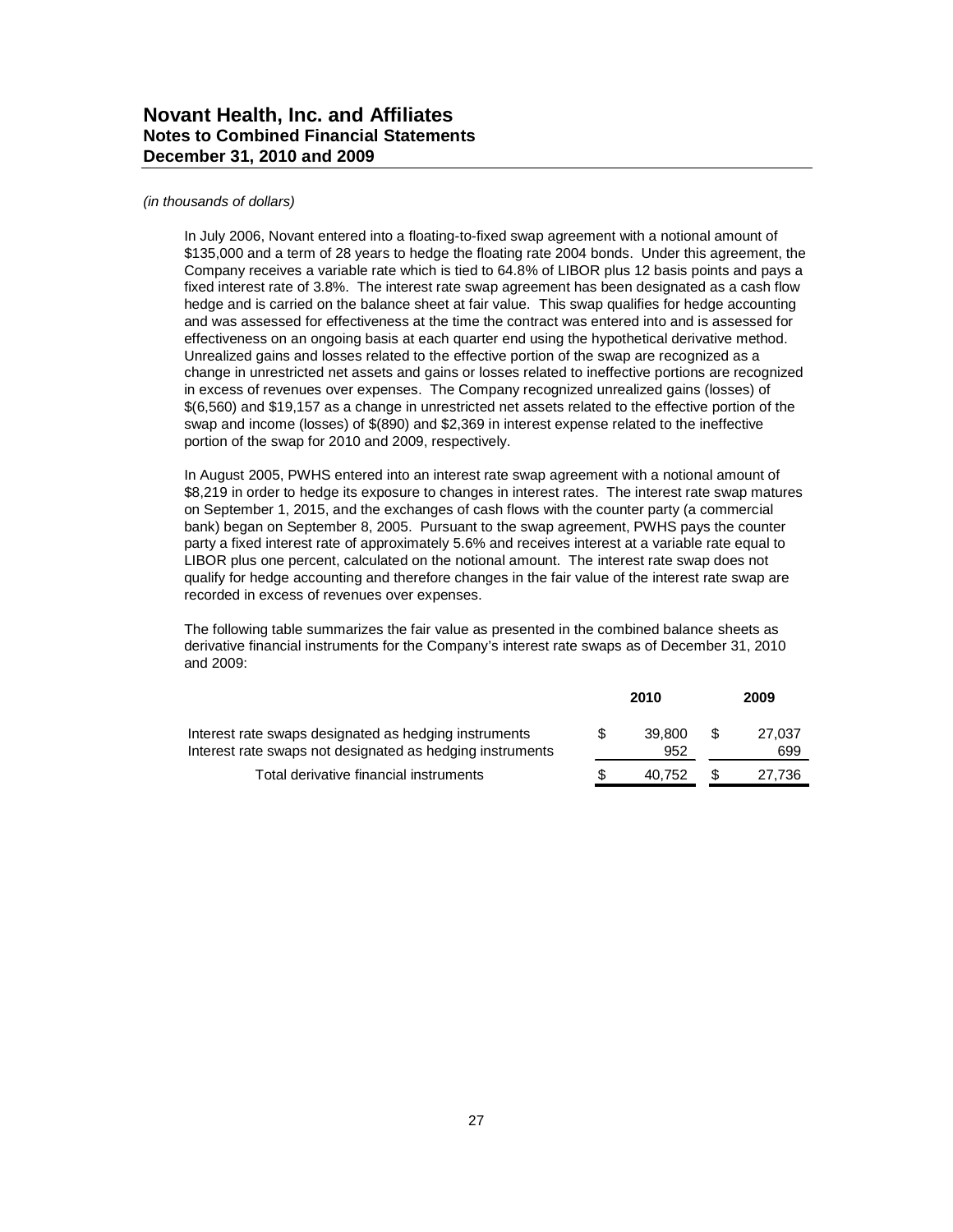The following table summarizes the effect of the interest rate swaps on the combined statements of operations and changes in net assets for the years ended December 31, 2010 and 2009:

*Interest rate swaps designated as hedging instruments*

| Classification of derivative gain (loss) on<br><b>Statements of Operations</b> |                                                                              | Amount of gain (loss)<br>recognized in excess of<br>revenues over expenses<br>(ineffective portion) |    |        |  |
|--------------------------------------------------------------------------------|------------------------------------------------------------------------------|-----------------------------------------------------------------------------------------------------|----|--------|--|
|                                                                                |                                                                              | 2010                                                                                                |    | 2009   |  |
| Interest expense                                                               | \$                                                                           | (1,738)                                                                                             | S  | 2,871  |  |
| Classification of derivative gain (loss) on<br><b>Statements of Operations</b> | Amount of gain (loss)<br>recognized as changes in<br>unrestricted net assets |                                                                                                     |    |        |  |
|                                                                                |                                                                              | 2010                                                                                                |    | 2009   |  |
| Unrealized gains (losses) on derivative financial instruments                  | \$                                                                           | (11, 025)                                                                                           | \$ | 31,760 |  |
| Interest rate swaps not designated as hedging instruments                      |                                                                              |                                                                                                     |    |        |  |
| Classification of derivative gain (loss) on<br><b>Statements of Operations</b> | Amount of gain (loss)<br>recognized in excess of<br>revenues over expenses   |                                                                                                     |    |        |  |
|                                                                                |                                                                              | 2010                                                                                                |    | 2009   |  |
| Unrealized gains (losses) on non-hedged derivative<br>financial instrument     | \$                                                                           | (253)                                                                                               | \$ | 455    |  |

### **14. Employee Benefits and Other Liabilities**

Employee benefits and other liabilities consist of the following at December 31:

|                                                      | 2010          |    | 2009    |
|------------------------------------------------------|---------------|----|---------|
| <b>Retirement benefits</b>                           | \$<br>33.119  | \$ | 32,408  |
| Other post-retirement benefits                       | 19.864        |    | 18.264  |
| Self-insurance malpractice and workers compensation, |               |    |         |
| net of current portion                               | 34.051        |    | 30,682  |
| Employee benefits and other                          | 84.913        |    | 85,746  |
| Deferred gains                                       | 105,948       |    | 116,303 |
|                                                      | \$<br>277.895 | S  | 283.403 |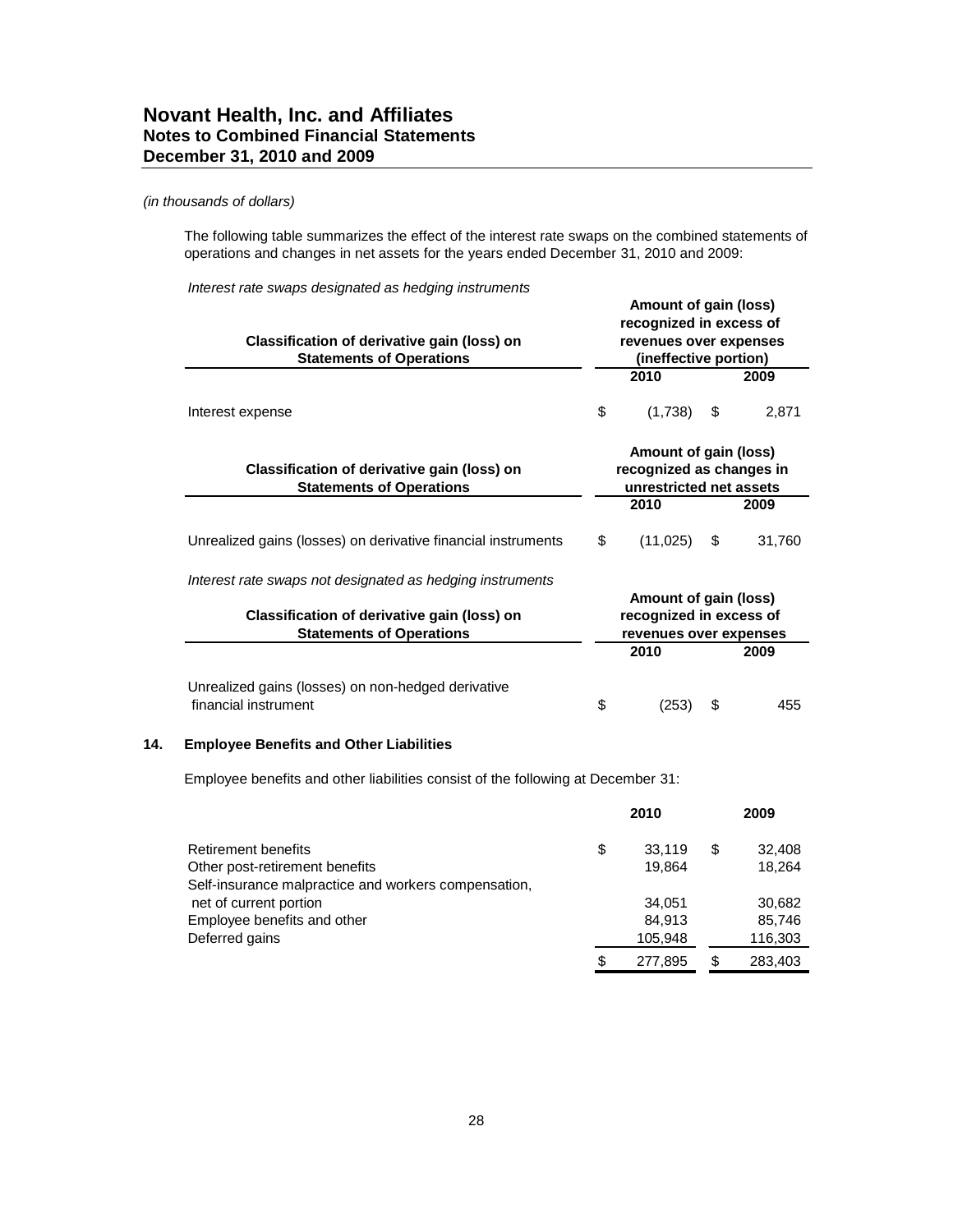#### **15. Income Taxes**

The provision for federal and state income taxes is as follows:

|                            | 2010           | 2009           |
|----------------------------|----------------|----------------|
| <b>Current tax expense</b> |                |                |
| Federal                    | \$<br>184      | \$<br>3,305    |
| <b>State</b>               | 82             | 1,915          |
|                            | 266            | 5,220          |
| Deferred tax benefit       |                |                |
| Federal                    | (2,705)        | (8, 208)       |
| <b>State</b>               | 176            | (1,523)        |
|                            | (2,529)        | (9,731)        |
|                            | \$<br>(2, 263) | \$<br>(4, 511) |

The tax effects of temporary differences that give rise to deferred tax assets and liabilities are:

|                                           | 2010         | 2009         |
|-------------------------------------------|--------------|--------------|
| Deferred tax assets                       |              |              |
| Loss carryforwards                        | \$<br>48,093 | \$<br>42,827 |
| Deferred charge for intercompany transfer | 18,608       | 19,937       |
| Accounts receivable                       | 4,065        | 7,299        |
| Other long-term liabilities               | 543          | 418          |
| Other                                     | 2,304        | 2,368        |
| Total deferred tax assets                 | 73,613       | 72,849       |
| Deferred tax liabilities                  |              |              |
| Property and equipment                    | (1, 116)     | (2,966)      |
| Intangible assets                         | (23, 676)    | (23,752)     |
| Other assets                              | (23)         | (122)        |
| Total deferred tax liabilities            | (24, 815)    | (26,840)     |
| Valuation allowance                       | (39,355)     | (35,551)     |
| Net deferred tax asset                    | \$<br>9.443  | \$<br>10,458 |

GAAP requires that deferred tax assets be reduced by a valuation allowance if it is more likely than not that some portion or all of a deferred tax asset will not be realized. The ultimate realization of deferred tax assets is dependent upon the generation of future taxable income during the periods in which those temporary differences are deductible. In making this determination, management considers all available positive and negative evidence affecting specific deferred tax assets, including the Company's past and anticipated future performance, reversal of deferred tax liabilities, length of carryback and carryforward periods and implementation of tax planning strategies.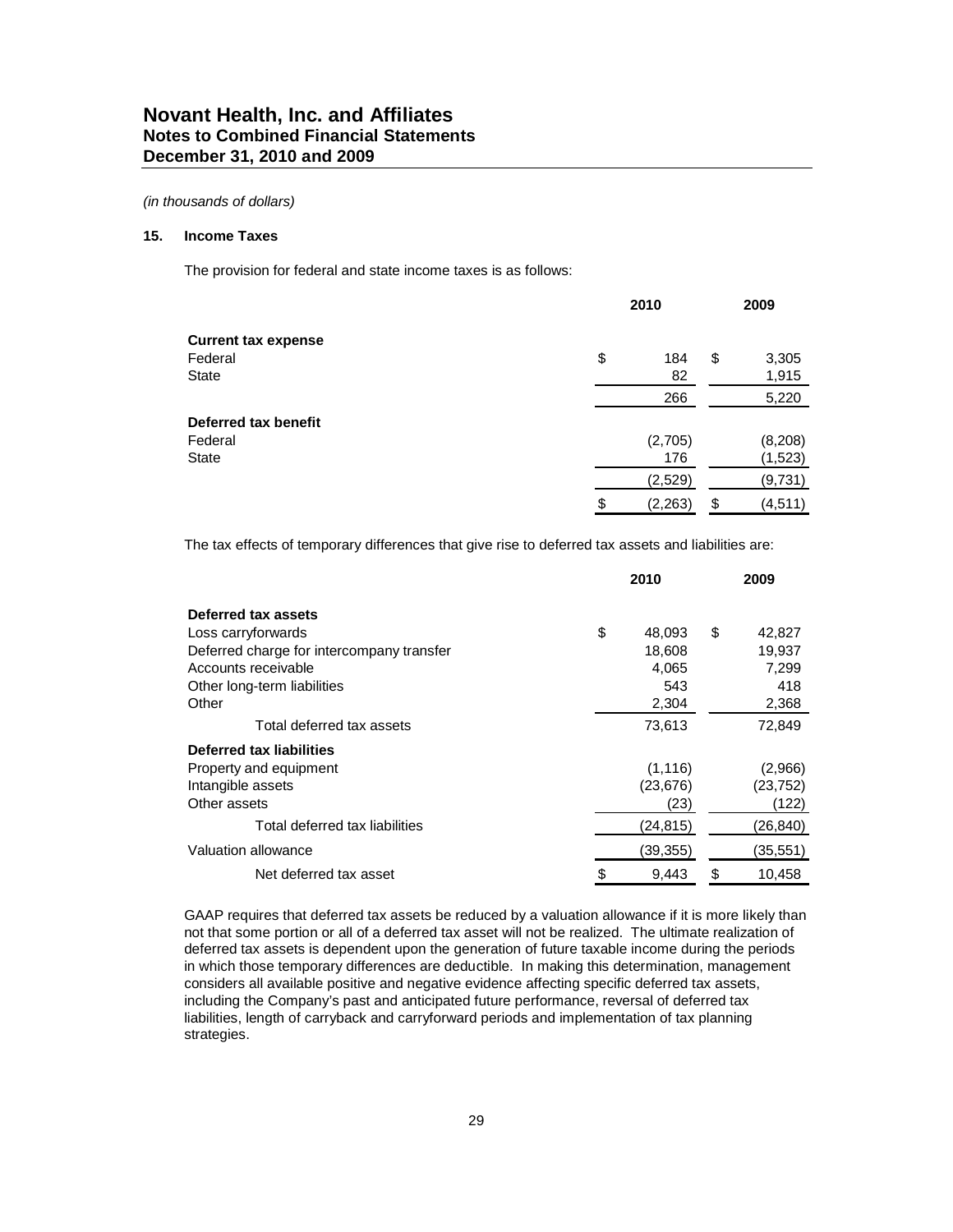Objective positive evidence is necessary to support a conclusion that a valuation allowance is not needed for all or a portion of deferred tax assets when significant negative evidence exists. Cumulative losses in recent years are the most compelling form of negative evidence considered by management in this determination. For the year ended December 31, 2010, management has determined that based on all available evidence, a valuation allowance of \$39,355 is appropriate.

As of December 31, 2010, the Company had approximately \$102,643 of federal and \$86,601 of state loss carryforwards available to reduce taxable income. The loss carryforwards expire through 2030.

The tax benefit differs from the amount that would be calculated by applying the federal statutory rate:

|                                              |   | 2010           |    | 2009           |
|----------------------------------------------|---|----------------|----|----------------|
| Federal statutory rate<br>State income taxes | S | (2,521)<br>258 | S. | (4,903)<br>392 |
| Income tax benefit                           | S | (2,263)        |    | (4,511)        |

For the years ended December 31, 2010 and 2009, the Company was required to evaluate uncertain tax positions. This evaluation includes a quantification of tax risk in areas such as unrelated business taxable income and the taxation of our for-profit subsidiaries. This evaluation did not have a material effect on the Company's statement of operations for the years ended December 31, 2010 and 2009.

### **16. Employee Benefit Plans and Other Postretirement Benefit Plans**

GAAP requires an employer to recognize in its statement of financial position an asset for a plan's over funded status, or a liability for a plan's under funded status, measure a plan's assets and its obligations that determine its funded status as of the end of the employer's fiscal year, and recognize changes in the funded status of a defined benefit postretirement plan in the year in which the changes occur.

#### **Employee Benefit Plans**

Certain Novant affiliates participate in the Pension Restoration Plan of Novant Health, Inc. (the "Novant Plan"), a noncontributory defined benefit pension plan covering substantially all the affiliates' employees of record as of December 1998. Participation is limited to vested employees as of December 31, 1998. Effective January 1, 2008, and July 1, 2009, the Company assumed two noncontributory defined benefit plans, the Pension Plan for the Employees of Rowan Regional Medical Center (the "Rowan Plan") and Prince William Hospital Corporation Cash Balance Pension Plan (the "Prince William Plan"), respectively. Participation in the Rowan Plan was closed to new entrants and the accrued benefits were frozen as of December 31, 2003. Participation in the Prince William Plan was closed to new entrants and the accrued benefits were frozen as of April 1, 2010. The assets of the plans are primarily invested in common trust funds, common stocks, bonds, notes and U.S. government securities.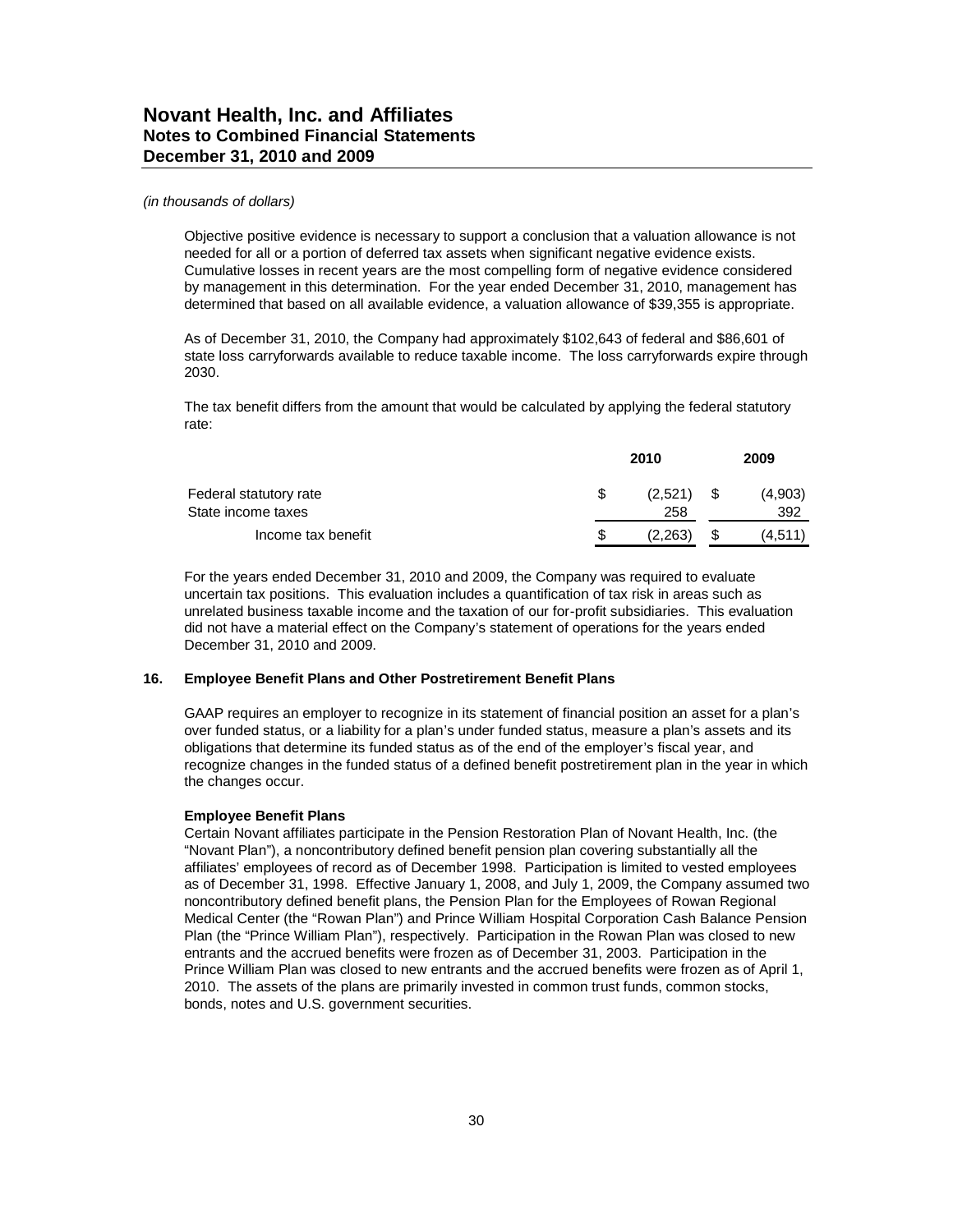### *(in thousands of dollars)*

Certain Novant affiliates have supplemental retirement income plans covering highly compensated employees. These are nonqualified plans which are not subject to ERISA funding requirements. As such, Novant intends only to fund the plans in amounts equivalent to the plans' annual benefit payments.

The following table outlines the changes in Novant's supplemental retirement income plan and defined benefit pension plan obligations, funded status, and the assumptions and components of net periodic benefit costs for the years ended December 31: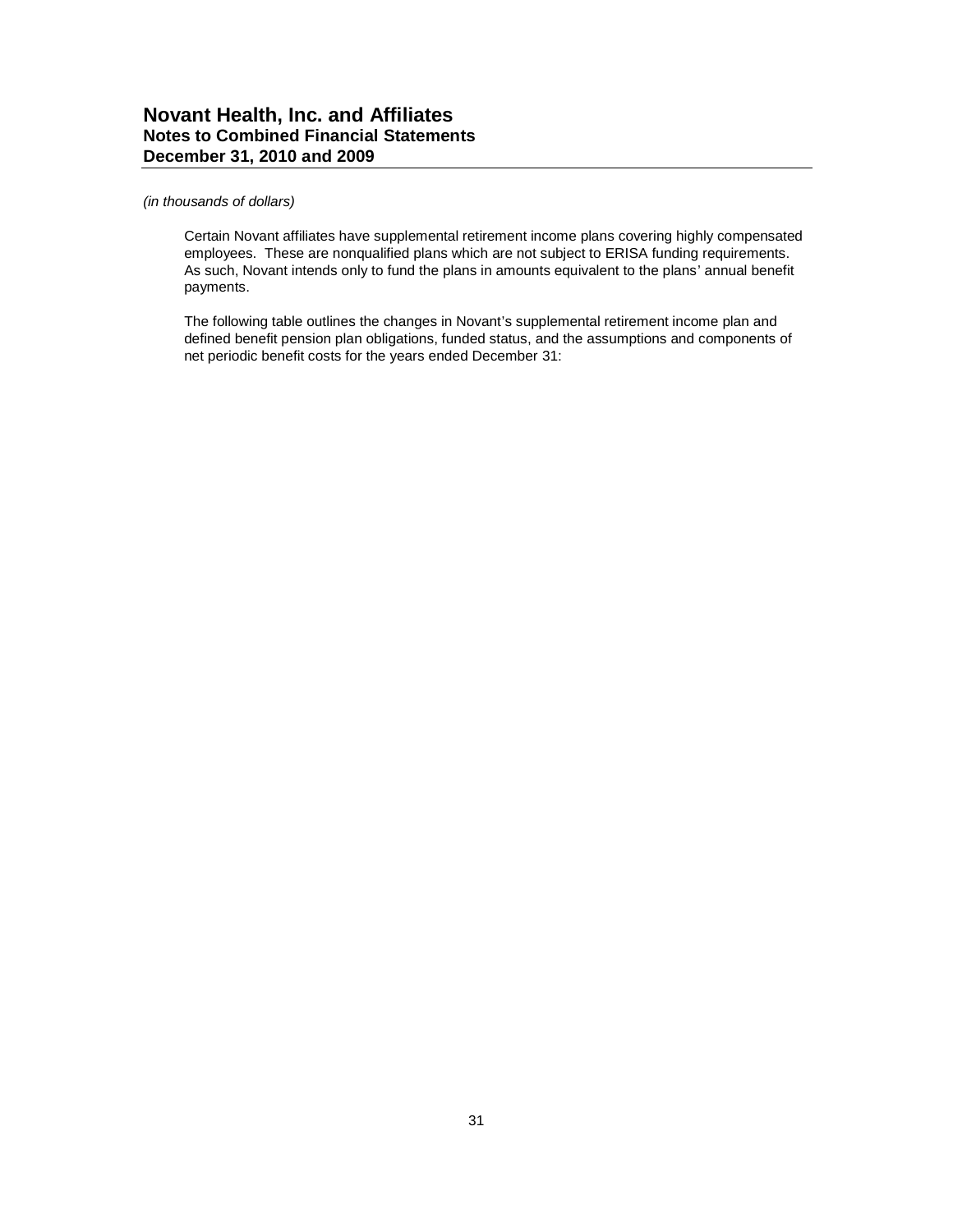*(in thousands of dollars)*

|                                                                                                                                                                                                                          |               | 2010                                                                |               | 2009                                                       |
|--------------------------------------------------------------------------------------------------------------------------------------------------------------------------------------------------------------------------|---------------|---------------------------------------------------------------------|---------------|------------------------------------------------------------|
| <b>Accumulated benefit obligation</b>                                                                                                                                                                                    | \$            | 307,397                                                             | \$            | 283,560                                                    |
| Change in benefit obligation<br>Projected benefit obligation at beginning of year<br>Service cost<br>Interest cost<br>Actuarial loss<br>Assumption change<br>Plan amendments<br>Benefits paid                            | \$            | 312,712<br>4,188<br>17,582<br>244<br>15,688<br>(3,041)<br>(16, 817) | \$            | 290,279<br>5,195<br>18,152<br>10,295<br>5,091<br>(16, 300) |
| Projected benefit obligation at end of year                                                                                                                                                                              | \$            | 330,556                                                             | \$            | 312,712                                                    |
| Change in plan assets<br>Fair value of plan assets at beginning of year<br>Actual return on plan assets<br>Employer contribution<br>Benefits paid, including plan expenses                                               | \$            | 212,721<br>27,851<br>8,142<br>(17, 424)                             | \$            | 170,210<br>45,925<br>13,392<br>(16, 806)                   |
| Fair value of plan assets at end of year                                                                                                                                                                                 | \$            | 231,290                                                             | \$            | 212,721                                                    |
| <b>Funded status</b>                                                                                                                                                                                                     | \$            | (99, 266)                                                           | \$            | (99, 991)                                                  |
| <b>Components of net periodic benefit cost</b><br>Service cost<br>Interest cost<br>Estimated return on plan assets<br>Amortization of prior service cost<br>Recognized net actuarial loss<br>Recognized curtailment loss | \$            | 4,188<br>17,582<br>(14,902)<br>(1,684)<br>7,456<br>219              | \$            | 5,195<br>18,152<br>(13, 627)<br>(1,654)<br>9,115           |
| Net periodic benefit cost                                                                                                                                                                                                | \$            | 12,859                                                              | $\,$          | 17,181                                                     |
| Amount recognized in the balance sheets<br>Prepaid benefit cost at measurement date<br>Accrued benefit cost<br>Change in unrestricted net assets<br>Net liability recognized                                             | \$<br>\$      | 26,600<br>(20, 234)<br>(105, 632)<br>(99, 266)                      | \$<br>\$      | 29,840<br>(18, 757)<br>(111, 074)<br>(99, 991)             |
| Amounts recognized in unrestricted net assets<br>Prior service cost                                                                                                                                                      | \$            | 976                                                                 | \$            | (1,643)                                                    |
| Net actuarial loss                                                                                                                                                                                                       |               | 104,656                                                             |               | 112,717                                                    |
| Other changes in plan assets and benefit obligations<br>Net gain<br>Prior service cost (credit)<br>Amortization of net loss<br>Amortization of prior service cost                                                        | \$<br>\$      | 105,632<br>(6, 485)<br>935<br>(1, 577)<br>1,684                     | \$<br>\$      | 111,074<br>(23, 444)<br>(2,042)<br>1,618                   |
| Total recognized in unrestricted net assets                                                                                                                                                                              | \$            | (5, 443)                                                            | \$            | (23, 868)                                                  |
| Total recognized in net periodic benefit cost and<br>unrestricted net assets                                                                                                                                             | $\frac{1}{2}$ | 7,416                                                               | $\frac{1}{2}$ | (6,687)                                                    |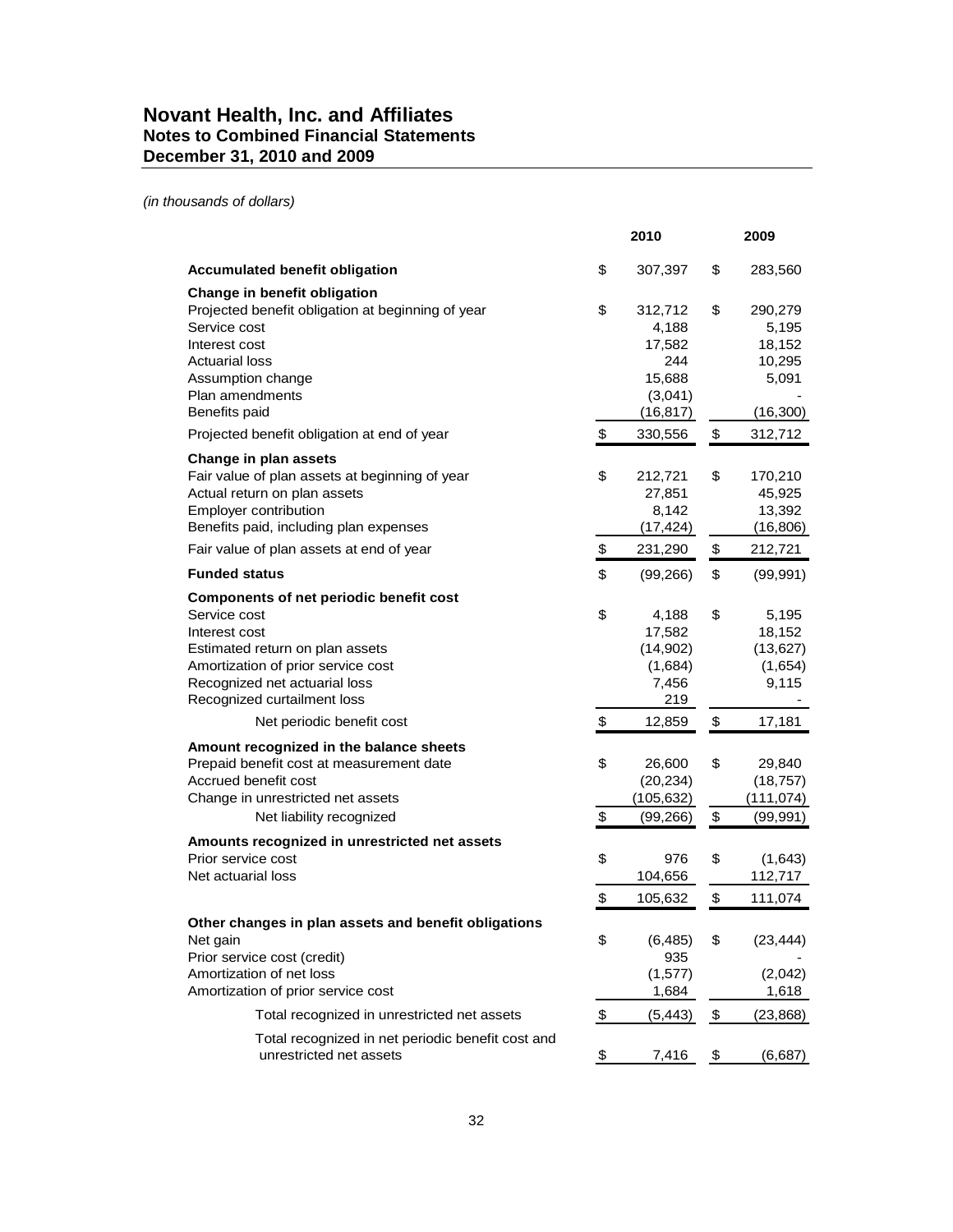The assumption changes referenced above are a result of changes in the discount rate and mortality tables in 2010 and 2009.

The estimated net loss and prior service credit for the defined benefit pension plans that will be amortized from unrestricted net assets into net periodic benefit cost in 2011 are \$8,296 and \$1,641, respectively.

The following ranges of weighted-average assumptions were used to determine plan benefit obligations for all Novant plans at December 31:

|                                           | 2010         | 2009            |
|-------------------------------------------|--------------|-----------------|
| Discount rate                             | 4.50 - 5.50% | 5.25 - 6.00%    |
| Rate of compensation increase $^{(1)(2)}$ | 5.00%        | $4.00 - 5.00\%$ |

(1) The compensation increase does not apply to the Rowan Plan as benefits under this plan were frozen at December 31, 2010 and 2009.

(2) The 2010 compensation increase does not apply to the Prince William Plan as benefits under this plan were frozen at December 31, 2010.

The following ranges of weighted-average assumptions were used to determine net periodic benefit cost for all Novant plans for the years ended December 31:

|                                        | 2010            | 2009            |
|----------------------------------------|-----------------|-----------------|
| Discount rate                          | $5.25 - 6.00\%$ | $5.25 - 6.25\%$ |
| Expected return on plan assets         | $6.00 - 8.00\%$ | $6.00 - 8.00\%$ |
| Rate of compensation increase $(1)(2)$ | $4.00 - 5.00\%$ | $4.00 - 5.00\%$ |

(1) The compensation increase does not apply to the Rowan Plan as benefits under this plan were frozen at December 31, 2010 and 2009.

(2) The 2010 compensation increase does not apply to the Prince William Plan as benefits under this plan were frozen at December 31, 2010.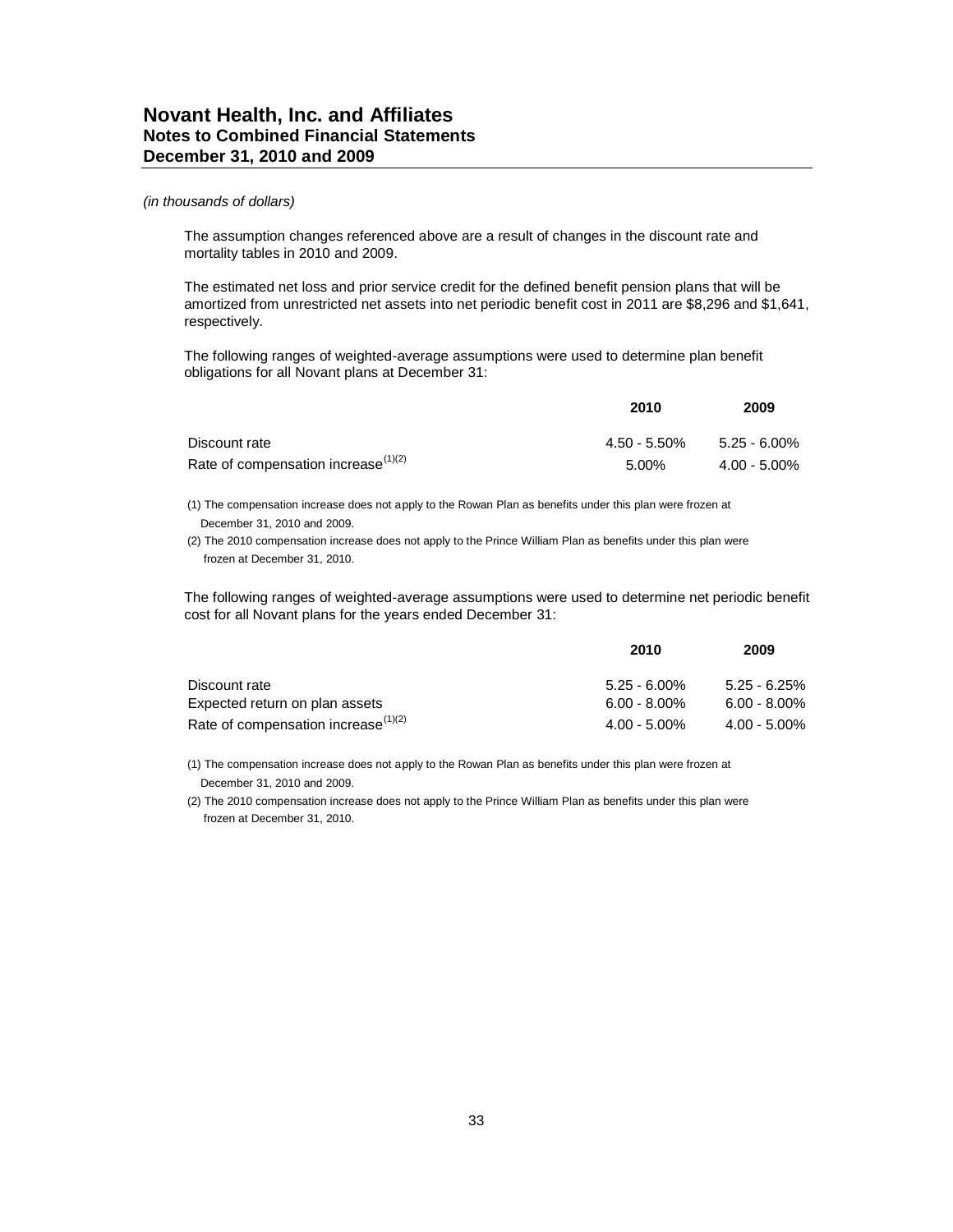#### **Plan Assets**

Novant's pension plan asset allocation at December 31, 2010 and 2009 and target allocation for 2010 by asset category are as follows:

|                       | <b>Target</b> | Percentage of<br><b>Plan Assets</b><br>at December 31, |         |
|-----------------------|---------------|--------------------------------------------------------|---------|
|                       | Range         | 2010                                                   | 2009    |
| <b>Asset Category</b> |               |                                                        |         |
| Real estate and other | $0 - 12%$     | 5.0%                                                   | 7.0%    |
| Equity securities     | 25-70%        | 57.0                                                   | 58.0    |
| Debt securities       | $25 - 70%$    | 38.0                                                   | 35.0    |
|                       |               | 100.0 %                                                | 100.0 % |

The Company's primary investment objective for the Novant Plan and the Rowan Plan (the "Plans") is to invest plan assets in a manner that maximizes the probability of meeting the plans' liabilities when due. The Plans hold equity mutual funds that are diversified by geography, capitalization, style and investment manager. The Plans also hold fixed income mutual funds that are diversified by issuer and maturity, as well as Treasury Inflation-Protected Securities mutual funds. The investment guidelines, asset allocation, and investment performance are reviewed quarterly by the Novant Pension Restoration Committee.

The investment policy of the Prince William Plan is to provide for growth of capital with a moderate level of volatility by investing assets per the target allocations stated above. The assets will be reallocated periodically to meet the above target allocations. The investment policy will be reviewed periodically, under the advisement of a certified investment advisor, to determine if the policy should be changed.

The fair values of the Company's Plan assets at December 31, 2010, by asset category are as follows:

|                         |                                                                         | Fair Value Measurements at Reporting Date Using |                                                            |         |                                                    |  |     |         |  |  |
|-------------------------|-------------------------------------------------------------------------|-------------------------------------------------|------------------------------------------------------------|---------|----------------------------------------------------|--|-----|---------|--|--|
|                         | Quoted prices in<br>active markets for<br>identical assets<br>(Level 1) |                                                 | <b>Significant other</b><br>observable inputs<br>(Level 2) |         | Significant<br>unobservable<br>inputs<br>(Level 3) |  |     | Total   |  |  |
| Equity securities       |                                                                         |                                                 |                                                            |         |                                                    |  |     |         |  |  |
| US equity               | \$                                                                      | 24.047                                          | \$                                                         | 51,832  | S                                                  |  | \$. | 75,879  |  |  |
| Developed non-US equity |                                                                         | 4.670                                           |                                                            | 40.146  |                                                    |  |     | 44,816  |  |  |
| Emerging markets equity |                                                                         |                                                 |                                                            | 11.700  |                                                    |  |     | 11,700  |  |  |
| Fixed income securities |                                                                         |                                                 |                                                            |         |                                                    |  |     |         |  |  |
| US fixed income         |                                                                         | 16.894                                          |                                                            | 71.491  |                                                    |  |     | 88,385  |  |  |
| Real estate and other   |                                                                         |                                                 |                                                            | 10,510  |                                                    |  |     | 10,510  |  |  |
| Total fair value of the |                                                                         |                                                 |                                                            |         |                                                    |  |     |         |  |  |
| Company's Plan assets   | \$                                                                      | 45,611                                          | \$                                                         | 185,679 | \$                                                 |  |     | 231,290 |  |  |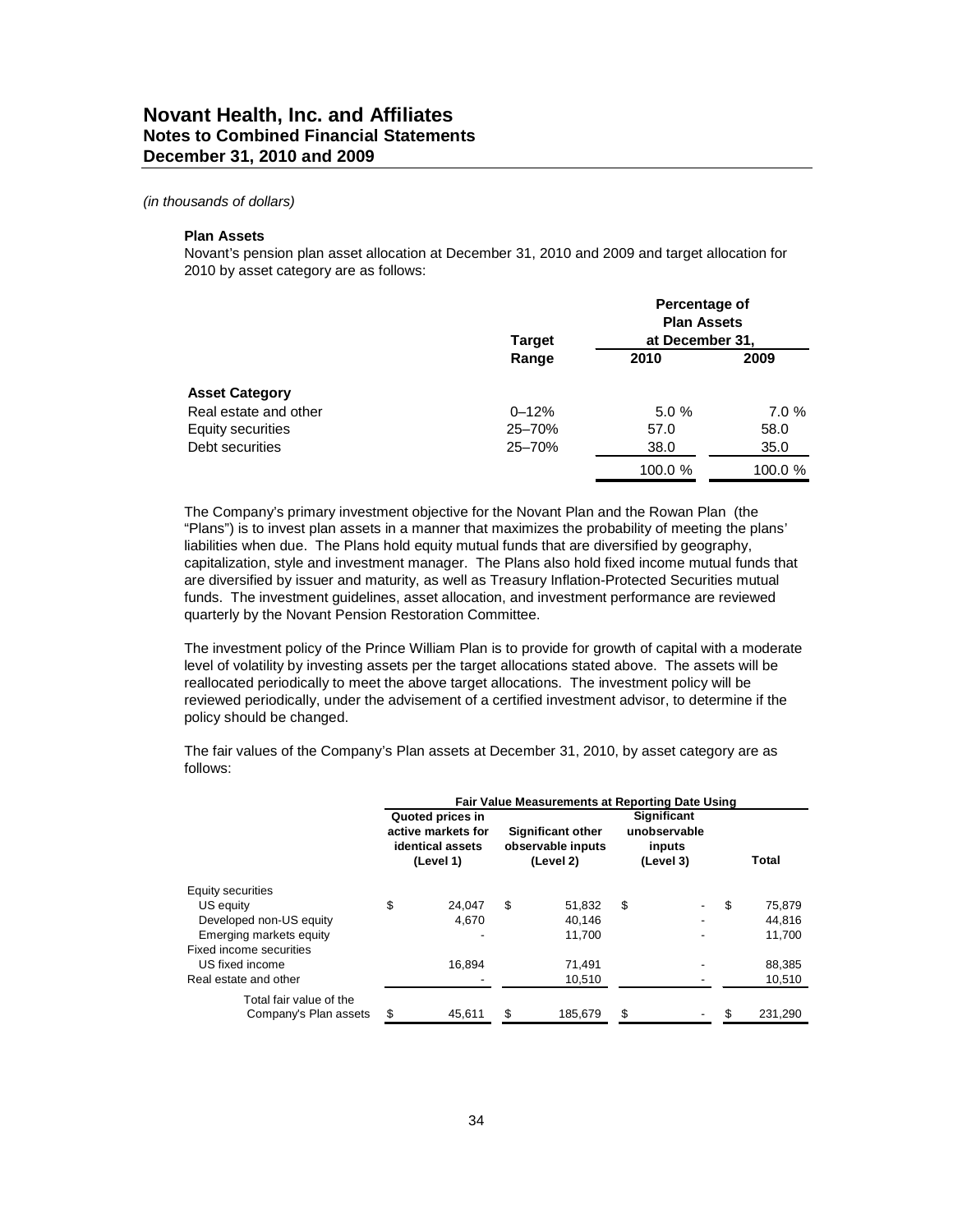#### *(in thousands of dollars)*

The fair values of the Company's Plan assets at December 31, 2009, by asset category are as follows:

|                                                  | Fair Value Measurements at Reporting Date Using |                                                                         |    |                                                            |    |                                                           |     |         |  |
|--------------------------------------------------|-------------------------------------------------|-------------------------------------------------------------------------|----|------------------------------------------------------------|----|-----------------------------------------------------------|-----|---------|--|
|                                                  |                                                 | Quoted prices in<br>active markets for<br>identical assets<br>(Level 1) |    | <b>Significant other</b><br>observable inputs<br>(Level 2) |    | <b>Significant</b><br>unobservable<br>inputs<br>(Level 3) |     | Total   |  |
| Equity securities:                               |                                                 |                                                                         |    |                                                            |    |                                                           |     |         |  |
| US equity                                        | \$                                              | 22.020                                                                  | \$ | 67.010                                                     | \$ |                                                           | \$  | 89,030  |  |
| Developed non-US equity                          |                                                 | 4.266                                                                   |    | 27,007                                                     |    |                                                           |     | 31,273  |  |
| Emerging markets equity                          |                                                 |                                                                         |    | 3.278                                                      |    |                                                           |     | 3,278   |  |
| Fixed income securities:                         |                                                 |                                                                         |    |                                                            |    |                                                           |     |         |  |
| US fixed income                                  |                                                 | 15.590                                                                  |    | 58,889                                                     |    |                                                           |     | 74,479  |  |
| Real estate and other                            |                                                 |                                                                         |    | 14,661                                                     |    |                                                           |     | 14,661  |  |
| Total fair value of the<br>Company's Plan assets | \$                                              | 41,876                                                                  | \$ | 170,845                                                    | \$ |                                                           | \$. | 212,721 |  |

#### **Cash Flows**

Novant's contributions to the supplemental retirement income plan and defined benefit pension plan were \$8,142 and \$13,392 for the years ended December 31, 2010 and 2009 respectively.

The Company expects to make contributions to the defined benefit pension plan of approximately \$11,264 in 2011. The Company expects to make contributions to the supplemental retirement income plan of approximately \$10,014 for the 2011 fiscal year.

The following assumed benefit payments, under the Company's defined benefit and nonqualified supplemental retirement plans, which reflect expected future service, as appropriate, and were used in the calculation of projected benefit obligations, are estimated to be paid as follows:

| S | 23,445  |
|---|---------|
|   | 17,301  |
|   | 19,498  |
|   | 25,297  |
|   | 17,091  |
|   | 104,562 |
|   |         |

In addition, Novant sponsors a number of defined contribution plans. Contributions are determined under various formulas. Costs related to such plans amounted to \$67,037 and \$60,625 in 2010 and 2009, respectively.

Certain Novant affiliates participate in cafeteria plans which provide certain benefits, including basic medical and dental coverage, long-term disability benefits, reimbursement of supplemental dependent care expenses and group life insurance benefits. The affiliates contribute predetermined amounts for each full-time and part-time employee, which is allocated to the various benefit options in accordance with the participant's election. Affiliate contributions to these plans were approximately \$153,834 in 2010 and \$142,158 in 2009.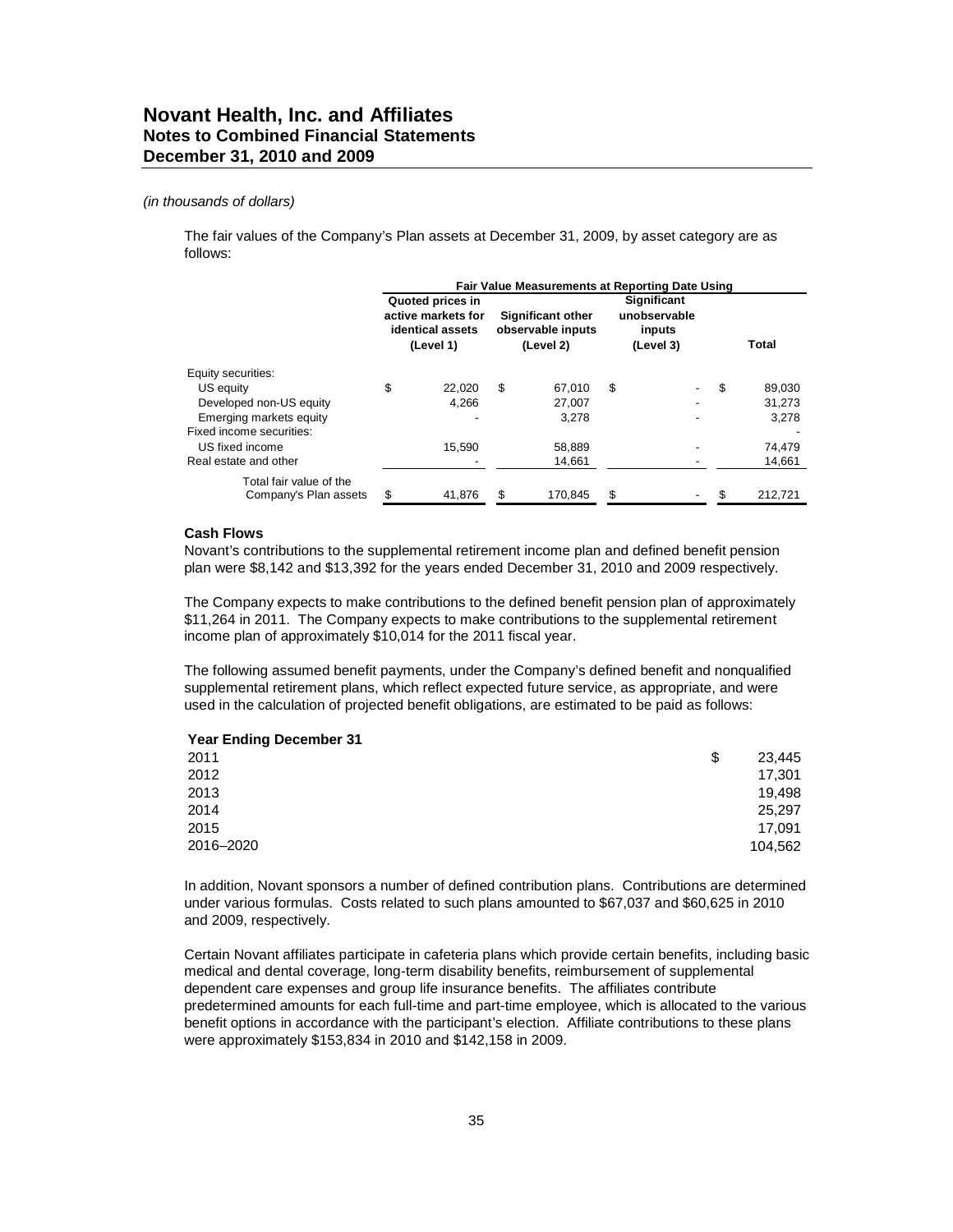Novant is self-insured for medical coverage exposures up to certain limits for all Novant employees. The Company has recorded an estimate of the liability for claims incurred but not reported as of December 31, 2010 and 2009.

#### **Other Postretirement Benefit Plans**

Novant provides certain fixed dollar amounts for health care and life insurance benefits to certain retired employees. Covered employees may become eligible for these benefits if they meet minimum age and service requirements, and if they are eligible for retirement benefits. Novant has the right to modify or terminate these benefits.

The following table outlines the changes in Novant's other post-retirement benefit plan obligations, funded status, and the components of net periodic benefit costs for the years ended December 31:

|                                               | 2010            | 2009            |  |
|-----------------------------------------------|-----------------|-----------------|--|
| Change in benefit obligation                  |                 |                 |  |
| Benefit obligation at beginning of year       | \$<br>18,264    | \$<br>18,651    |  |
| Service cost                                  | 185             | 189             |  |
| Interest cost                                 | 1,027           | 1,035           |  |
| Actuarial (gain) loss                         | 1,430           | (1, 332)        |  |
| Plan participants' contributions              | 192             | 404             |  |
| Benefits paid                                 | (1, 235)        | (683)           |  |
| Benefit obligation at end of year             | \$<br>19,863    | \$<br>18,264    |  |
| <b>Funded status</b>                          | \$<br>(19, 863) | \$<br>(18, 264) |  |
| Amounts recognized in the balance sheets      |                 |                 |  |
| Accrued benefit cost                          | \$<br>(19, 863) | \$<br>(18, 264) |  |
| Amounts recognized in unrestricted net assets |                 |                 |  |
| Prior service cost                            | \$<br>457       | \$<br>999       |  |
| Net actuarial gain                            | 1,254           | 3,549           |  |
|                                               | \$<br>1,711     | \$<br>4,548     |  |
| Components of net periodic benefit cost       |                 |                 |  |
| Service cost                                  | \$<br>185       | \$<br>189       |  |
| Interest cost                                 | 1,027           | 1,035           |  |
| Amortization of prior service cost            | (629)           | (616)           |  |
| Recognized net actuarial gain                 | (779)           | (727)           |  |
| Net periodic benefit cost                     | \$<br>(196)     | \$<br>(119)     |  |

The estimated net gain and prior service credit for the post-retirement plans that will be amortized from unrestricted net assets into net periodic benefit cost in 2011 are \$511 and \$457, respectively.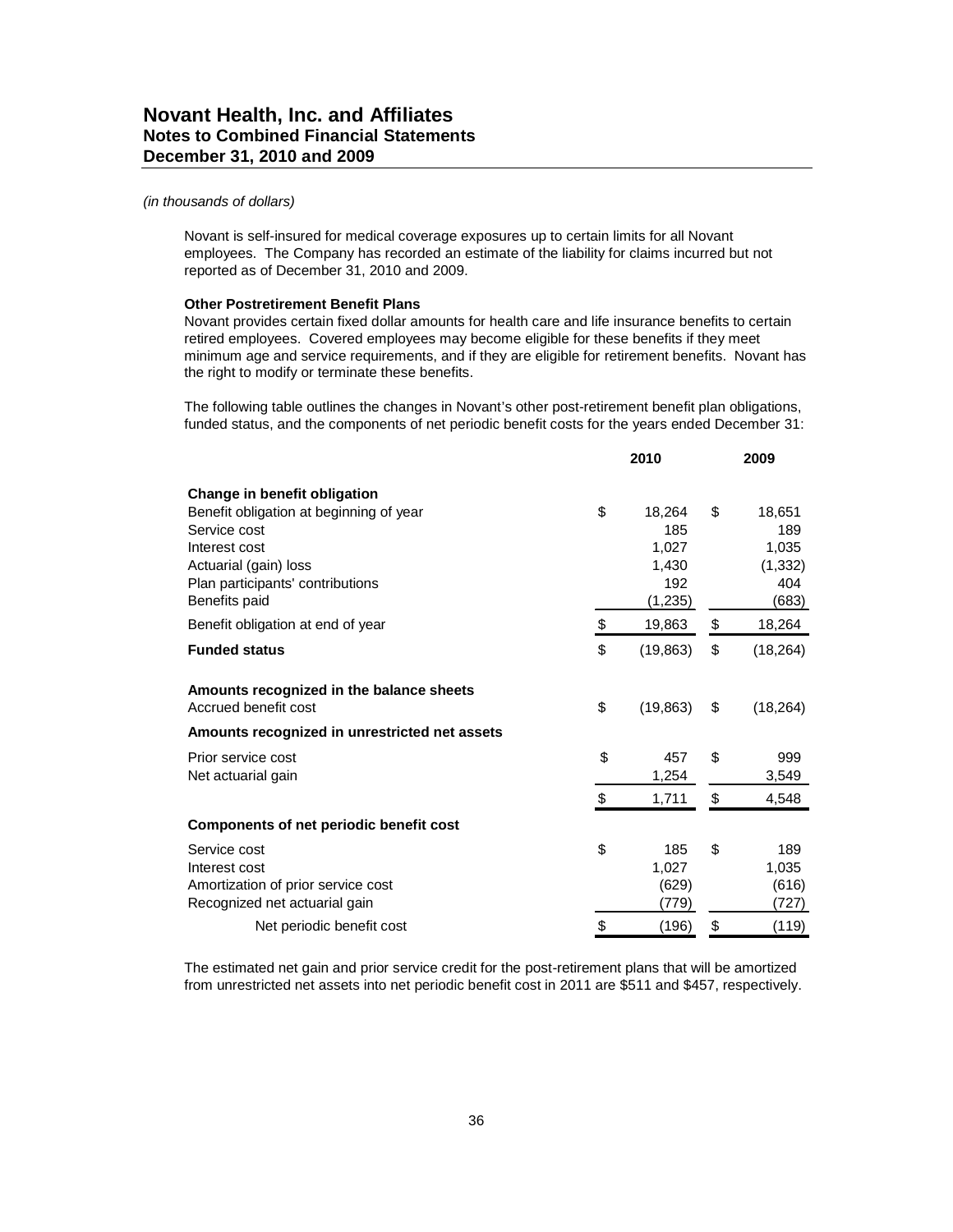The following weighted average assumptions were used to determine postretirement benefit plan obligations at December 31:

|                                           | 2010                | 2009                |  |
|-------------------------------------------|---------------------|---------------------|--|
| Discount rate                             | $2.75 - 5.25\%$     | $3.50 - 5.70\%$     |  |
| Health care cost trend on covered charges | 7.50 - 9.50%        | $8.00 - 10.00\%$    |  |
|                                           | in 2011, grading to | in 2010, grading to |  |
|                                           | 5.00% in 2016       | 5.00% in 2016       |  |

The following weighted average assumptions were used to determine postretirement benefit plan net periodic benefit cost for the years ended December 31:

|                                           | 2010                                 | 2009                                 |  |
|-------------------------------------------|--------------------------------------|--------------------------------------|--|
| Discount rate                             | $3.50 - 5.70\%$                      | $6.25 - 6.30\%$                      |  |
| Health care cost trend on covered charges | $8.00 - 10.00\%$                     | $8.50 - 10.50\%$                     |  |
|                                           | in 2010, grading to<br>5.00% in 2016 | in 2009, grading to<br>5.00% in 2016 |  |

Assumed health care cost trend rates may have a significant effect on the amounts reported for the health care plans. A one-percentage-point change in assumed health care cost trend rates would not have a significant effect on the amounts reported as of December 31, 2010.

#### **Cash Flows**

The following assumed benefit payments under the Company's post-retirement benefit plans, which reflect expected future service, as appropriate, and were used in the calculation of projected benefit obligations, are expected to be paid as follows:

| 2011      | \$<br>1,092 |
|-----------|-------------|
| 2012      | 1,120       |
| 2013      | 1,122       |
| 2014      | 1,146       |
| 2015      | 1,189       |
| 2016-2020 | 6,480       |
|           |             |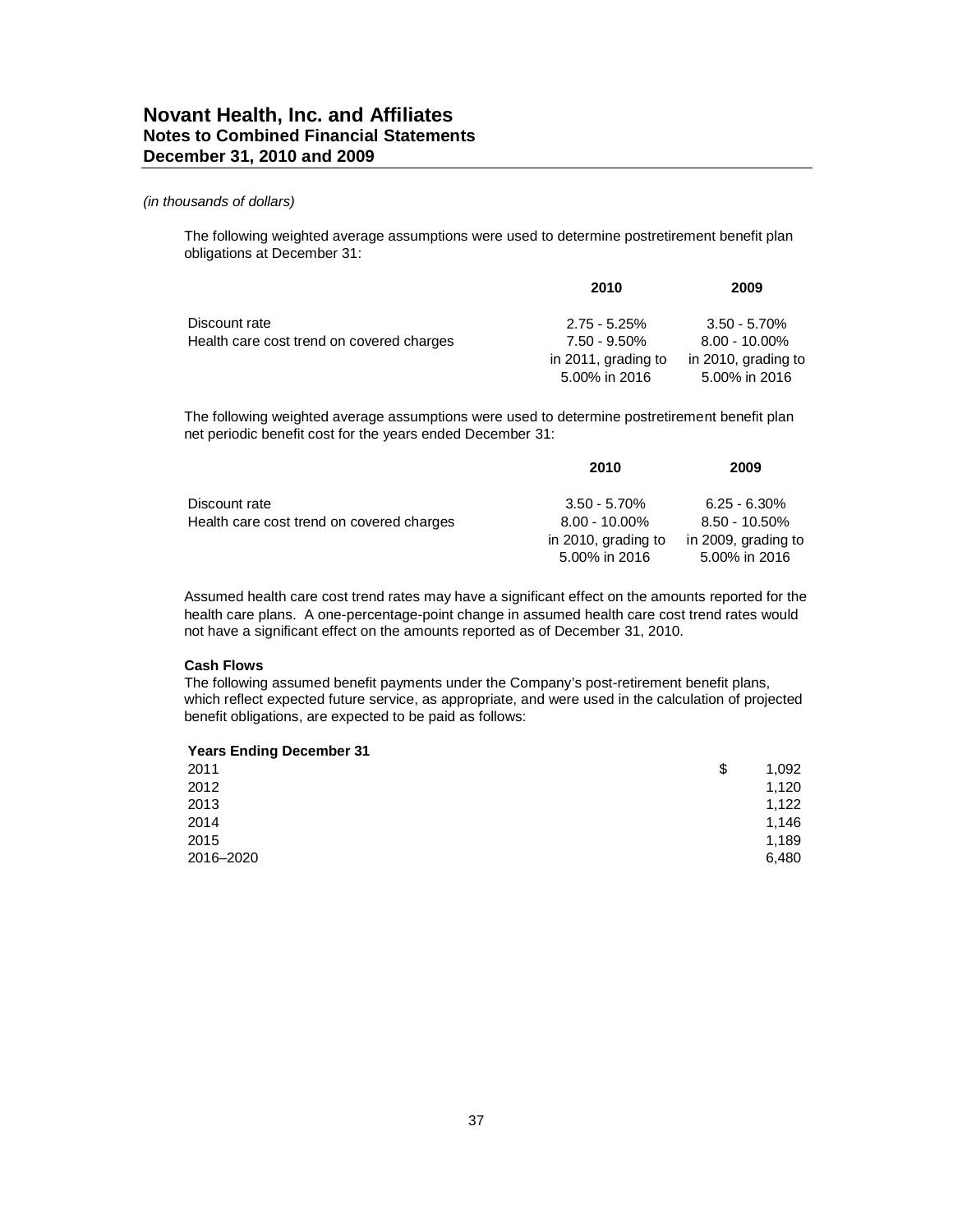#### **17. Noncontrolling Interests**

The following table reconciles the carrying amounts of the Company's controlling interest and the noncontrolling interests for unrestricted net assets:

|                                                     |    | <b>Total</b> | Controlling<br><b>Interest</b> | <b>Noncontrolling</b><br><b>Interests</b> |         |
|-----------------------------------------------------|----|--------------|--------------------------------|-------------------------------------------|---------|
| Balance at January 1, 2009                          | £. | 1,528,609    | \$<br>1,519,894                | \$                                        | 8,715   |
| Excess of revenues over expenses                    |    | 201,974      | 202,061                        |                                           | (87)    |
| Loss on discontinued operations                     |    | (5,220)      | (5,220)                        |                                           |         |
| Change in pension liability                         |    | 24,089       | 24,089                         |                                           |         |
| Unrealized gain on derivative financial instruments |    | 31,760       | 31,760                         |                                           |         |
| Other changes in unrestricted net assets            |    | 3,682        | 2,958                          |                                           | 724     |
| Balance at December 31, 2009                        |    | 1,784,894    | 1,775,542                      |                                           | 9,352   |
| Excess of revenues over expenses                    |    | 157,973      | 157,751                        |                                           | 222     |
| Loss on discontinued operations                     |    | (4, 431)     | (4, 431)                       |                                           |         |
| Gain on sale of discontinued operations             |    | 12,245       | 12,245                         |                                           |         |
| Change in pension liability                         |    | 4,912        | 4,912                          |                                           |         |
| Cumulative effect of change in accounting principle |    | (24,312)     | (24, 312)                      |                                           |         |
| Unrealized loss on derivative financial instruments |    | (11,025)     | (11, 025)                      |                                           |         |
| Other changes in unrestricted net assets            |    | (2,835)      | (764)                          |                                           | (2,071) |
| Balance at December 31, 2010                        |    | 1,917,421    | \$<br>1,909,918                | S                                         | 7,503   |

#### **18. Fair Value Measurements**

Novant adopted the FASB's authoritative accounting guidance on fair value measurements for the year ended December 31, 2009, as well as updated fair value measurement guidance for the year ended December 31, 2010. In accordance with this guidance, assets and liabilities recorded at fair value in the financial statements are categorized, for disclosure purposes, based upon whether the inputs used to determine their fair values are observable or unobservable. Observable inputs are inputs which are based on market data obtained from sources independent of the reporting entity. Unobservable inputs are inputs that reflect the reporting entity's own assumptions about pricing the asset or liability, based on the best information available in the circumstances.

In certain cases, the inputs used to measure fair value may fall into different levels of the fair value hierarchy. In such cases, an asset's or liability's level within the fair value hierarchy is based on the lowest level of input that is significant to the fair value measurement of the asset or liability. Novant's assessment of the significance of a particular input to the fair value measurement in its entirety requires judgment and considers factors specific to the asset or liability.

Novant follows the three-level fair value hierarchy to categorize these assets and liabilities recognized at fair value at each reporting period, which prioritizes the inputs used to measure such fair values. Level inputs are defined as follows:

Level 1: Quoted prices (unadjusted) in active markets for identical assets or liabilities on the reporting date. Investments classified in this level generally include exchange traded equity securities, futures, pooled short-term investment funds, options and exchange traded mutual funds.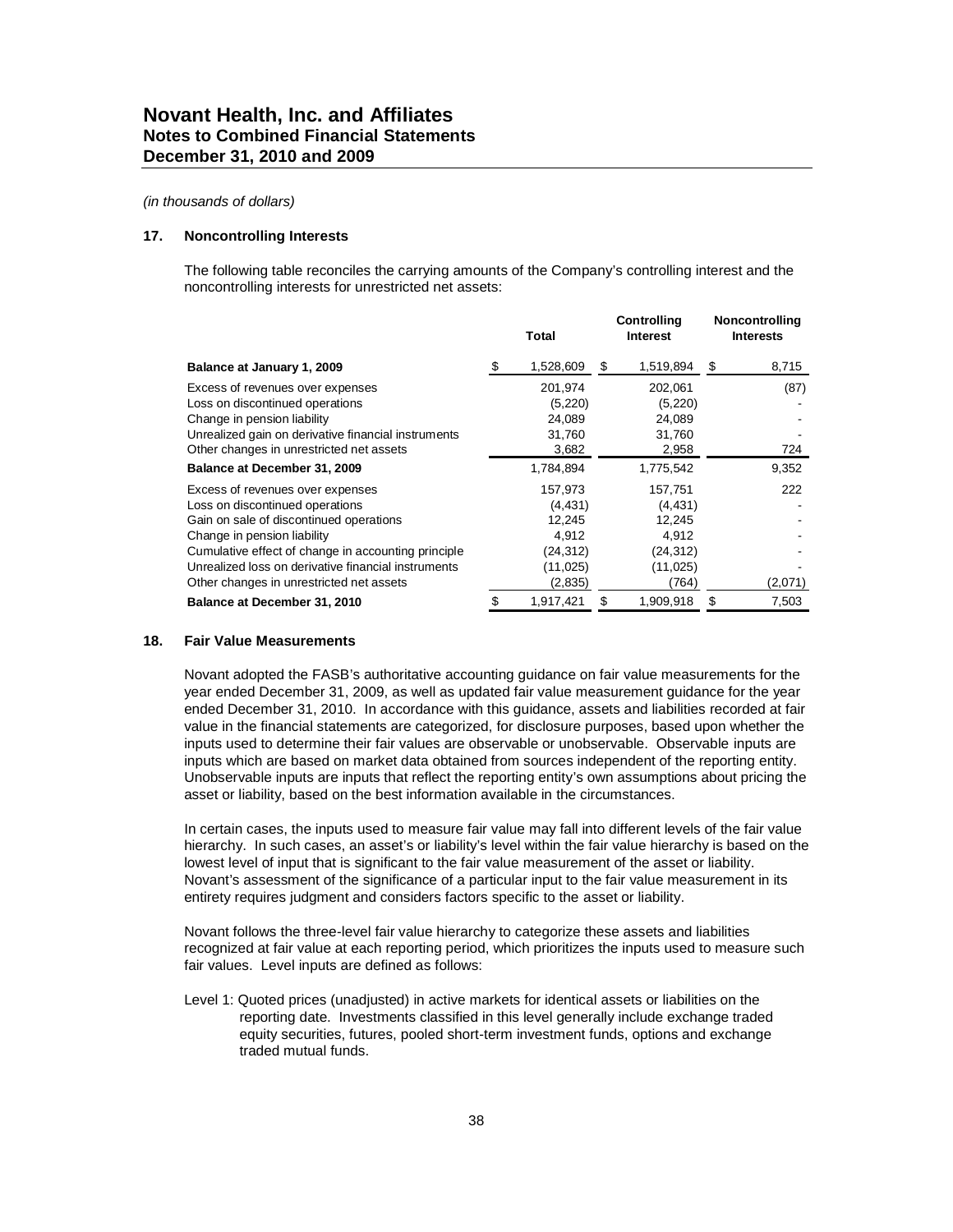- Level 2: Inputs other than quoted market prices included in Level 1 that are observable for the asset or liability, either directly or indirectly. If the asset or liability has a specified (contractual) term, a Level 2 input must be observable for substantially the full term of the asset or liability. Investments classified in this level generally include fixed income securities, including fixed income government obligations; asset-backed securities; certificates of deposit; derivatives; as well as certain US and international equities which are not traded on an active exchange.
- Level 3: Inputs that are unobservable for the asset or liability. Investments classified in this level include an investment in a preferred stock fund.

Asset and liabilities classified as Level 1 are valued using unadjusted quoted market prices for identical assets or liabilities in active markets. Novant uses techniques consistent with the market approach and income approach for measuring fair value of its Level 2 and Level 3 assets and liabilities. The market approach is a valuation technique that uses prices and other relevant information generated by market transactions involving identical or comparable assets or liabilities. The income approach generally converts future amounts (cash flows or earnings) to a single present value amount (discounted).

As of December 31, 2010 and 2009, the Level 2 and Level 3 assets and liabilities listed in the fair value hierarchy tables below utilize the following valuation techniques and inputs:

#### **Cash and cash equivalents and short-term investments**

Cash and cash equivalents and short-term investments designated as Level 2 investments are primarily comprised of certificates of deposit, whose fair value is based on cost plus accrued interest. Significant observable inputs include security cost, maturity, and relevant short-term interest rates.

#### **Fixed income and debt securities**

The fair value of investments in fixed income and debt securities is primarily determined using techniques that are consistent with the market approach. Significant observable inputs include benchmark yields, reported trades, observable broker/dealer quotes, issuer spreads, and security specific characteristics, such as early redemption options.

#### **US equity securities**

The fair value of investments in US equity securities is primarily determined using the calculated net asset value. The values for underlying investments are fair value estimates determined by external fund managers based on operating results, balance sheet stability, growth, and other business and market sector fundamentals.

#### **Derivatives**

The fair value of derivative contracts is primarily determined using techniques consistent with the market approach. Significant observable inputs to valuation models include interest rates, credit spreads, volatilities and maturity.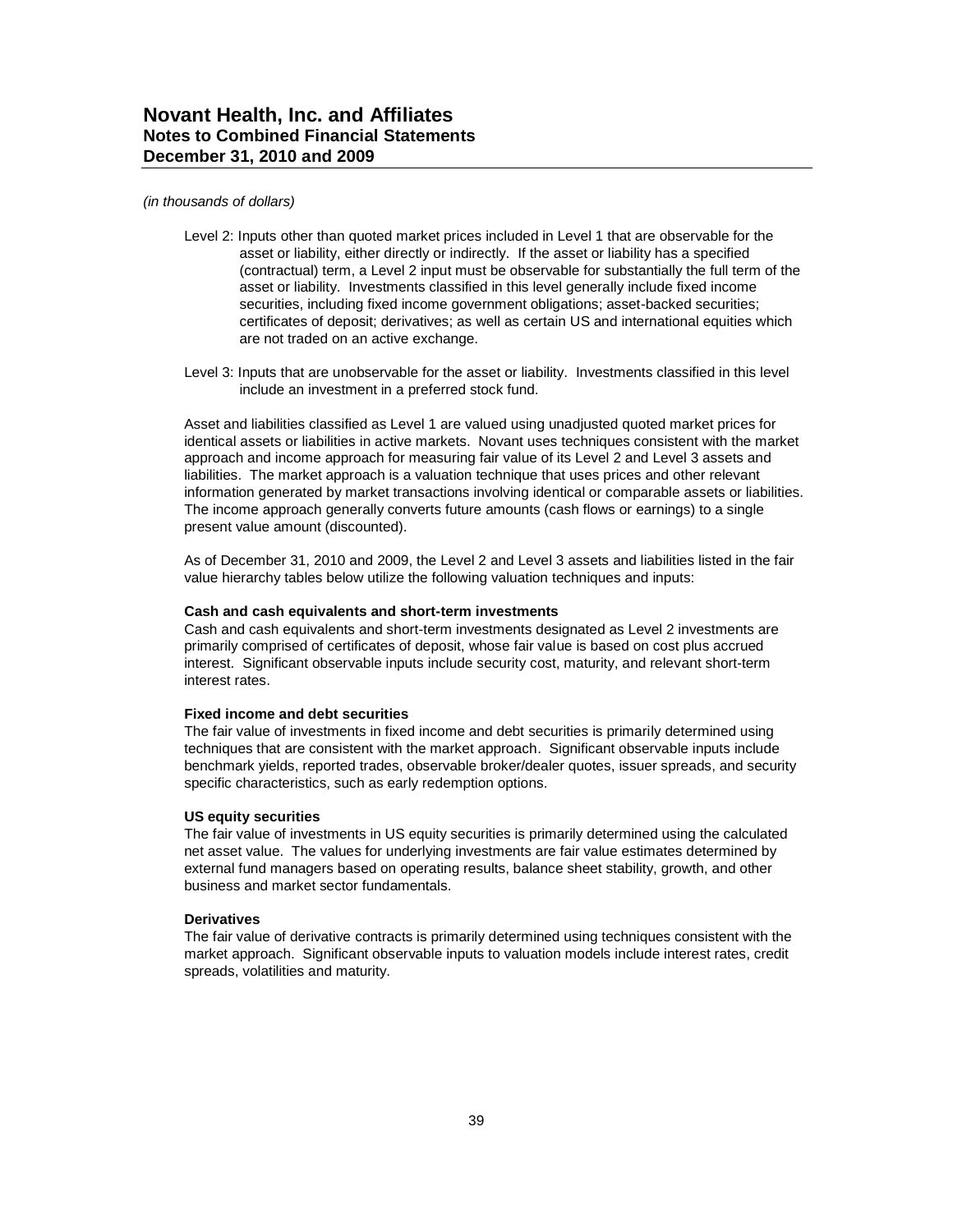### *(in thousands of dollars)*

The following table summarizes fair value measurements, by level, at December 31, 2010 for all financial assets and liabilities measured at fair value on a recurring basis in the financial statements:

|                                   | Fair Value Measurements at Reporting Date Using |                    |             |                   |    |              |    |              |
|-----------------------------------|-------------------------------------------------|--------------------|-------------|-------------------|----|--------------|----|--------------|
|                                   |                                                 | Quoted prices in   | Significant |                   |    |              |    |              |
|                                   |                                                 | active markets for |             | Significant other |    | unobservable |    |              |
|                                   |                                                 | identical assets   |             | observable inputs |    | inputs       |    |              |
|                                   |                                                 | (Level 1)          |             | (Level 2)         |    | (Level 3)    |    | <b>Total</b> |
|                                   |                                                 |                    |             |                   |    |              |    |              |
| <b>Assets</b>                     |                                                 |                    |             |                   |    |              |    |              |
| Cash and cash equivalents         | \$                                              | 503,003            | \$          | 4,876             | \$ |              | \$ | 507,879      |
| Short-term investments            |                                                 |                    |             |                   |    |              |    |              |
| Cash and cash equivalents         |                                                 | 283                |             | 2,685             |    |              |    | 2,968        |
| Fixed income securities           |                                                 |                    |             | 42,120            |    |              |    | 42,120       |
| Total short-term investments      |                                                 | 283                |             | 44,805            |    |              |    | 45,088       |
| Assets limited as to use          |                                                 |                    |             |                   |    |              |    |              |
| Cash and cash equivalents         |                                                 | 160,897            |             |                   |    |              |    | 160,897      |
| US equities                       |                                                 | 30,367             |             |                   |    |              |    | 30,367       |
| Fixed income securities           |                                                 |                    |             | 14,664            |    |              |    | 14,664       |
| Total assets limited as to use    |                                                 | 191,264            |             | 14,664            |    |              |    | 205,928      |
| Long-term investments             |                                                 |                    |             |                   |    |              |    |              |
| Cash and cash equivalents         |                                                 | 11,884             |             |                   |    |              |    | 11,884       |
| US equities                       |                                                 | 222,956            |             | 21,908            |    | 6,000        |    | 250,864      |
| International equities            |                                                 | 189,174            |             |                   |    |              |    | 189,174      |
| Fixed income securities           |                                                 | 4,055              |             | 126,829           |    |              |    | 130,884      |
| <b>Emerging markets</b>           |                                                 | 69,486             |             |                   |    |              |    | 69,486       |
| Total long-term investments       |                                                 | 497,555            |             | 148,737           |    | 6,000        |    | 652,292      |
| Total assets at fair value        | S                                               | 1,192,105          | \$          | 213,082           | \$ | 6,000        | \$ | 1,411,187    |
| Alternative investments, recorded |                                                 |                    |             |                   |    |              |    |              |
| using the equity method which     |                                                 |                    |             |                   |    |              |    |              |
| approximates fair value           |                                                 |                    |             |                   |    |              |    | 374,977      |
| Total assets included in cash and |                                                 |                    |             |                   |    |              |    |              |
| cash equivalents, short-term      |                                                 |                    |             |                   |    |              |    |              |
| investments, assets limited as    |                                                 |                    |             |                   |    |              |    |              |
| to use and long-term investments  |                                                 |                    |             |                   |    |              | \$ | 1,786,164    |
| Liabilities                       |                                                 |                    |             |                   |    |              |    |              |
| Derivative financial instruments  | \$                                              |                    | \$          | 40,752            | \$ |              | \$ | 40.752       |
| Employee benefits liabilities     |                                                 | 14,703             |             |                   |    |              |    | 14,703       |
| Total liabilities at fair value   | \$                                              | 14.703             | \$          | 40,752            | \$ |              | \$ | 55.455       |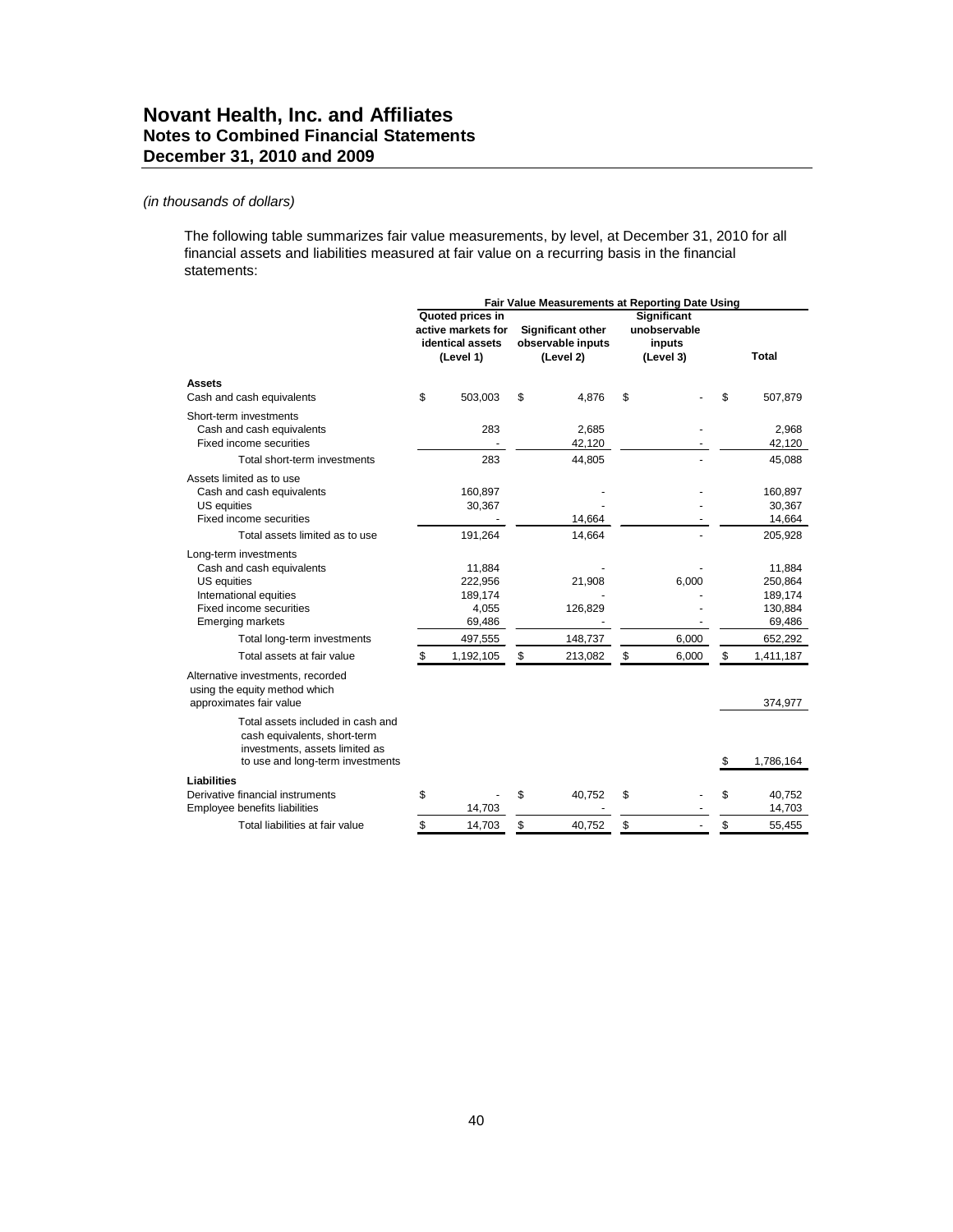The following table summarizes fair value measurements, by level, at December 31, 2009 for all financial assets and liabilities measured at fair value on a recurring basis in the financial statements:

|                                                                                                                                                                                  | Fair Value Measurements at Reporting Date Using |                                                                         |    |                                                            |    |                                                           |                                                              |
|----------------------------------------------------------------------------------------------------------------------------------------------------------------------------------|-------------------------------------------------|-------------------------------------------------------------------------|----|------------------------------------------------------------|----|-----------------------------------------------------------|--------------------------------------------------------------|
|                                                                                                                                                                                  |                                                 | Quoted prices in<br>active markets for<br>identical assets<br>(Level 1) |    | <b>Significant other</b><br>observable inputs<br>(Level 2) |    | <b>Significant</b><br>unobservable<br>inputs<br>(Level 3) | <b>Total</b>                                                 |
| Assets<br>Cash and cash equivalents                                                                                                                                              | \$                                              | 786,995                                                                 | \$ | 1,211                                                      | \$ |                                                           | 788,206                                                      |
| Short-term investments<br>Cash and cash equivalents<br>Fixed income securities                                                                                                   |                                                 | 399                                                                     |    | 9,332<br>25,000                                            |    |                                                           | 9,731<br>25,000                                              |
| Total short-term investments                                                                                                                                                     |                                                 | 399                                                                     |    | 34,332                                                     |    |                                                           | 34,731                                                       |
| Assets limited as to use<br>Cash and cash equivalents<br>US equities<br>Fixed income securities<br>Total assets limited as to use                                                |                                                 | 101,601<br>19,119<br>120,720                                            |    | 23,974<br>23,974                                           |    |                                                           | 101,601<br>19,119<br>23,974<br>144,694                       |
| Long-term investments<br>Cash and cash equivalents<br>US equities<br>International equities<br>Fixed income securities<br><b>Emerging markets</b><br>Total long-term investments |                                                 | 22,500<br>175,580<br>142,893<br>1,512<br>39,457<br>381,942              |    | 33,867<br>2,553<br>153,769<br>$\blacksquare$<br>190,189    |    | 6,000<br>6,000                                            | 22,500<br>215,447<br>145,446<br>155,281<br>39,457<br>578,131 |
| Total assets at fair value                                                                                                                                                       | \$                                              | 1,290,056                                                               | \$ | 249,706                                                    | \$ | 6,000                                                     | \$<br>1,545,762                                              |
| Alternative investments, recorded<br>using the equity method which<br>approximates fair value<br>Total assets included in cash and                                               |                                                 |                                                                         |    |                                                            |    |                                                           | 253,045                                                      |
| cash equivalents, short-term<br>investments, assets limited as<br>to use and long-term investments                                                                               |                                                 |                                                                         |    |                                                            |    |                                                           | 1,798,807                                                    |
| <b>Liabilities</b><br>Derivative financial instruments<br>Employee benefit liabilities                                                                                           | \$                                              | 14,486                                                                  | \$ | 27,736                                                     | \$ |                                                           | \$<br>27,736<br>14,486                                       |
| Total liabilities at fair value                                                                                                                                                  | \$                                              | 14.486                                                                  | \$ | 27.736                                                     | \$ |                                                           | \$<br>42.222                                                 |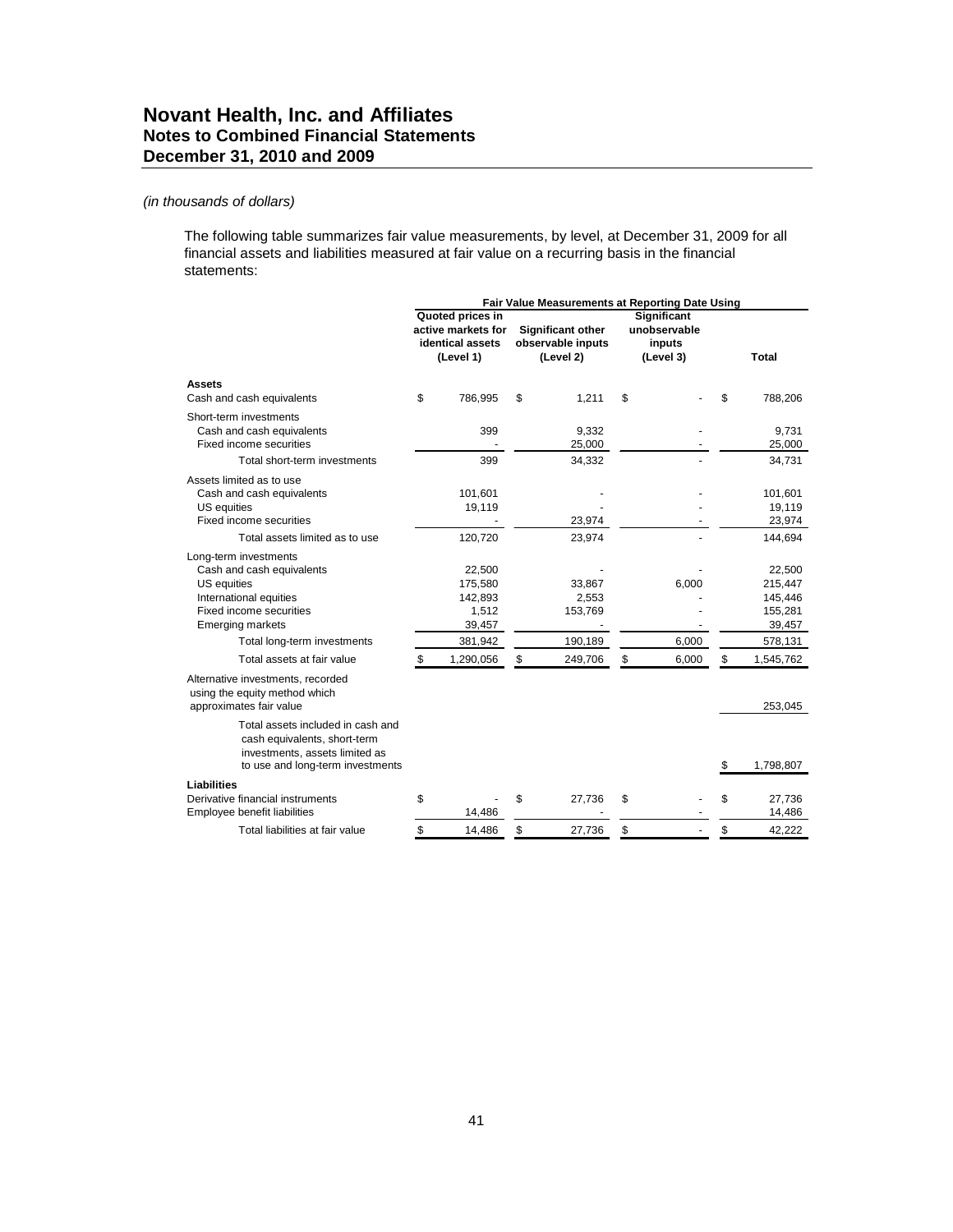For the years ended December 31, 2010 and 2009, the changes in the fair value of the assets measured using significant unobservable inputs (Level 3) were comprised of the following:

|                                                                                               | <b>US equities</b> |       |  |
|-----------------------------------------------------------------------------------------------|--------------------|-------|--|
| Balance at December 31, 2008                                                                  | \$                 |       |  |
| Actual return on assets<br>Purchase and sales of assets, net<br>Transfers in/(out) of Level 3 |                    | 6,000 |  |
| Balance at December 31, 2009                                                                  |                    | 6,000 |  |
| Actual return on assets<br>Purchase and sales of assets, net<br>Transfers in/(out) of Level 3 |                    |       |  |
| Balance at December 31, 2010                                                                  | \$                 | 6.000 |  |

In accordance with the provisions of FASB Codification Topic 350, Intangibles – Goodwill and Other, goodwill with a carrying value of \$60,159 was written down to its fair value of \$44,118, resulting in an impairment charge of \$16,041, which was included in the combined statement of operations for the year ended December 31, 2010. In addition, as discussed in footnote 2, the Company adopted new impairment guidance which required the Company to perform a transitional impairment evaluation as of January 1, 2010. This evaluation resulted in a transitional impairment adjustment of \$24,312. The fair value measurements used in determining the fair value of the Company's goodwill were all deemed to be Level 3.

#### **19. Professional and General Liability Insurance Coverage**

Novant is self-insured for professional and general liability exposures up to certain limits. The Company has umbrella policies in place above those limits. The provision for estimated medical malpractice claims includes estimates of the ultimate costs for reported claims and claims incurred but not reported. Novant also participates in a self-insured program for workers' compensation and is self-insured for certain health benefits options. A portion of these self-insured professional liabilities is funded through a revocable trust fund operated by Novant. Liabilities for self-insured professional and general liability risks, for both asserted and unasserted claims, are based on actuarially projected estimates discounted to present value at a rate of 3% for both malpractice and workers' compensation for December 31, 2010 and 2009, based on historical loss payment patterns.

#### **20. Commitments and Contingencies**

The Company and its affiliates are presently involved in various personal injury, regulatory investigations, tort actions and other claims and assessments arising out of the normal course of business. Management believes that Novant has adequate legal defenses, self-insurance reserves and/or insurance coverage for these asserted claims, as well as any unasserted claims and does not believe these claims will have a material effect on Novant's operations or financial position.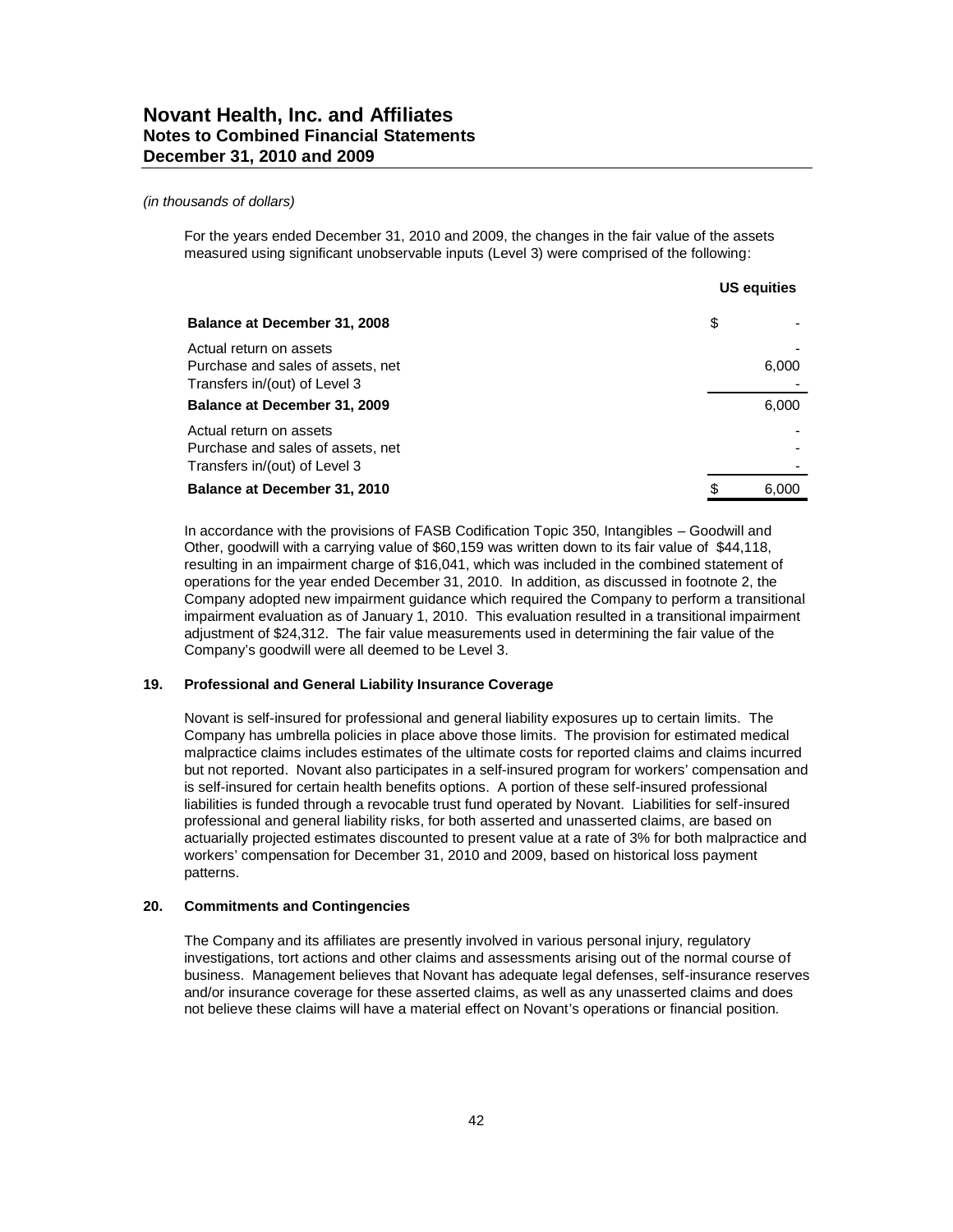#### *(in thousands of dollars)*

The health care industry is subject to numerous laws and regulations of federal, state and local governments. These laws and regulations include, but are not necessarily limited to, matters such as licensure, accreditation, government health care program participation requirements, reimbursement for patient services, and Medicare and Medicaid fraud and abuse. In recent years, government activity has increased with respect to investigations and allegations concerning possible violations of fraud and abuse statutes and regulations by health care providers. Violations of these laws and regulations could result in expulsion from government health care programs together with the imposition of significant fines and penalties, as well as significant repayments for patient services previously billed.

As of December 31, 2010 and 2009, the Company was contingently liable for guarantees of indebtedness owed by third parties in the amount of \$608 and \$569, respectively. This amount represents the maximum potential future payments that the Company could be required to make under the guarantee. This guarantee represents a 25% guarantee of the third party's amount outstanding on a line of credit. The maturity date on the line of credit is June 30, 2012 and the total availability on the line of credit is \$4,772. As of December 31, 2010 and 2009, this liability is included in employee benefits and other liabilities in the combined balance sheet.

#### **21. Operating Leases**

Certain operating properties and equipment are leased under noncancellable operating leases. Total rental expense under operating leases was \$105,107 and \$98,691 in 2010 and 2009, respectively. Future minimum rentals under noncancellable operating leases with terms of more than one year are as follows:

#### **Years Ending December 31**

| 2011       | \$<br>90,282  |
|------------|---------------|
| 2012       | 78,482        |
| 2013       | 69,595        |
| 2014       | 62,103        |
| 2015       | 55,871        |
| Thereafter | 242,841       |
|            | \$<br>599,174 |

Novant leases six plots of land to a third party under long-term ground lease agreements. Total rental income under these lease agreements was \$1,054 and \$1,036 in 2010 and 2009, respectively. The future rental income related to the ground leases are as follows:

| <b>Years Ending December 31</b> |               |
|---------------------------------|---------------|
| 2011                            | \$<br>1,074   |
| 2012                            | 1,093         |
| 2013                            | 1,127         |
| 2014                            | 1,148         |
| 2015                            | 1,168         |
| Thereafter                      | 98,479        |
|                                 | \$<br>104,089 |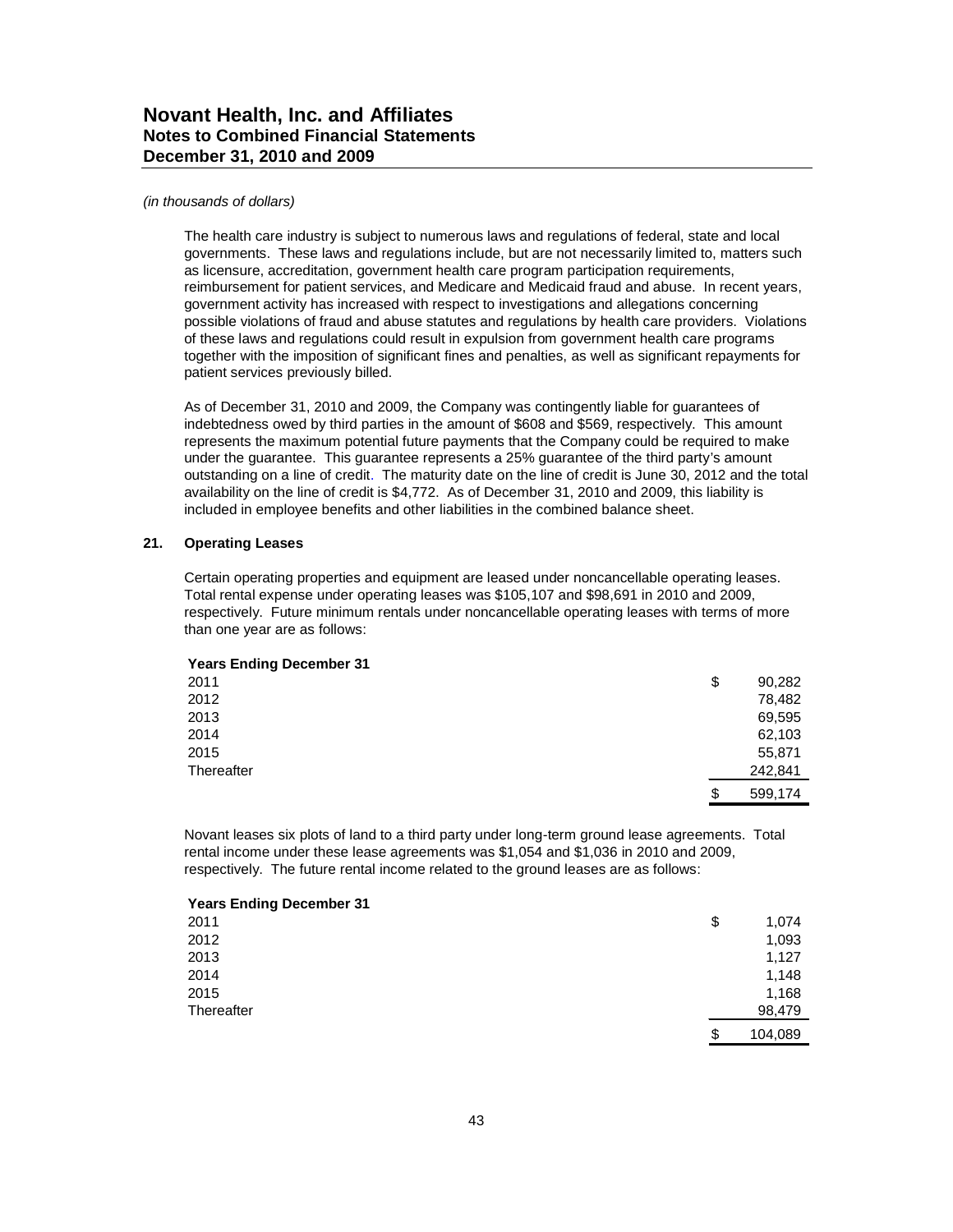#### **22. Concentrations of Credit Risk**

Novant provides services primarily to the residents of various counties within North Carolina, South Carolina and Virginia without collateral or other proof of ability to pay. Most patients are local residents who are insured partially or fully under third-party payor arrangements.

The mix of receivables from patients and third-party payors at December 31 is as follows:

|                          | 2010    | 2009    |
|--------------------------|---------|---------|
| Medicare                 | 25.5 %  | 23.3 %  |
| Medicaid                 | 14.6    | 17.5    |
| Other third-party payors | 30.9    | 30.1    |
| Patients                 | 29.0    | 29.1    |
|                          | 100.0 % | 100.0 % |

Novant places the majority of its cash and investments with corporate and financial institutions. Novant maintains cash balances in excess of FDIC insured limits; however, the Company has not experienced any losses on such deposits.

#### **23. Functional Expenses**

Novant provides general health care services to residents within its geographic region. Expenses relating to providing these services at December 31 are as follows:

|                                                    | 2010                                 | 2009    |
|----------------------------------------------------|--------------------------------------|---------|
| Health care services<br>General and administrative | $$2,416,786$ $$2,371,140$<br>909.983 | 817,680 |
|                                                    | \$ 3,326,769 \$ 3,188,820            |         |

#### **24. Subsequent Events**

The Company evaluated subsequent events and transactions for potential recognition or disclosure in the financial statements through March 30, 2011, the day the financial statements were issued.

#### **25. Recent Accounting Pronouncements**

In January 2010, the Financial Accounting Standards Board (FASB) released Accounting Standards Update (ASU) No. 2010-07, *Not-for-Profit Entities: Mergers and Acquisitions*, which codified FASB Statement No. 164, *Not-for-Profit Entities: Mergers and Acquisitions*. The objective of ASU 2010-07 is to improve the relevance, representational faithfulness, and comparability of the information that a not-for-profit entity provides in its financial reports about a combination with one or more other not-for-profit entities, businesses or nonprofit activities. ASU 2010-07 also amends existing guidance on goodwill and other intangible assets and noncontrolling interests in consolidated financial statements to make previous guidance that was only applicable to for-profit entities fully applicable to not-for-profit entities. For Novant, ASU 2010-07 was effective beginning